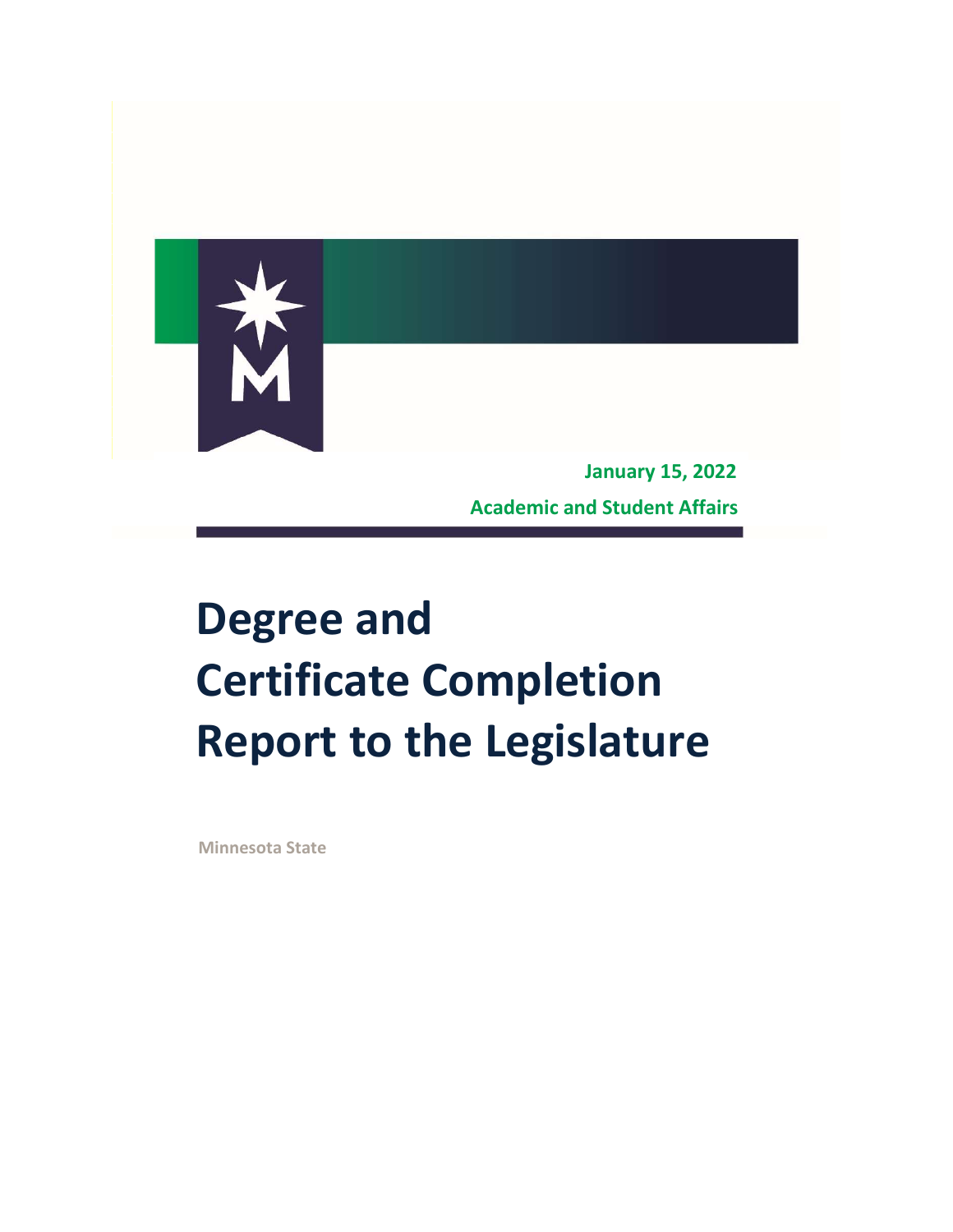| MINNESOTA STATE DEGREE COMPLETION AND DEVELOPMENTAL EDUCATION 11                                                                                      |  |
|-------------------------------------------------------------------------------------------------------------------------------------------------------|--|
|                                                                                                                                                       |  |
|                                                                                                                                                       |  |
|                                                                                                                                                       |  |
|                                                                                                                                                       |  |
|                                                                                                                                                       |  |
|                                                                                                                                                       |  |
|                                                                                                                                                       |  |
| 2015 Minnesota Session Law Chapter 69, Senate File 5, Article 3, Section 23 42<br>APPENDIX B: Completion Measure Report by college and university  44 |  |
|                                                                                                                                                       |  |

## **CONTENTS**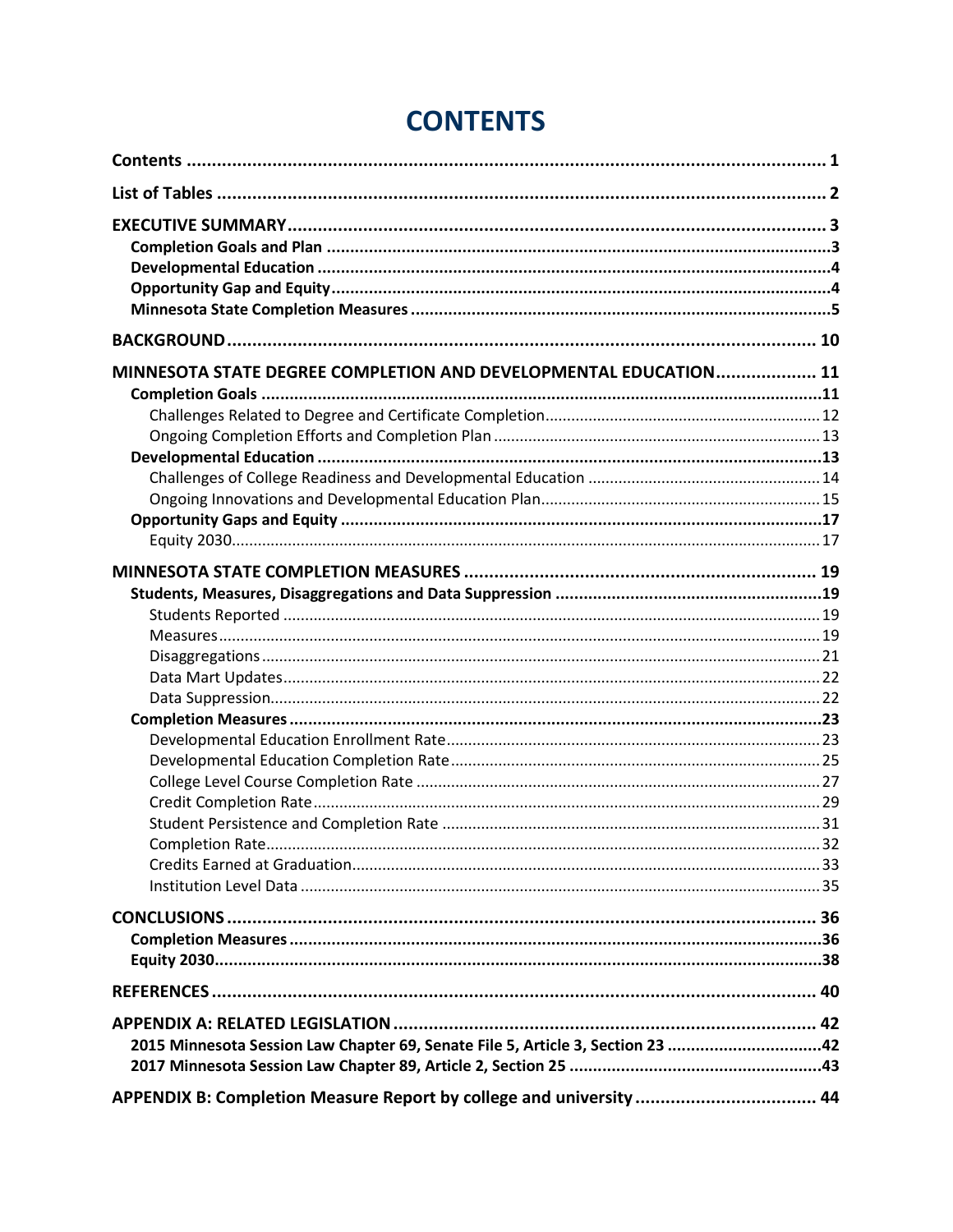## LIST OF TABLES

| Table 1: Fall Entering Undergraduate Degree, Diploma and Certificate-Seeking Students. 19 |  |
|-------------------------------------------------------------------------------------------|--|
|                                                                                           |  |
|                                                                                           |  |
|                                                                                           |  |
| Table 5: Developmental Education Enrollment Rate by Student Group 25                      |  |
|                                                                                           |  |
| <b>Table 7:</b> Developmental Education Completion Rate by Student Group and Subject 26   |  |
|                                                                                           |  |
| Table 9: College Level Course Completion Rate by Student Group and Subject  28            |  |
|                                                                                           |  |
| Table 11: Twenty and Thirty Credit Completion Rates by Student Group 30                   |  |
| Table 12: Second Fall Persistence and Completion Rate by Student Group 31                 |  |
|                                                                                           |  |
| Table 14: Average Credits Earned at Graduation by Award and Student Group 34              |  |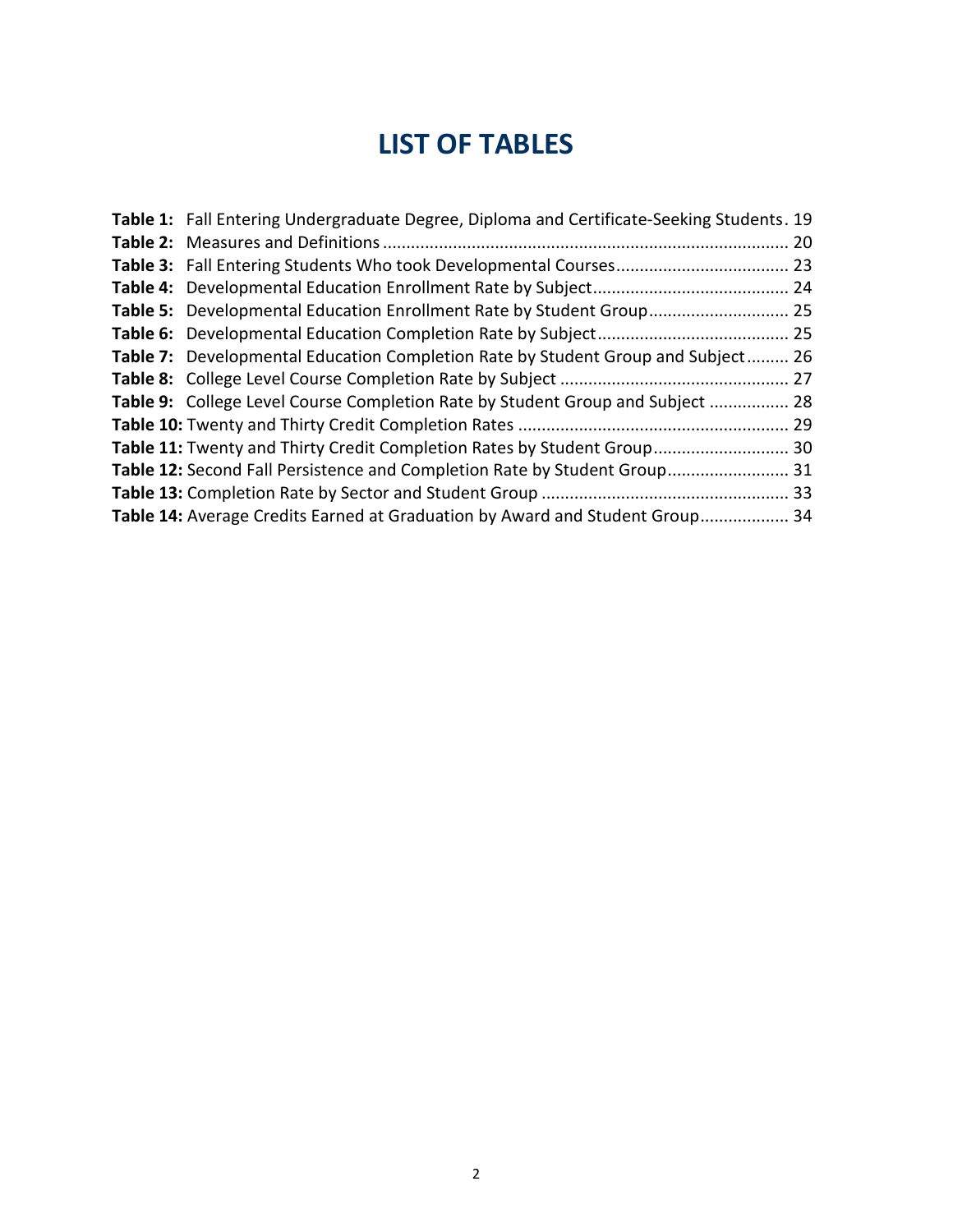## EXECUTIVE SUMMARY

 The Minnesota legislature has passed three pieces of legislation related to credential completion and developmental education since 2015:

- Completion Plan: The 2015 Minnesota legislature passed legislation related to degree completion. The Minnesota State Colleges and Universities (Minnesota State) submitted a report in January 2016 detailing the system's plan to encourage and assist students to complete credentials.
- Completion Measures: The 2015 Higher Education Appropriations Act (2015 Minnesota Session Law, Chapter 3, Article 3, Section 16) requires the Minnesota State Board of Trustees, beginning in January of 2018, to submit a report on its activities and achievements related to improving timely completion, including reporting on seven specific completion measures.
- Developmental Education Plan: The 2017 Minnesota legislature passed legislation that required the Minnesota State Board of Trustees to prepare a plan that reforms developmental education offerings. The Developmental Education Plan report was submitted to the legislature in February 2018.

 This Degree and Certificate Completion report fulfills the second reporting requirement listed above and provides an update to the report submitted to the Legislature in January 2021. The report includes updated data on the progress made on the seven completion measures outlined in the legislation and also serves as a supplement to the 2016 College Completion Plan report and the 2018 Developmental Education Plan. The specific measures reported are: Developmental Education Enrollment, Developmental Education Completion, College Level Course Completion, Credit Completion, Student Persistence and Completion, Completion Rates and Credits Earned at Graduation.

## Completion Goals and Plan

 A core commitment of the 37 colleges and universities of Minnesota State is to provide access to higher education for all Minnesotans. The system has been very successful in providing this access, while acknowledging that there is still work to be done. Many students leave our colleges and universities without earning a credential. Degree and certificate completion is important not only for the individual student and their family, but also for the state to meet its talent needs. Minnesota State has implemented a number of efforts to improve completion rates.

 While Minnesota State is committed to improving degree and certificate completion rates, we recognize that there are several opportunities and challenges as we seek to assist more students in reaching their educational goals in a timely manner. The challenges include Minnesota State's open door mission, college affordability and the uncertainty of the effects of the COVID19 pandemic on many factors impacting the state's population. The system's open access mission means that it serves diverse student learning and support needs with a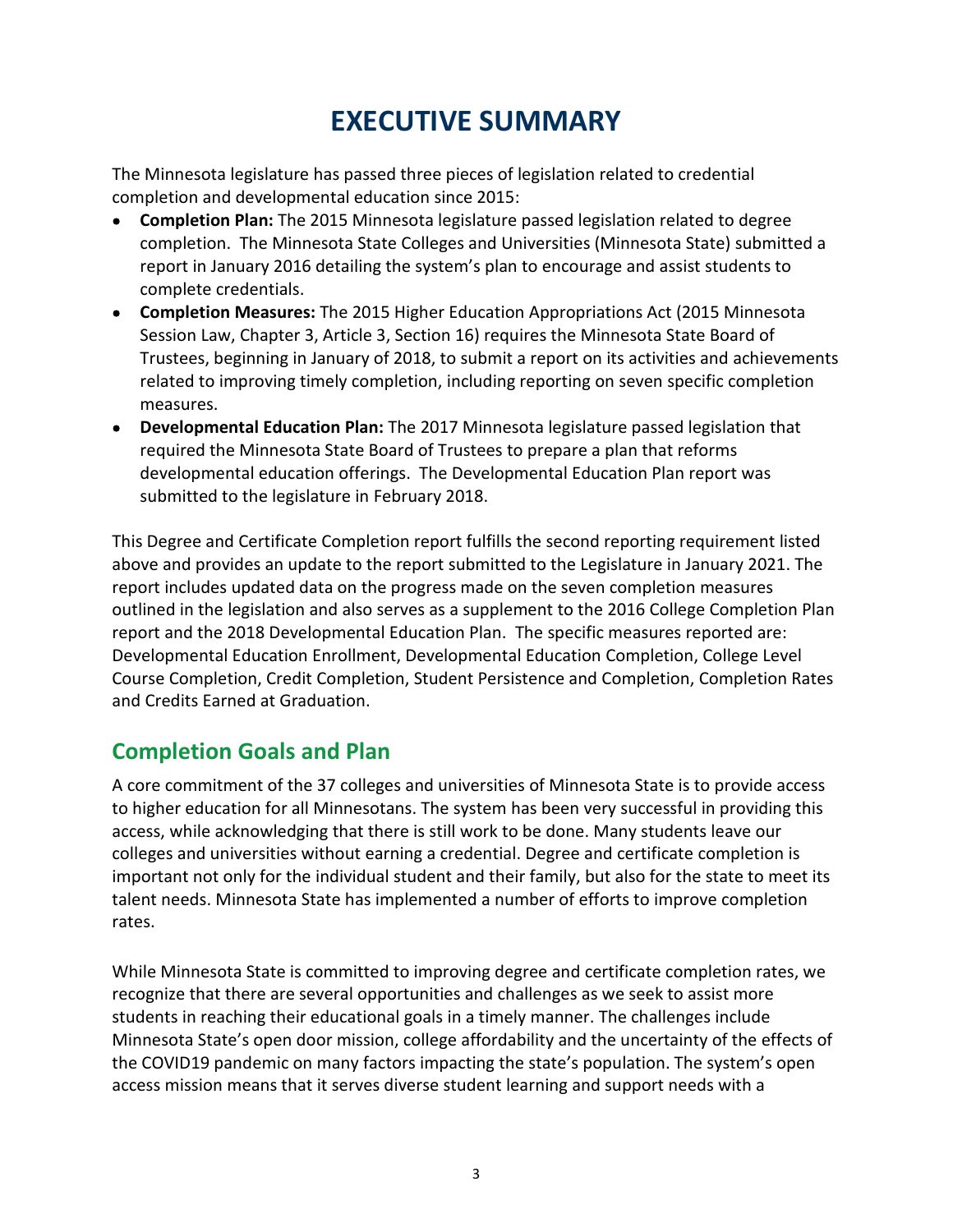substantial number of students facing financial and academic challenges that are associated with lower rates of college completion.

 These challenges are balanced by the opportunities that exist for Minnesota State to better serve the learning and support needs of its students. Minnesota State has been actively working to improve completion rates through a variety of initiatives that have demonstrated promising outcomes. The initiatives include systemwide and local partnerships with K-12 school district associations, adult basic education, business and industries, and non-profit organizations, as well as a variety of campus-based initiatives. The system's completion plan capitalizes on the initiatives that are demonstrating success and promotes practices as well as policies that have been shown to have a positive impact on completion.

## Developmental Education

 Since many of our students come to college with varying support needs, many benefit from additional academic preparation to be successful in college. The colleges and universities of Minnesota State offer developmental education, including precollege-level courses in reading, writing, and mathematics, and courses for English Language Learners (ELL), as well as academic support services and interventions designed to develop students' skills and prepare them for college-level coursework. Throughout this report, the term developmental education, rather than remedial education, is used because it is a broader term that encompasses both coursework and support services.

 Minnesota State is the primary provider of developmental education in the state. While the system is committed to meeting students where they are in terms of their level of academic preparation and helping them to achieve their educational goals, challenges associated with open admissions policies, assessment testing and course placement, traditional developmental education curriculum, and the need for holistic student support impact our developmental education programs in complex ways.

 Minnesota State institutions are currently implementing innovations in developmental education to increase student retention, persistence, and completion rates. The Minnesota State Colleges and Universities created a Developmental Education Strategic Roadmap (DESR) to guide the systemwide work on developmental education redesign with clearly identified strategic goals, key action steps, targeted timelines for implementation, and measurable outcomes.

 The details of the developmental education plan are outlined in the 2018 Developmental Education Plan report. Each college and university has a corresponding local plan in place and is making progress on the goals outlined in the DESR.

## Opportunity Gap and Equity

 National, state, and Minnesota State data show the opportunity and outcome gaps that exist between underrepresented and majority students in higher education. Minnesota State is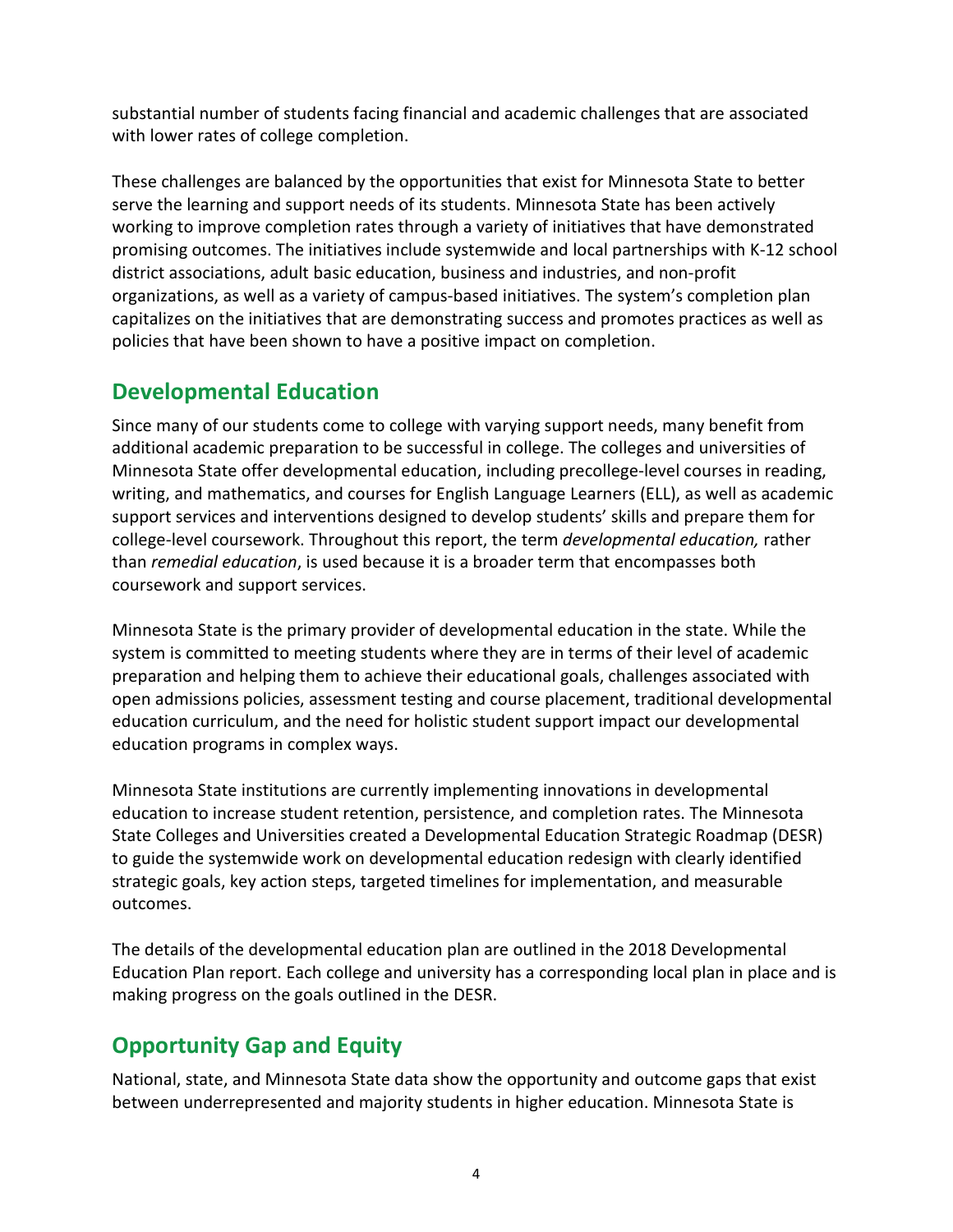foundationally committed to addressing the gaps evident in our colleges and universities. Our data show that gaps are evident and persistent by race and ethnicity and by income. There are gaps between students of color and American Indian students in comparison to white and nonresident students and between students who are Pell eligible in comparison to students who are not Pell eligible.

 Minnesota State is committed to eliminating, together with our partners, educational equity gaps at every Minnesota State college and university by the year 2030. This is both a moral imperative and Minnesota's economic imperative. Our approach to eliminating the educational equity gaps includes addressing:

- Enhanced Access to a higher education by strengthening partnerships and collaboration  $\bullet$  with K-12, business and industry, community-based organizations, and philanthropic partners to expand and grow current programming and identify new ways to support students.
- Student Academic Success by establishing guided learning pathways that focus on  $\bullet$  academic preparation, progression, and accomplishment within an area of study and career.
- Student Engagement and Support within the institution, both academic and non- $\bullet$ academic, including supporting basic needs.
- Data-Guided Decision Making by building a technology infrastructure and expanding  $\bullet$ capacity for deeper data analytics.
- Financial Resources and Support for students and growing the financial resource base for  $\bullet$ campuses.
- Workforce Diversity/Strategic Talent Management by incorporating the local and  $\bullet$  national context with the changing student and employee demographics and needs - focusing on cultural competence development, inclusive hiring practices, and improved campus climate.

 More information about Minnesota State Equity 2030 is available at: <https://www.minnstate.edu/Equity2030/index.html>

## Minnesota State Completion Measures

 The completion measures presented in this report were generated from a longitudinal analysis of fall entering undergraduate students who were pursuing a degree, diploma or certificate.

 The measures included in the January 2022 Degree and Certificate Completion report have been updated with the most recent information from the system's student record system and developmental education data mart, and an additional cohort of students is now included in the analysis. Although recent updates and improvements to the data mart have resulted in some data points changing slightly from the data reported last year, the general trends and patterns observed in the earlier report remain unchanged.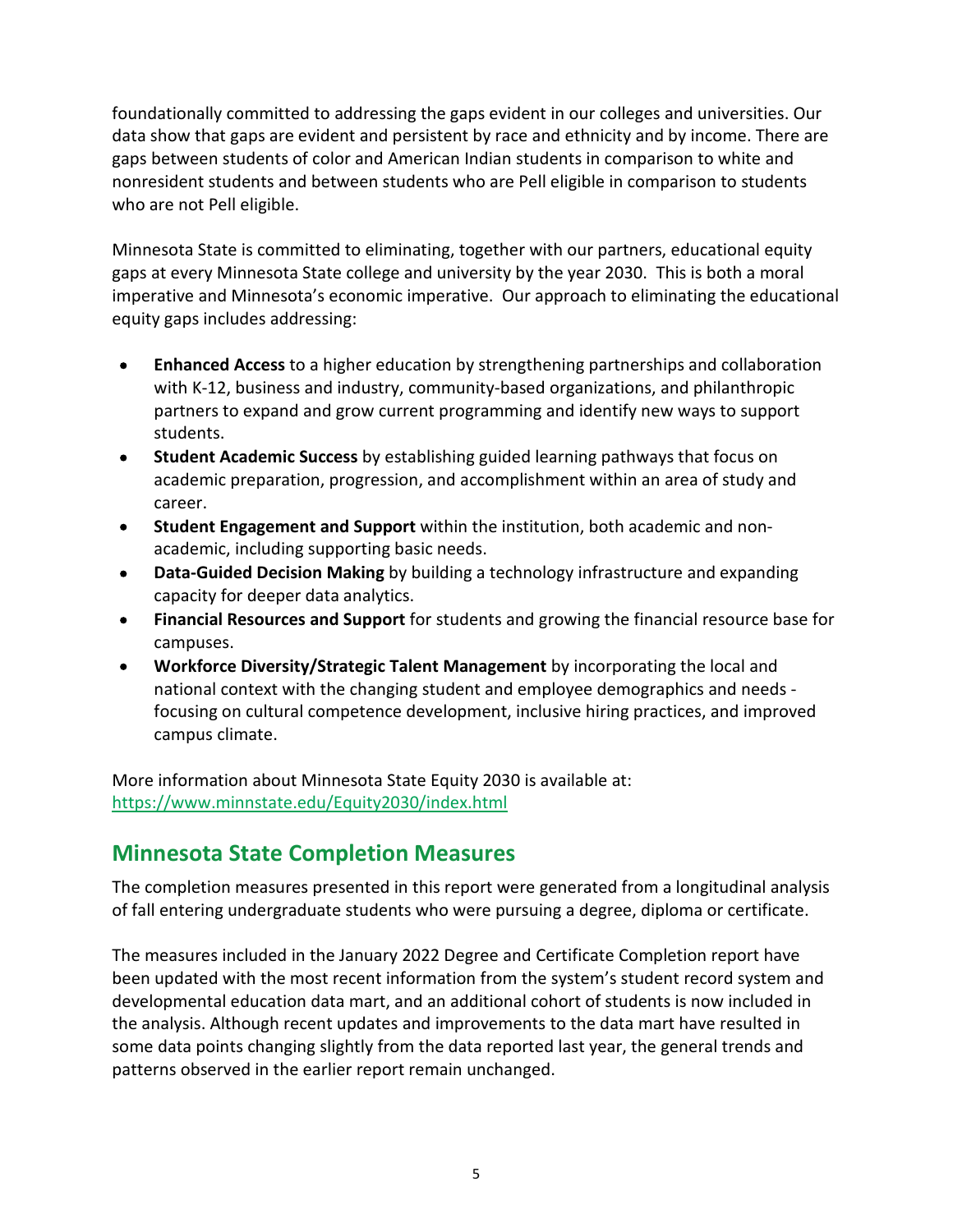As the data on the following pages illustrate, the Minnesota State colleges and universities have made steady progress on improving completion measures. As noted above, however, more work is needed to address gaps across student groups and the system is committed to eliminating gaps by the year 2030.

 Summaries of key points on each of the measures are presented below. For each measure, differences between students of color and American Indian students are contextualized compared to white students and nonresident students. The nonresident category consists primarily of international students and students who are not permanent residents of the United States. Federal, state and Minnesota State systemwide reporting standards specify that these students should not be included in a racial-ethnic group, but rather reported as nonresident students. Data on differences between Pell grant eligible students and students who are not eligible for Pell grants are also included.

#### Developmental Education Enrollment Rate:

- The number of fall entering undergraduate degree, diploma and certificate seeking students who took developmental courses during their first two years decreased by 47.3 percent between Fall 2011 and Fall 2019. The decline is over 50 percent at the colleges.
- The percent of entering students enrolled in developmental courses in their first two years also decreased, from 41.3 percent to 28.0 percent between Fall 2011 and Fall 2019, with the greatest decrease occurring for developmental math courses.
- The percent of students of color and American Indian students who took developmental courses decreased by 16.7 percentage points and the percent of Pell grant eligible students who took developmental courses also decreased by 14.0 points since Fall 2011, but both groups continued to have higher developmental course taking rates relative to their comparison groups of white and nonresident students and students who are not eligible for Pell grants.

 Much of the enrollment decline in developmental education can be attributed to the curricular and support innovations that have been implemented across our campuses. It is anticipated that with the continued implementation of the DESR, Minnesota State will see continued enrollment declines in developmental education courses.

#### Developmental Education Completion Rate:

- The percentage of students completing their developmental education requirements in their first year increased in reading and writing and most dramatically in math between Fall 2011 and Fall 2019.
- The percentage of students of color and American Indian students who completed all their developmental courses by the end of the first year has increased in all three subjects since Fall 2011. Gaps between students of color and American Indian students relative to white and nonresident students in developmental course completion have narrowed somewhat but remain significant. Gaps in math completion remained essentially the same since Fall 2011.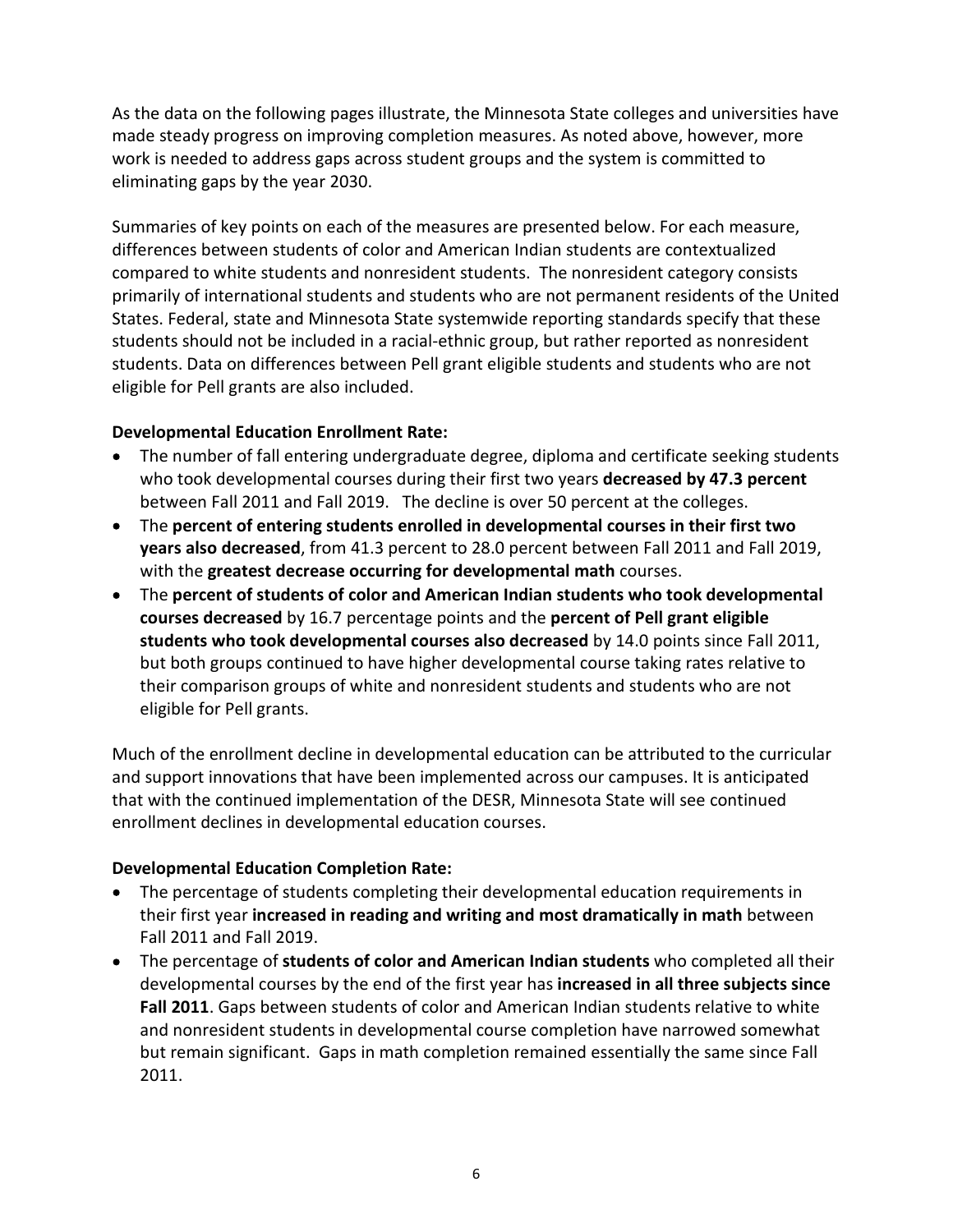The percentage of Pell grant eligible students who completed their developmental courses in the first year increased in all three subjects between Fall 2011 and Fall 2019. Gaps relative to students who were not eligible for Pell grants remain but decreased in all three subjects, falling to half to two-thirds the original gap in reading and writing completion over the decade.

 Across Minnesota State, faculty members, departments, and academic and student affairs divisions have been innovating both within and beyond the classroom to better support students enrolled in developmental education, including supplemental instruction and accelerated, one-year developmental education pathways. As campuses improve, scale, and/or add new innovative practices and programs across campuses, it is anticipated that there will be additional increases in student completion of developmental education courses by the end of their first year.

#### College Level Course Completion Rate:

- The percent of students completing college-level mathematics in their first year was 26.1 percent for those entering in Fall 2020 as compared to 20.6 percent for those entering in Fall 2011. The rate for math, which remained stable the last three years, is 5.5 percentage points higher than for those entering in Fall 2011.
- Of Fall 2020 entrants, 38.6 percent completed college level writing in the first year, compared to the 38.7 percent rate observed for Fall 2011 entering students. This is a slight decrease of 0.1 percentage points than for those entering in Fall 2011.
- The percent of students of color and American Indian students and of Pell grant eligible students who completed a college level course by the end of their first year has increased in both math and writing since Fall 2011, but both groups had lower college level course completion rates relative to their comparison groups. Both comparison groups of white and nonresident students and non-Pell eligible students showed a decline of at least two points in completing a writing course in the first year.
- The gap between students of color and American Indian students as compared to white and nonresident students in completion of college level writing tightened dramatically between Fall 2011 and Fall 2020 (from a gap of 12.4 percentage points to 3.5 points). Similarly, the gap in completion of college writing for Pell grant eligible students as compared to students who were not eligible decreased from 11.0 percentage points for Fall 2011 to 5.0 points for Fall 2020.
- Gap closure for completion of a college level math course was sizable but less dramatic; the gap in comparison based on race/ethnicity fell from 11.5 percentage points in Fall 2011 to 8.1 in Fall 2020, and the gap based on Pell eligibility with regard to completion of a college level math course fell from 13.4 percentage points in Fall 2011 to 10.5 points among the Fall 2020 entrants.

 Completion rates for college level writing have varied somewhat by sector and institution. System office research will work with campus staff to explore the data related to the recent decreases observed in some student populations to more clearly understand the changes and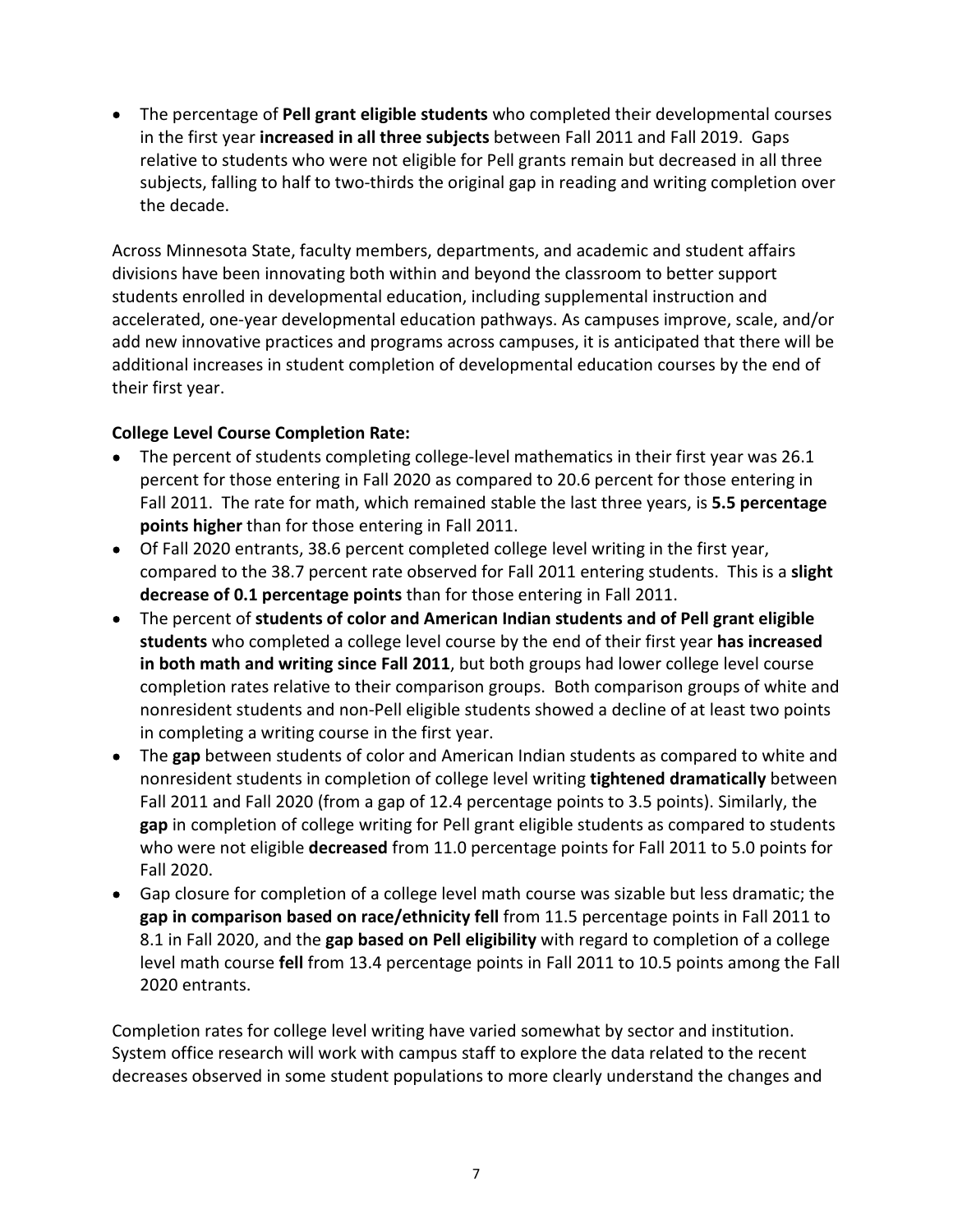identify possible explanations for the changes (e.g., issues with coding college writing coursework and changes in enrollment patterns or changes in program requirements).

### Credit Completion Rate:

- The percentage of fall full-time entering students who completed 30 semester credits during their first year increased between Fall 2011 and Fall 2020, but the percentage of fall entrants who completed 20 semester credits decreased slightly between Fall 2011 and Fall 2020.
- The percentage of students of color and American Indian students who earned 20 credits and 30 credits within their first year increased but remains below the rates for white and nonresident students and gaps in this metric have been sizable and slow to change.
- Each of the disaggregated groups examined had a lower rate of credit completion among Fall 2020 entering students than the Fall 2019 group, with the exception of students of color and American Indian students completing 30 semester hours during their first year.
- The change in the percent of students completing 30 credits disaggregated by race/ethnicity showed that the growth rate for students of color and American Indian students was roughly equivalent to that for white and nonresident students. Regarding credit completion by Pell eligibility status, the rate for Pell eligible students is growing at less than half the rate of their non-Pell eligible peers.

### Student Persistence and Completion Rate:

- The second fall persistence and completion rate for Fall 2019 entering full-time undergraduate students, who would have been returning in Fall 2020 at the height of the COVID-19 pandemic, was 0.6 percentage points higher than for those entering in Fall 2011. The rate fell a whole point between Fall 2018 and Fall 2019 entrants.
- The increase in second fall persistence and completion was three times greater for students of color and American Indian students, and the the gap as compared to white and nonresident students narrowed to fewer than ten percentage points.
- The rate for Pell eligible students has fluctuated, but the rate for Fall 2019 entering students was 0.9 percentage points higher than that for Fall 2011 entrants.

 Although institutions have focused efforts on the opportunity gaps and increasing students of color and American Indian and Pell eligible students' persistence rates, it is evident that there is still much work to do. In addition to expanding evidence-based programs, practices, and initiatives, campuses are focusing on increasing student engagement and sense of belonging and creating positive campus climates.

### Completion Rate:

- The 3-year completion rate for the full-time entering state college students decreased during the recession and has increased in the years since then. The rate for full-time students entering in Fall 2017 was 3.3 points higher than for Fall 2010 (54.4 percent as compared to 51.1 percent).
- The state college completion rate for students of color and American Indian students has increased but remains lower than the rate for white and nonresident students and gaps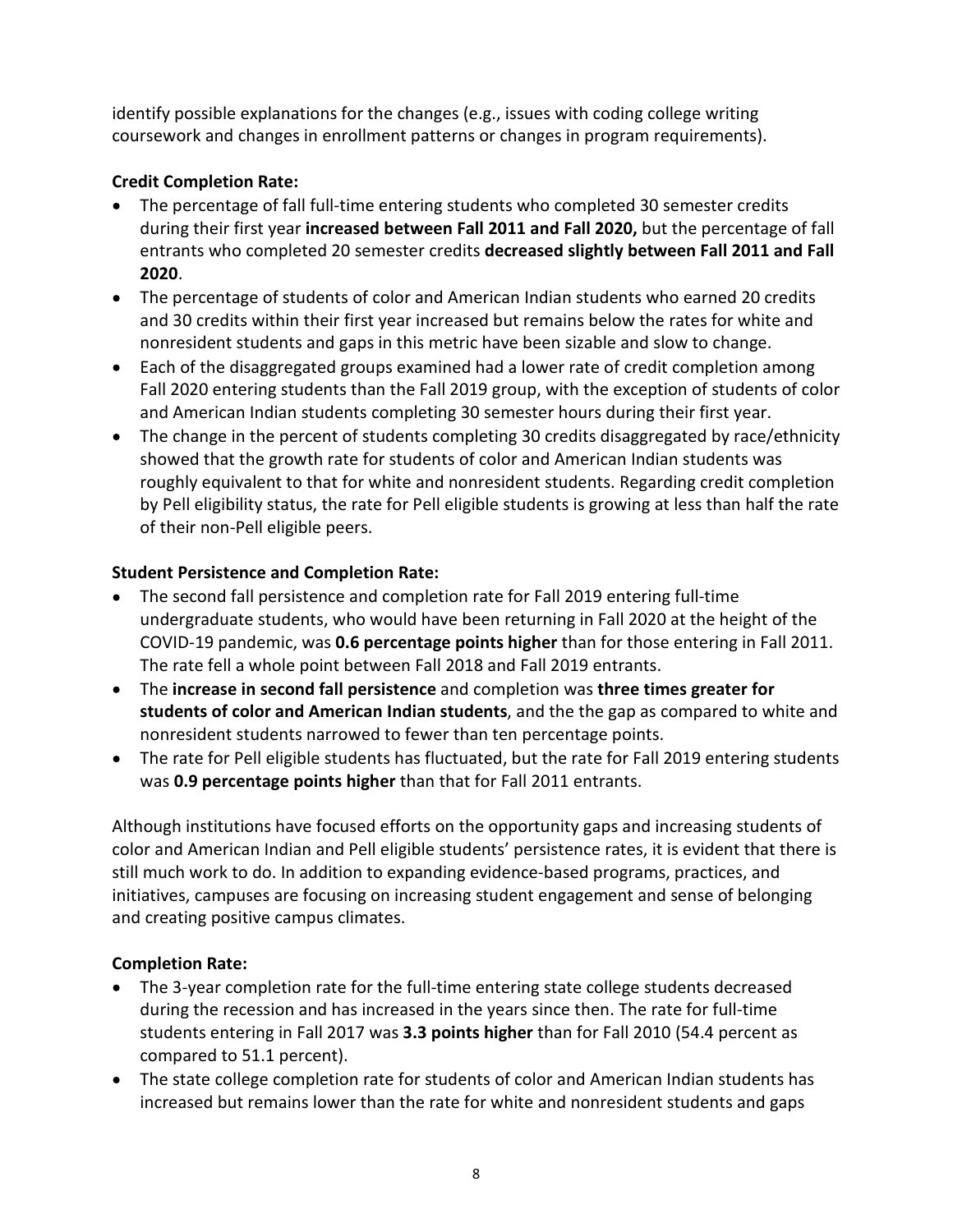remain around fourteen percentage points. The rate at which the state college completion rate is improving for Pell eligible students is almost half that of their non-Pell eligible peers, meaning that the gap between their completion rates is widening slightly.

- The 6-year completion rate for the state universities increased by 2.3 percentage points from 53.4 percent for Fall 2010 entering full-time students to 55.7 percent for those entering in Fall 2014.
- Even with modest improvements in the 6-year state university completion rates for students of color and American Indian students and Pell eligible students, the gaps between both populations and their comparison groups persist and are still substantial.

 Increasing credential completion rates continue to be an imperative and a primary commitment of Minnesota State. Despite more recent increases in completion rates, gaps have not decreased and in fact are greater than for those entering in Fall 2010. Eliminating the opportunity gaps between students of color and American Indian student completion rates and white and nonresident student completion rates, as well as the gaps between Pell eligible students and students who are not Pell eligible, is one of the most important priorities of Minnesota State.

#### Credits Earned at Graduation

- The average cumulative credits at graduation decreased for certificate, and associate and bachelor's degree graduates, with the exception of white and nonresident students completing a certificate, and non-Pell eligible students completing an associate degree.
- All disaggregated groups saw a slight increase in the average cumulative credits at graduation between the most recent cohort group and the one from the year before, with the exception of students of color and American Indian students seeking a certificate, and Pell eligible students completing an associate degree.
- Students of color and American Indian students who earn Minnesota State certificates or associate degrees at system colleges complete with fewer credits than their comparison group of white and nonresident students. This pattern also holds true for Pell eligible students as compared to students who are not eligible for Pell grants.
- At the bachelor's degree level overall, and at the associate degree level for the race/ethnicity comparison, there were virtually no differences among the student groups in total credits earned at graduation.

 The declining number of credits at graduation reflects, at least in part, credit caps Minnesota State implemented for the vast majority of its programs during the last decade. The Minnesota Legislature enacted language in 2007 that required the Minnesota State system to implement credit caps of 60 for associate degrees and 120 for bachelor's degrees. Institutions across Minnesota State also are working to expand and strengthen their academic advising and career guidance services to support students' academic and career planning, There are many other factors that may also impact cumulative credits at graduation, including students taking additional courses due to personal interest, changing their major and having to meet new major or degree program requirements.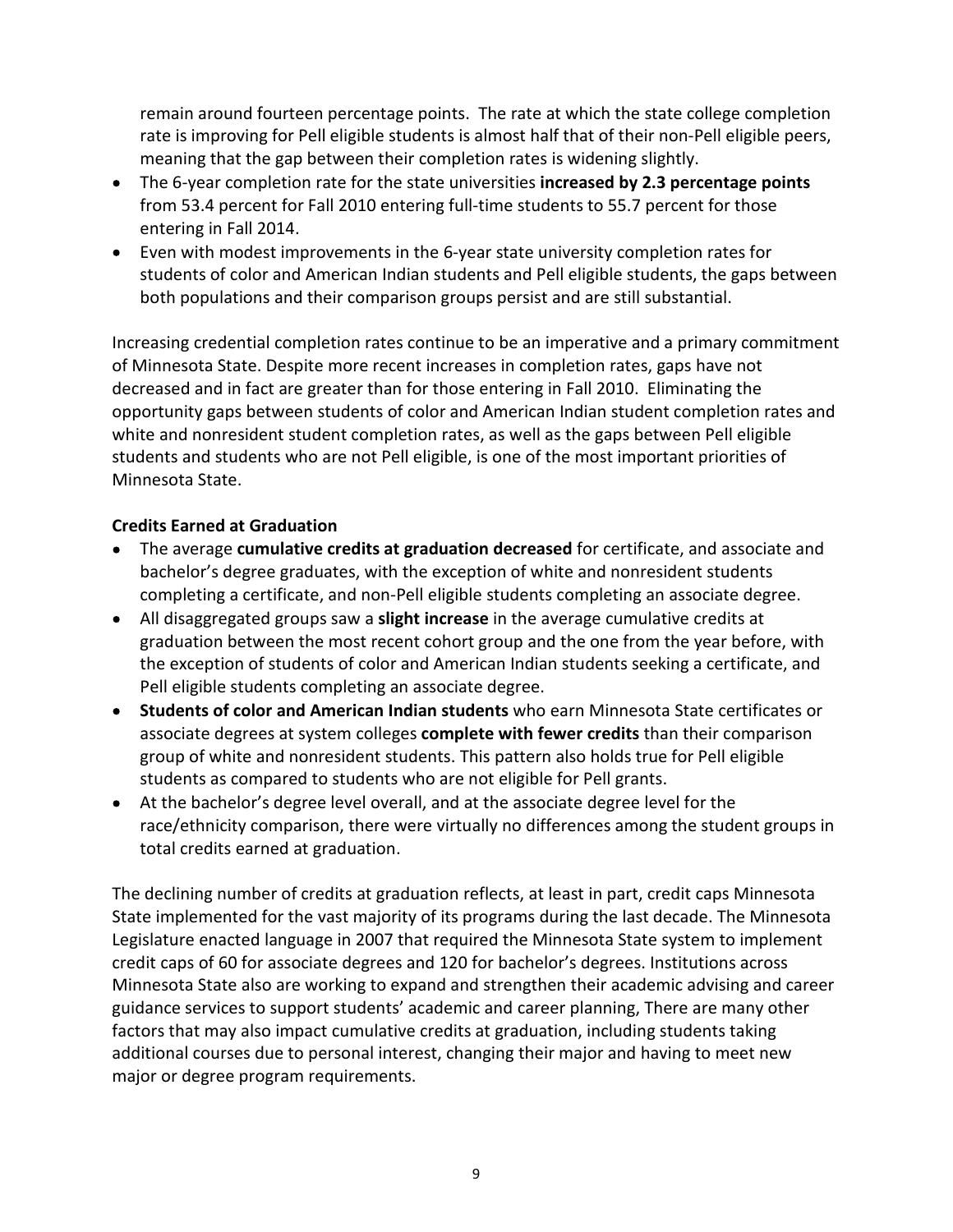## BACKGROUND

 The Minnesota legislature has passed three pieces of legislation related to postsecondary completion and developmental education since 2015:

- (1) In 2015 legislation was passed to address completion rates for all of Minnesota's public colleges and universities (see Appendix A). Minnesota State submitted a report on January 15, 2016 detailing the system's comprehensive plan to encourage students to complete degrees, diplomas, or certificates in their chosen field of study. The report is available at <https://www.leg.state.mn.us/docs/2016/mandated/160011.pdf>.
- (2) The 2015 Higher Education Appropriations Act (2015 Minnesota Session Law, Chapter 69, Article 3, Section 16) includes the following requirement:

 Beginning in 2018, the Board (of Trustees), report to the chairs and ranking minority members of the legislature with primary jurisdiction over higher education on its activities and achievements related to the goal of improving timely completion of degrees and certificates. The report must, at a minimum, include for the previous academic year:

 (1) the percent of students placed in remedial education; (2) the percent of students who complete remediation within one academic year; (3) the percent of students that complete college-level gateway courses in one academic year;

 (4) the percent of students who complete 30 semester credits per academic year; (5) the student retention rate;

(6) time to complete a degree or certificate; and

 (7) credits earned by those completing a degree or certificate or other program. The report must disaggregate data for each college and university by race and ethnicity, Pell Grant eligibility, and age and provide aggregate data.

 (3) The 2017 Minnesota legislature passed legislation requiring that the Board of Trustees of Minnesota State prepare a plan that reforms developmental education offerings at system campuses aimed at reducing the number of students placed into developmental education (see Appendix A). The January 2020 Developmental Education Plan report is available at <http://www.minnstate.edu/system/asa/index.html>.

 This Degree and Certificate Completion report meets the second legislative requirement and includes comprehensive reporting and discussion of the specified seven completion measures. The report updates the data included in the third annual report submitted in January 2020. Appendix B of this report presents data on the seven measures for each college and university. The data are disaggregated by race, ethnicity, Pell Grant eligibility, and age. Trends for up to five years are reported for the measures. The report also serves as a supplement to the College Completion Plan and the Developmental Education Plan, but does not provide the detailed context included in those reports.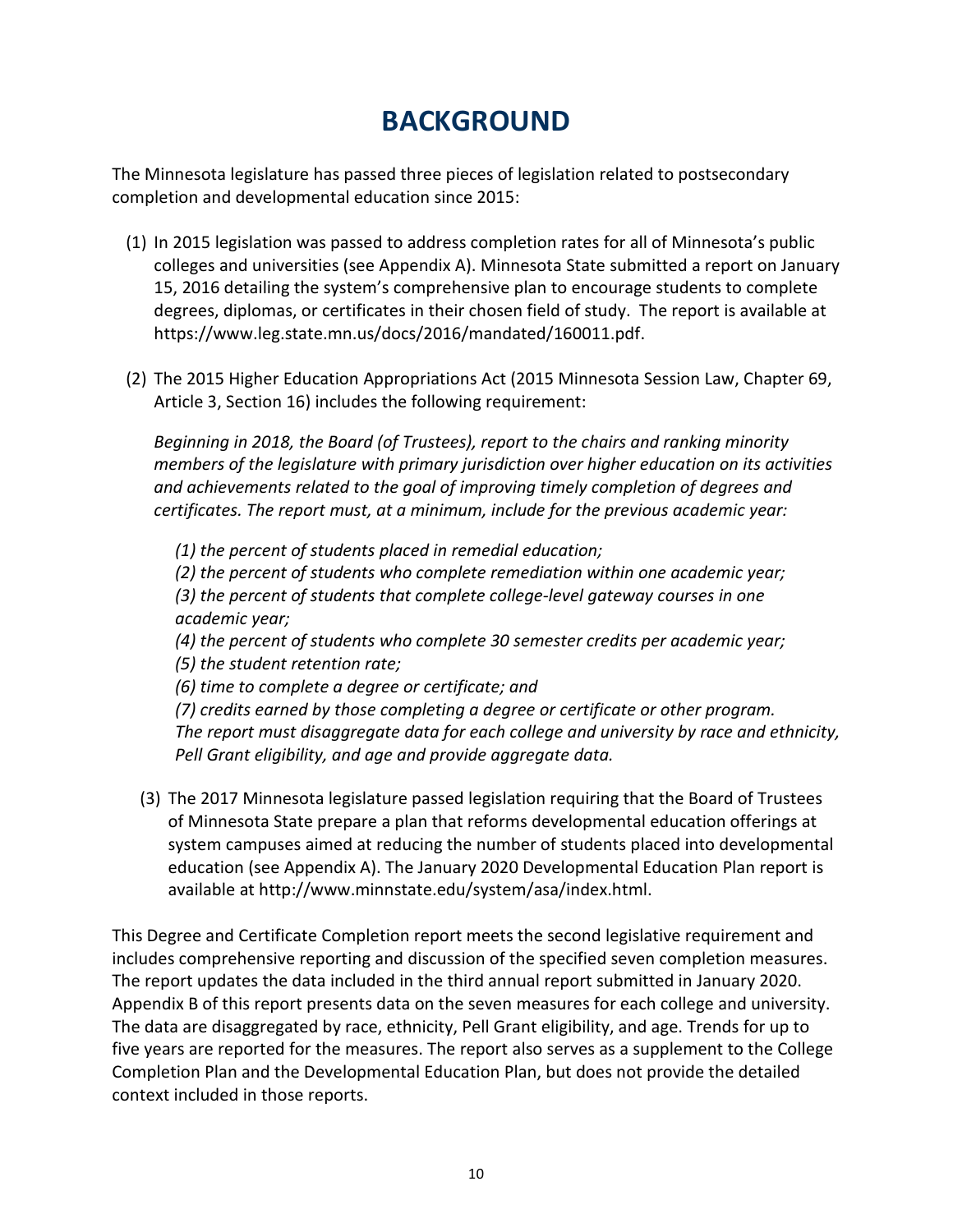## MINNESOTA STATE DEGREE COMPLETION AND DEVELOPMENTAL EDUCATION

## Completion Goals

 One of the core commitments of the 37 colleges and universities of Minnesota State is providing access to higher education for all Minnesotans. As stated in the 2016 College Completion Plan, Minnesota State has been very successful in providing this access, with acknowledgement that there is still work to be done. In fiscal year 2021, approximately 223,000 students enrolled in credit courses at Minnesota State College and University campuses. Minnesota State institutions continue to be the first choice in higher education for the majority of Minnesotans and especially students of color, low-income students, adult learners, and those pursuing technical careers. Minnesota State educates more college graduates than any other provider of higher education in the state, and its graduates include the majority of the state's K-12 school teachers, law enforcement professionals, and healthcare professionals.

 Data on students enrolled in FY2020-2021 indicate that among the Minnesota State student population:

- Twenty-eight percent of undergraduates are Pell grant eligible;
- Fifty-four percent of students are enrolled on a part-time basis;
- The average age of our students is 24, and 31 percent of our students are age 25 or older;
- Forty-nine percent of our students are first-generation by the federal definition that the student's parents have not earned a bachelor's degree;
- Twenty-nine percent of our students are students of color or Indigenous;
- Over 9,500 students seek educational accommodations related to a physical or cognitive disability.

 Although Minnesota State continues to provide widespread access to higher education, there is also recognition that many students leave the colleges and universities without earning a credential. The lack of a credential has significant negative consequences for the student, the college or university where the student enrolled, and our economy (Bill and Melinda Gates Foundation, 2015).

 Degree and certificate attainment increases average earnings over the course of a lifetime, decreases likelihood of unemployment, and increases contributions to communities and our society (Trostel, 2015; U.S. Department of Education, 2015). Degree and certificate completion has important economic and career implications for individual students and their family as well as for the state's ability to meet its workforce and talent needs. With a commitment to providing access and degree attainment, Minnesota State has implemented efforts to improve completion rates, at every level of award from certificates and diplomas to associate, bachelors and graduate degrees.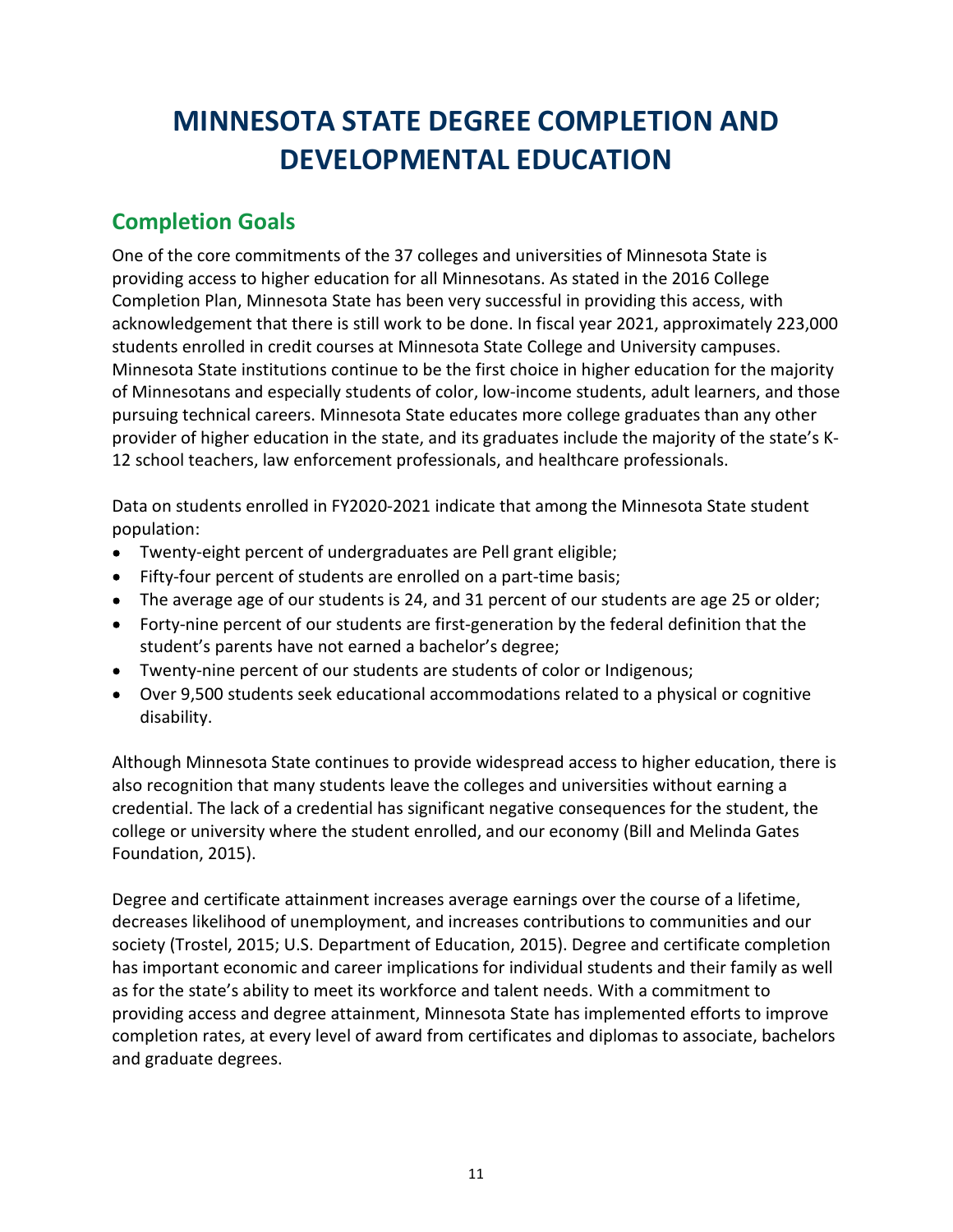## Challenges Related to Degree and Certificate Completion

 While Minnesota State is committed to improving degree and certificate completion rates, we recognize that there are several challenges as we seek to assist more students in reaching their educational goals in a timely manner. National trends and the existing literature indicate that these challenges are not unique to Minnesota but are significant factors across all institutions that must be addressed for a comprehensive completion plan to be successful.

 A detailed discussion of these challenges can be found in the 2016 Degree Completion Plan and are summarized briefly here:

- Open Door Mission: Minnesota State's mission as the public-serving post-secondary education system for the state of Minnesota plays a critical role in this context. Minnesota State colleges have open admission policies and admit all students with a high school diploma, regardless of academic preparation levels, which results in attracting students with a broad range of preparedness, as well as learning and career needs. Consequently, Minnesota State institutions enroll many students who require more intentional and expansive levels of academic support. Whereas thirty-two percent of Minnesota high school graduates who took the ACT in 2020-2021 had a college ready score in all areas (ACT, 2021), the number of high school students taking the test was reduced by a third. A clear gap in academic preparation for college-level coursework persists.
- Affordability: The cost of obtaining a college credential continues to be a barrier for many students. Thirty-one percent of Minnesota State undergraduates were Pell grant eligible in fiscal year 2020 and 65 percent received some form of financial aid (not counting awards given as part of the federal CARES Act). In addition, just under half of Minnesota State graduates complete their credentials with some modest debt, and there is a worrisome decline in the number of entering students having completed the FAFSA.
- Changing Face of Unemployment: Minnesota's economy responded to the COVID-19 pandemic much like other state economies did. Periods of spikes in unemployment were followed by a significant worker shortage as businesses and public employers tried to return to pre-pandemic function intercut with waves of increases in the pandemic case rate. Whereas unemployment increases have historically led students to go back to school for retraining, the unique nature of this crisis has led to counter-cyclical enrollment declines, coupled with heretofore unprecedented wage increases and job placement bonuses for accepting full-time work. Given that many Minnesota State students are working adults, many with families, the ability to find gainful employment can mean that they will opt to take fewer credit hours or stop-out entirely because they have found a job with a family sustaining wage. Because more than half of our population takes fewer than twelve credit hours per semester and part-time work is at an unprecedented low, students are more challenged than ever to remain in school on any basis while working full-time.

 The access and inclusiveness that Minnesota State provides to Minnesota residents means that we enroll a substantial population of students who face financial and academic challenges that can lead to lower rates of college completion. Data on students enrolled in FY2020-2021 indicate that among the Minnesota State student population: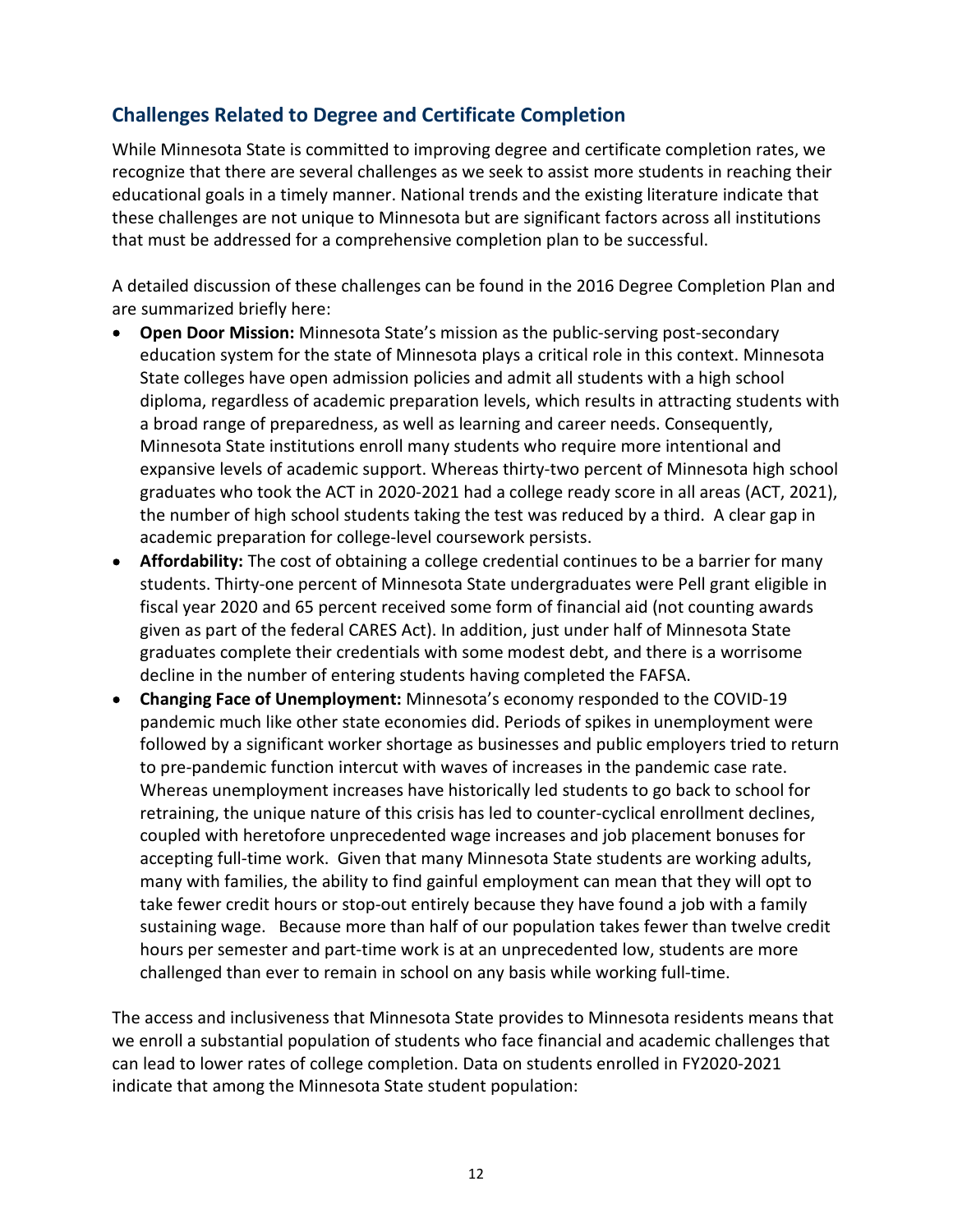- Twenty-eight percent of undergraduates are Pell grant eligible;
- Fifty-four percent of students are enrolled on a part-time basis;

## Ongoing Completion Efforts and Completion Plan

 Minnesota State has been actively working to improve completion rates through a variety of initiatives that demonstrate promising outcomes. Initiatives include a variety of campus-based activities and both systemwide and local partnerships with K-12 school district associations, Minnesota Adult Basic Education, business and industries, and non-profit organizations. A summary list of ongoing completion efforts is provided in the 2016 Degree Completion Plan. Examples include, learning communities, emergency grant programs, early alerts systems, advising programs, first-year-experience courses, cohort models, grants to parenting students, and intrusive support services. The Minnesota State comprehensive completion plan capitalizes on the initiatives that are already demonstrating success while also promoting practices and policies that have been shown on a national level to have a positive impact on completion rates.

## Developmental Education

 Since many students arrive at college in need of more academic support and preparation to be successful in their college-level gateway courses and academic programs, the colleges and universities of Minnesota State offer developmental education to support the success of these students by delivering pre-collegiate courses and providing a variety of optional and/or mandatory student support services. Given that academic preparation is a significant predictor of persistence and completion, we must effectively provide our students with the support and resources to bridge the gap between their varied academic background and the skills needed for college and their future career success. Developmental education serves as one component of this critical bridge.

 Developmental education consists of precollege-level courses in reading, writing, mathematics, and courses for English Language Learners (ELL), as well as academic support services and interventions, offered by postsecondary institutions designed to develop students' skills and prepare them for college-level coursework. Throughout this report, the term developmental education, rather than remedial education, is used because it is a broader term that encompasses precollege-level coursework and other academic support services that prepare students for success in college. Remedial education or remediation, the term used in 2015 Minnesota Session Law, Chapter 3, Article 3, Section 16, can imply courses that repeat material taught earlier that the student did not learn adequately the first time.

 Although developmental education courses are offered for credit, the credits do not count toward the requirements of degrees, diplomas or certificates. Students who are eligible for need-based financial aid can use that aid for developmental and ELL courses and for up to thirty credits of developmental reading, writing, and mathematics coursework.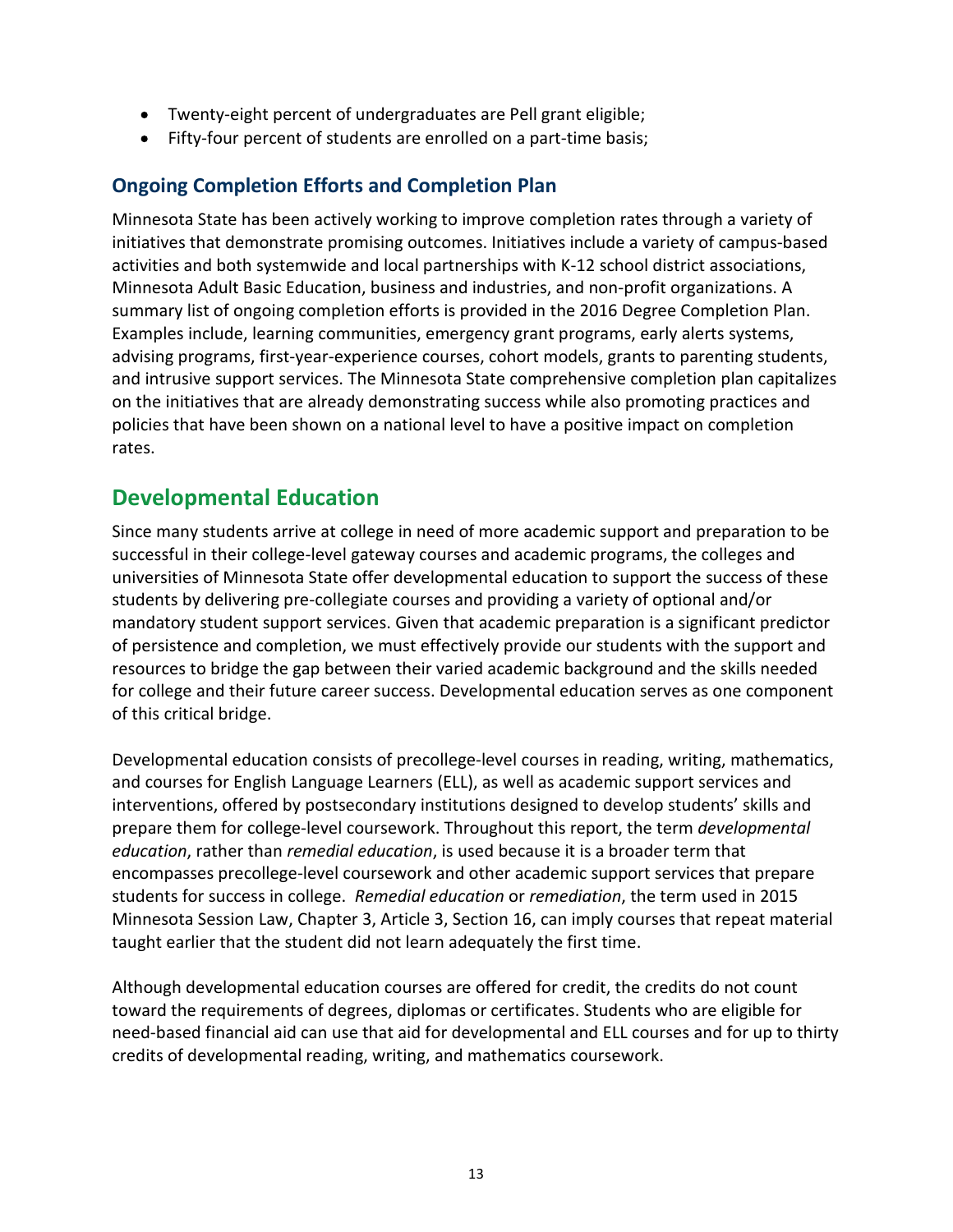It also is important to note that while postsecondary institutions typically assess the readiness of new entering students for college level academic coursework, students can enroll in a variety of technical programs that do not require college-level skills in reading, writing and/or math. Many students can graduate with postsecondary occupational certificates or diplomas and obtain a living wage job without taking developmental courses.

 Across all Minnesota postsecondary institutions, the percent of recent high school graduates who enrolled in developmental education within two years of graduating has decreased from 30 to 17 percent between 2008 and 2019, nearly cutting the rate in half. However, as a result of our colleges' open-door mission, Minnesota State Colleges and Universities enroll 97 percent of the public high school graduates who take developmental education courses within two years of graduating high school. (OHE, 2020).

## Challenges of College Readiness and Developmental Education

 Minnesota State is committed to meeting students at their level of academic preparation and helping them to achieve their educational goals in a timely manner, but there is also an acknowledgement that challenges persist. These challenges are consistent with national trends and the existing literature, and many of them are currently being addressed by the system and campuses. Some of the challenges are significant and must be addressed systemically.

 A detailed discussion of these challenges can be found in the 2018 Developmental Education report. These challenges along with ways we are responding to critical needs are summarized briefly here:

- Open Admissions: The open admissions policies of Minnesota State mean that many of the students admitted to our colleges and universities have developmental learning needs and may benefit from additional instruction and support. The type and availability of offerings of developmental education often reflect an institution's student demographics and selectivity. Minnesota State is working to build its capacity and expand its resources to meet the learning and basic needs of students.
- Assessment Testing and Course Placement: Course placement practices have traditionally utilized single, high-stake tests to identify students' knowledge and skills in reading, writing and mathematics and to place them into college-level or developmental-level courses based on those levels of college readiness. There is concern that the use of a single placement test results in some students being placed into courses that are not well matched to their needs or academic abilities. Minnesota State is working to increase the accuracy and effectiveness of the course placement process by implementing a comprehensive multiple measures program that includes the use of more than one measure for placement.
- Developmental Education Curriculum: Traditional developmental-level curricula are offered in a sequential fashion in which students may be assigned to two or three semesters of coursework before being able to take a college-level course in the corresponding subject area. Studies have illustrated that the more courses students are required to take before beginning their college-level coursework, the less likely they are to persist and complete.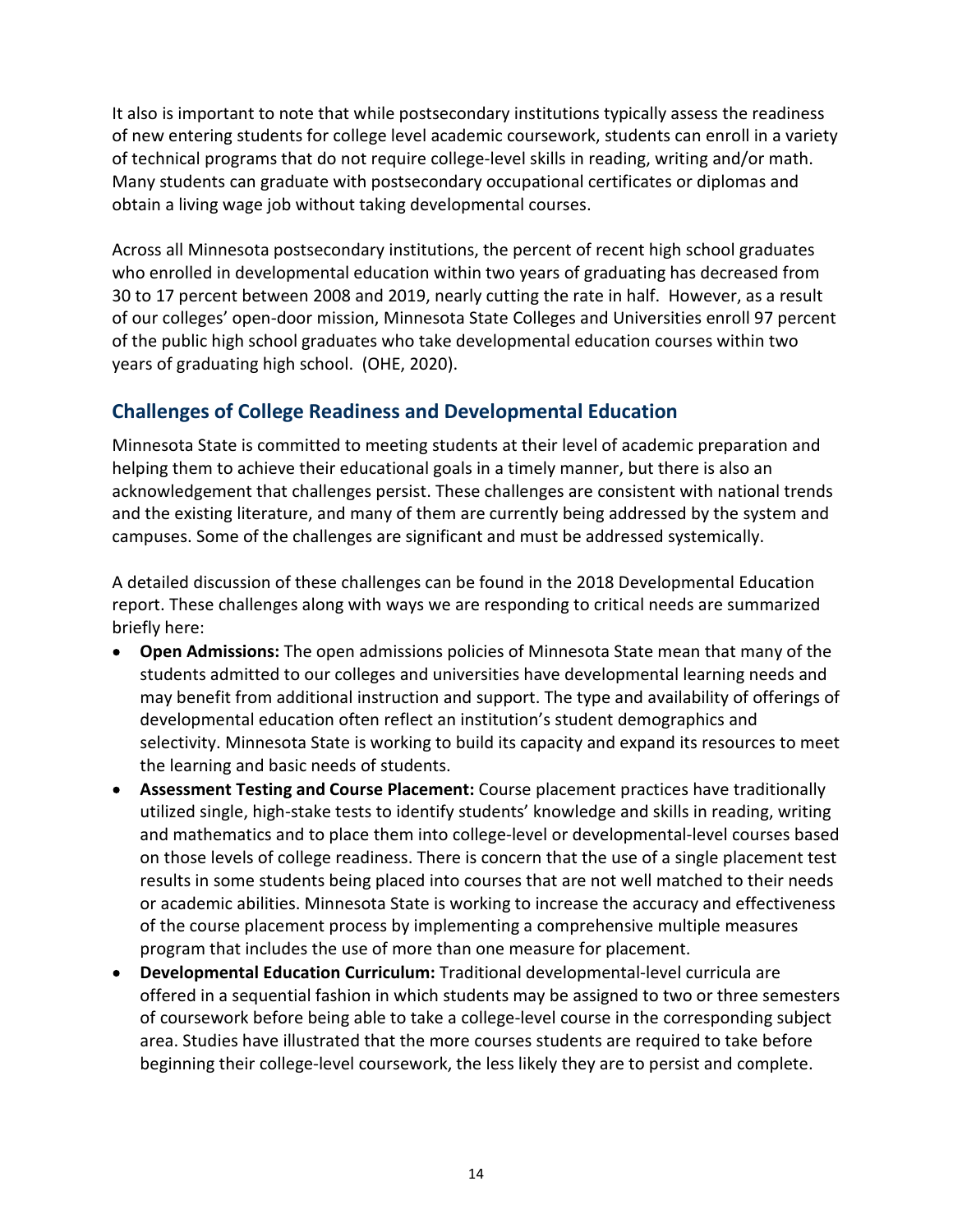Minnesota State is working to implement accelerated models that address students' needs and reduce the time to completion of developmental coursework.

Holistic Student Support: When considering how to best support students, postsecondary institutions must address students holistically. In addition to academic knowledge and skills, factors that more often impact the college readiness of recent high school graduates are prior college-knowledge and college-going high school environments. In addition, factors that more often impact student persistence are outside of curricular factors, such as financial and college affordability, work and family obligations, and other factors such as mental and physical health and poverty. Current system office and institutional efforts are focusing on supporting students through Guided Learning Pathways, a comprehensive and integrated academic and student support model.

## Ongoing Innovations and Developmental Education Plan

 Most Minnesota State colleges and universities have implemented innovations in developmental education to increase student retention and completion rates. These innovations vary from institution to institution as programs are customized to meet the needs of students within their local context. Developmental education innovations have been implemented in the areas of reading, English, and mathematics.

Reading: The majority of campuses offering reading curriculum have one or more innovations in place including:

- Integrated reading and writing curriculum that provides students with a more comprehensive learning of reading and writing.
- Reading courses offered as paired courses or in learning communities, where a cohort of students co-enroll in two or more courses which allow them to learn within a community, experience an integrated learning environment, and apply knowledge and learning across disciplines.

English: Most campuses have implemented one or more innovations in their English curriculum. In addition to integrated reading and writing curriculum and learning communities or paired courses, campuses are offering:

- Accelerated models designed to increase students' progress through developmental education over a shorter period of time and include:
	- o Enrolling students immediately into college-level courses while providing supplemental supports and co-requisite models such as the Accelerated Learning Program (ALP).
	- o Combining content from multiple developmental education levels into a single course that students can complete within one semester.
	- $\circ$  Compressing the course content over a shorter period of time, allowing students to complete two fast-track or compressed courses within one semester.

Mathematics: Likewise, most campuses have one or more mathematics innovations in place, including: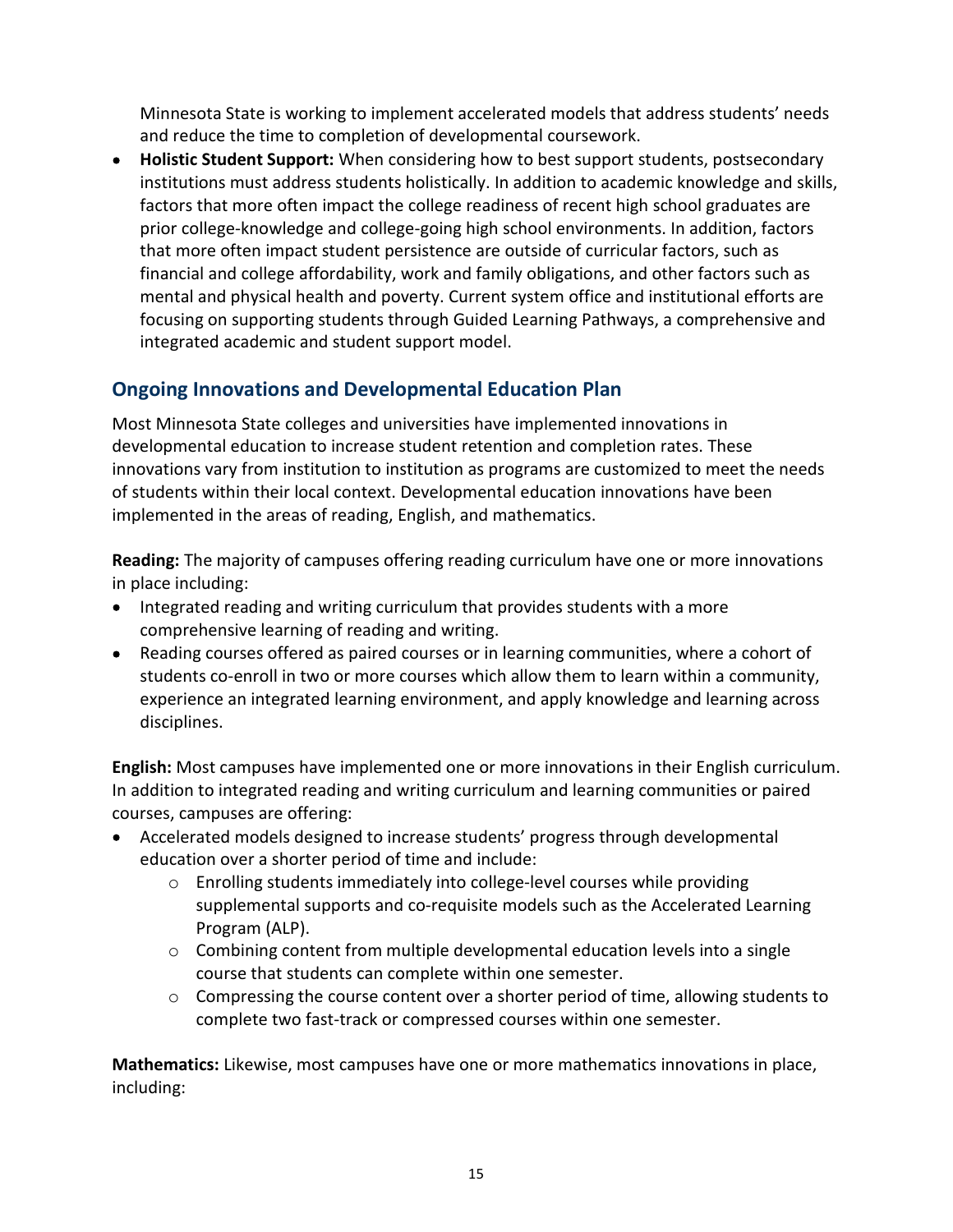- Accelerated models similar to those described for reading and English.
- Multiple pathways in math provide different developmental course sequences for students pursuing different degree pathways. While one pathway may lead to college-level courses in algebra, others focus on preparing students for statistics and/or quantitative reasoning.
- Technical program mathematics requirements are tailored to needs of the program and may not require college-level mathematics.

Wrap-Around Strategies: Campuses have implemented wrap-around academic and student support strategies that are critical to increasing the success of students in developmental education courses, including:

- Early alert systems,
- Academic advising,
- Academic support centers,
- Tutors embedded into courses (supplemental academic instruction),
- Targeted support options addressing students' basic needs, and/or
- Peer and professional tutoring.

Developmental Education Roadmap: The Minnesota State Colleges and Universities created a Developmental Education Strategic Roadmap (DESR) to guide our systemwide work on developmental education redesign. The DESR includes clearly identified strategic goals, key action steps, targeted timelines for implementation, and measurable outcomes. The Developmental Education Workgroup, comprised of Minnesota State faculty, staff, students, administrators, and system office leadership, led the creation of the DESR. The Workgroup reviewed and promoted national, systemwide, and campus efforts to redesign developmental education. In 2016-2017, to advance the collective work of Minnesota State on developmental education redesign, the Workgroup developed a draft strategic roadmap. Campus stakeholders had opportunities to provide input on the draft DESR during 2017. The Minnesota State DESR was finalized in January 2018 and provides our redesign "roadmap" for the next four years. The details of the developmental education plan are outlined in the 2018 Developmental Education Plan report.

The DESR includes the seven strategic goals:

- Strategic Goal 1: Improve student completion of developmental education and entry into college-level courses by redesigning developmental education curricula to include an acceleration option.
- Strategic Goal 2: Improve the accuracy of course placement by implementing a multiple measures placement program at all colleges and universities.
- Strategic Goal 3: Improve student success in developmental education by developing a comprehensive student support system for students in developmental education programs.
- Strategic Goal 4: Increase college readiness of high school graduates attending Minnesota State campuses by partnering with secondary partners.
- Strategic Goal 5: Increase college affordability for students by implementing student-cost-saving approaches.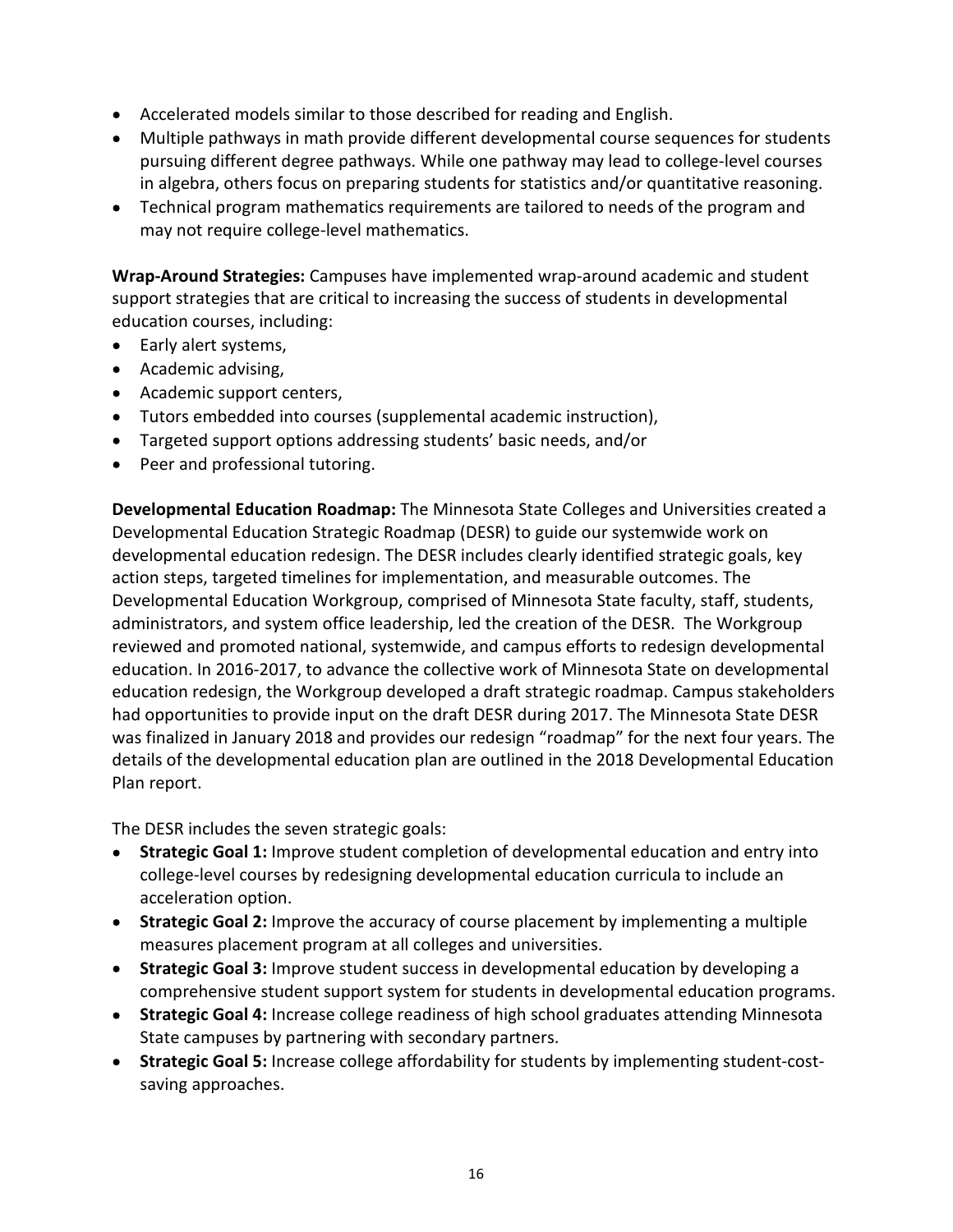- Strategic Goal 6: Improve student success in developmental education by expanding and strengthening professional development for faculty, staff, and administrators.
- Strategic Goal 7: Improve student success in developmental education by strengthening evaluation and continuous improvement efforts.

 Minnesota State has led the systemwide DESR planning, implementation and evaluation work. Currently, each college and university has a local action plan in place is nearing completion of implementing the goals outlined in the DESR.

## Opportunity Gaps and Equity

 National, state, and Minnesota State data show the opportunity gaps that exist between underrepresented and majority students in higher education, and Minnesota State is deeply committed to addressing the gaps evident in our colleges and universities. Our data show that gaps are evident and persistent by race and ethnicity and by income, between students of color and American Indian students in comparison to white and nonresident students and between students who are Pell eligible in comparison to students who are not Pell eligible. These gaps are illustrated in financial resources, as measured by median income of students and Pell- Eligibility, and in academic preparation, as measured by student enrollment in developmental education courses and assessment test scores. The gaps also are evident in second fall persistence and completion rates and subsequent completion rates. It is important to note that systemic and structural inequities are contributing factors as well, which Minnesota State is working to address through its systemwide Equity 2030 initiative.

 Students of color and American Indian students are compared throughout this report to white students and nonresident students. The nonresident category consists of international students and students who are not permanent residents of the United States. Federal, state and system reporting standards specify that these students should not be included in a racial-ethnic group, but rather reported as nonresident students.

 Since addressing the opportunity gaps is a key priority for Minnesota State, the system has been collecting and reporting data with disaggregation by student demographics. Minnesota State colleges and universities and the system office have been engaging in collective discussions, strategic planning, and the implementation of evidence-based policies, programs and practices toward eliminating the gaps. These discussions, strategic plans, and implementations have also occurred in our developmental education work and redesign.

## Equity 2030

 Minnesota State is committed to eliminating, together with our partners, educational equity gaps at every Minnesota State college and university by the year 2030. This is both a moral imperative and Minnesota's economic imperative. The approach to eliminate the educational equity gaps will include addressing: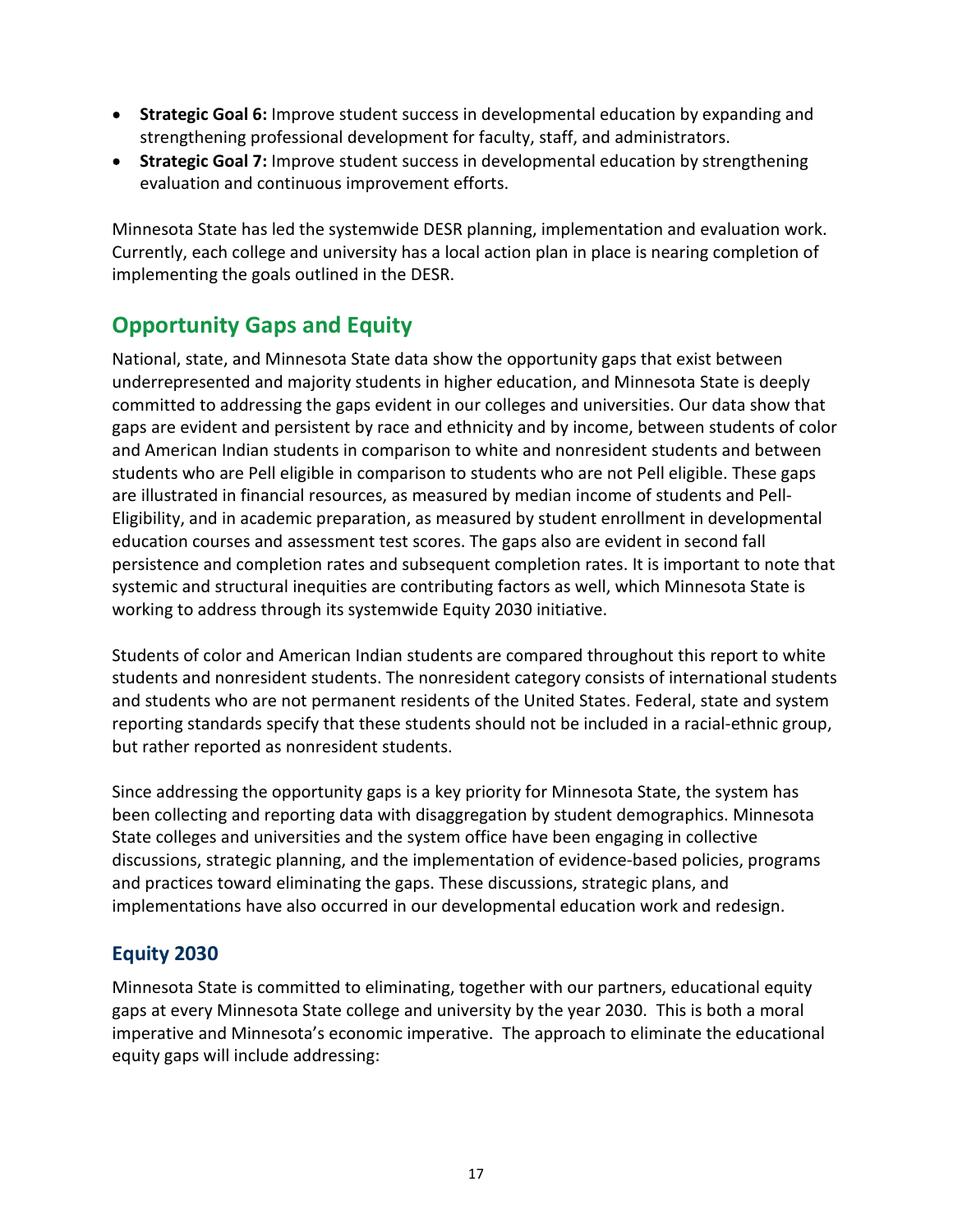- Enhanced Access to a higher education by strengthening partnerships and collaboration  $\bullet$  with K-12, business and industry, community-based organizations, and philanthropic partners to expand and grow current programming and identify new ways to support students.
- Student Academic Success by establishing guided learning pathways that focus on  $\bullet$  academic preparation, progression, and accomplishment within an area of study and career.
- Student Engagement and Support within the institution, both academic and non- $\bullet$ academic, including supporting basic needs.
- Data-Guided Decision Making by building a technology infrastructure and expanding  $\bullet$ capacity for deeper data analytics.
- Financial Resources and Support for students and growing the financial resource base for  $\bullet$ campuses.
- Workforce Diversity/Strategic Talent Management by incorporating the local and  $\bullet$  national context with the changing student and employee demographics and needs - focusing on cultural competence development, inclusive hiring practices, and improved campus climate.

 More information about Minnesota State Equity 2030 is available at: <https://www.minnstate.edu/Equity2030/index.html>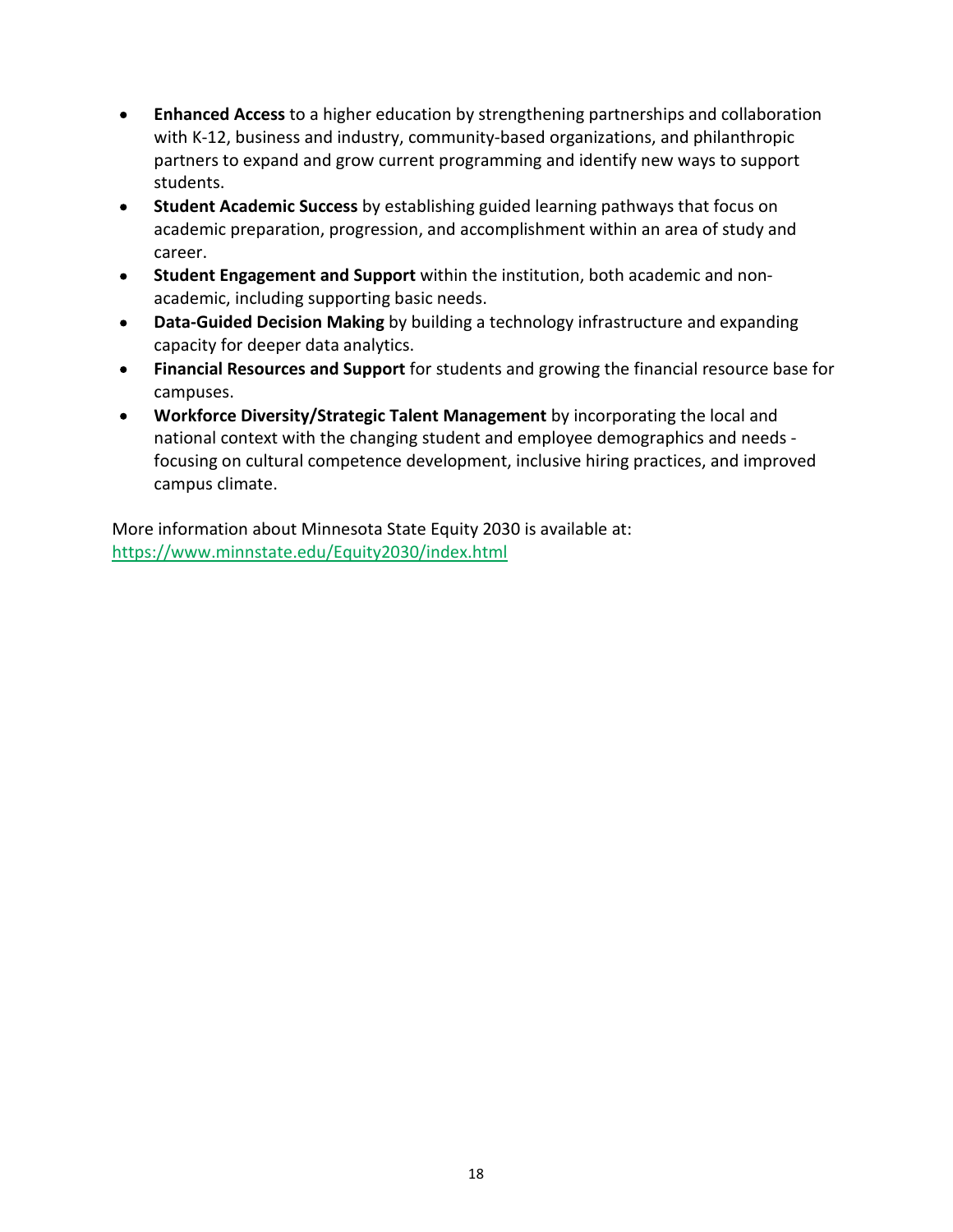## MINNESOTA STATE COMPLETION MEASURES

 The 2015 Higher Education Appropriations Act requires Minnesota State to report data on seven completion measures for each college and university with disaggregation by race- ethnicity, Pell grant eligibility and age. Trends are presented for each measure in order to illustrate any changes during the last several years. The detailed reports on the measures for each college and university, with the disaggregation, are presented in Appendix B.

## Students, Measures, Disaggregation and Data Suppression

 This section describes the student population for whom the measures are reported, defines the measures, describes the disaggregation, and outlines the data suppression used in the detailed reports to address data privacy issues when measures included small numbers of students.

## Students Reported

 Since the measures focus on completion of credentials, only undergraduate students who were pursuing a degree, certificate or diploma when they entered the college or university are included in the cohorts. Students who were not pursuing a degree, were taking courses while in high school or who had previously earned a degree are excluded. The number of fall entering undergraduate credential seeking students decreased by 30 percent between Fall 2011 and Fall 2020, as shown in Table 1. This decrease in enrollment follows national enrollment trends over the same time period.

### Table 1: Fall Entering Undergraduate Degree, Diploma and Certificate-Seeking Students Minnesota State Colleges and Universities

|               | Fall          | Fall          | Fall          | Fall   | Fall   | Fall          | Fall                 | Fall   | Fall   | Fall   |               |
|---------------|---------------|---------------|---------------|--------|--------|---------------|----------------------|--------|--------|--------|---------------|
| <b>Sector</b> | 2011          | 2012          | 2013          | 2014   | 2015   | 2016          | 2017                 | 2018   | 2019   | 2020   | <b>Change</b> |
| System        | 52.101 51.567 |               | 48.624        | 46.380 | 44.790 |               | 44.161 42.552 41.922 |        | 40.477 | 36.411 | $-30.1%$      |
| Colleges      |               | 36.961 36.916 | 34.465 32.709 |        | 30.984 | 30.251 29.563 |                      | 29.294 | 28.506 | 25.181 | $-31.9%$      |
| Universities  | 15.140        | 14.651        | 14.159        | 13,671 | 13.806 | 13,910        | 12.989               | 12.628 | 11.971 | 11.230 | -25.8%        |

## Measures

 The 2015 legislation requires Minnesota State to report on seven completion measures. The legislative measures, the measure names and definitions and, where appropriate, the subject disaggregation are shown in Table 2. The developmental education enrollment rates and completion rates are reported separately for Mathematics, Reading and Writing or English. A few colleges and universities do not offer developmental reading and/or developmental writing and consequently will not have the developmental enrollment or completion rates reported. Although a few Minnesota State colleges and universities offer developmental courses in English as a Second Language (now described as English Language Learning or ELL) and in other disciplines, the numbers of students taking these courses is relatively small, and consequently, measures are not reported separately for these disciplines, but the students are included in the overall rates.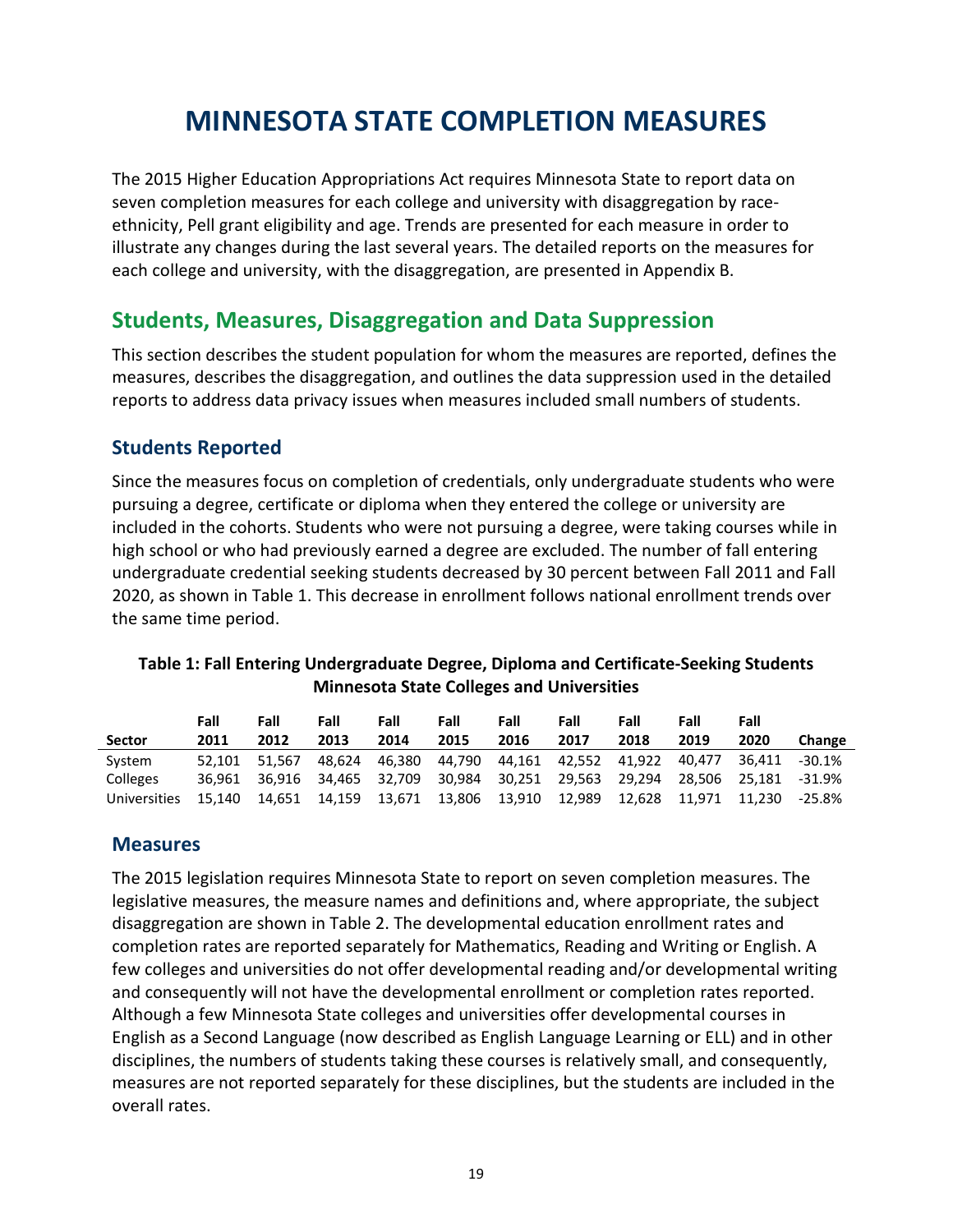| <b>Legislative Measure</b>                                             | <b>Measure Name</b>                                                 | <b>Definition</b>                                                                                                                                                          |
|------------------------------------------------------------------------|---------------------------------------------------------------------|----------------------------------------------------------------------------------------------------------------------------------------------------------------------------|
|                                                                        | Developmental<br><b>Education Enrollment</b><br>Rate                | Percent of entering students who took any<br>Developmental Education course (Math, Reading,<br>Writing, ESL, Other) in the first two years                                 |
| <b>Percent of Students</b><br>Placed in Remedial                       | Developmental<br><b>Education Enrollment</b><br>Rate: Math          | Percent of entering students who took<br>Developmental Math courses in the first two<br>years                                                                              |
| Education                                                              | Developmental<br><b>Education Enrollment</b><br>Rate: Reading       | Percent of entering students who took<br>Developmental Reading courses in the first two<br>years                                                                           |
|                                                                        | Developmental<br><b>Education Enrollment</b><br>Rate: Writing       | Percent of entering students who took<br>Developmental Writing courses in the first two<br>years                                                                           |
|                                                                        | One-Year Developmental<br><b>Completion Rate: Math</b>              | Percent of students who took Developmental<br>Math in their first two years who completed all<br>required Developmental Math courses by the end<br>of the first year       |
| <b>Percent of Students</b><br>Completing<br>Remediation in One<br>Year | One-Year Developmental<br><b>Completion Rate:</b><br>Reading        | Percent of students who took Developmental<br>Reading in their first two years who completed all<br>required Developmental Reading courses by the<br>end of the first year |
|                                                                        | One-Year Developmental<br><b>Completion Rate: Writing</b>           | Percent of students who took Developmental<br>Writing in their first two years who completed all<br>required Developmental Writing courses by the<br>end of the first year |
| Percent of Students<br>that Complete<br>College-Level                  | One-Year College Level<br><b>Course Completion Rate:</b><br>Math    | Percent of entering students who completed a<br>College-Level Math course by the end of the first<br>year                                                                  |
| Gateway Courses in<br>One Year                                         | One-Year College Level<br><b>Course Completion Rate:</b><br>Writing | Percent of entering students who completed a<br>College-Level Writing course by the end of the<br>first year                                                               |
| <b>Percent of Students</b><br>Who Complete 30                          | Thirty Credit Completion<br>Rate in First Year                      | Percent of full-time entering students who<br>completed 30 credit hours in the first year                                                                                  |
| Credits per Year                                                       | <b>Twenty Credit</b><br>Completion Rate in First<br>Year            | Percent of full-time entering students who<br>completed 20 credit hours in the first year                                                                                  |

#### Table 2: Measures and Definitions Minnesota State Colleges and Universities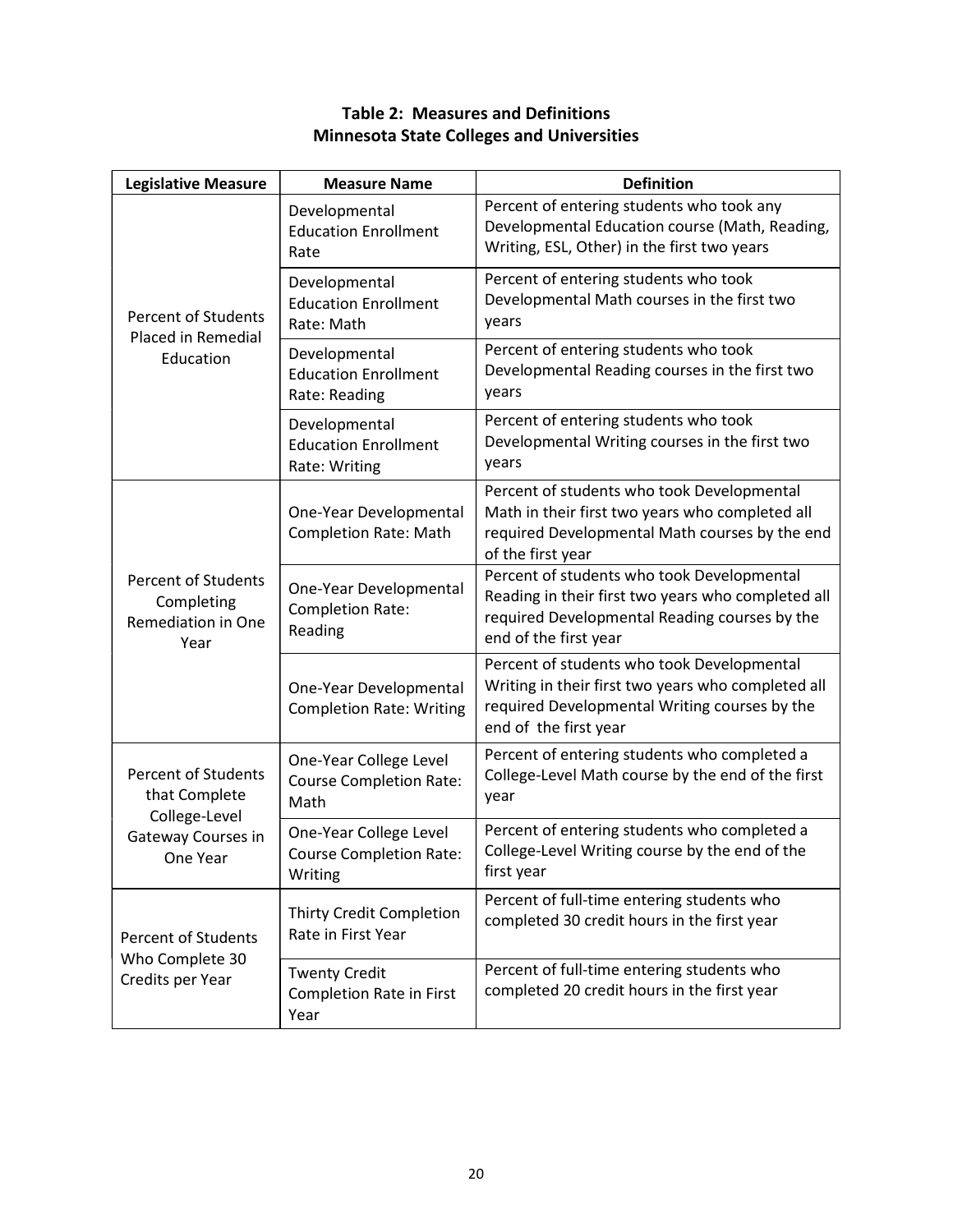| <b>Legislative Measure</b> | <b>Measure Name</b>       | <b>Definition</b>                                  |
|----------------------------|---------------------------|----------------------------------------------------|
| <b>Student Retention</b>   | Student Persistence and   | Percent of full-time entering students that were   |
| Rate                       | <b>Completion Rate</b>    | either Retained, Transferred, or Graduated as of   |
|                            |                           | the beginning of the second fall term one year     |
|                            |                           | after entry                                        |
| Time to Completion         | <b>Completion Rate</b>    | Colleges: The percent of full-time entering State  |
| of a Degree or             |                           | College students that Transferred or Graduated     |
| Certificate                |                           | by the end of the third spring term after entry    |
|                            |                           | Universities: The percent of the full-time         |
|                            |                           | entering State University students that            |
|                            |                           | Graduated by the end of the sixth spring term      |
|                            |                           | after entry                                        |
| Credits Earned by          | Average Credits Earned by | Average number of credits students had earned      |
| Those Completing a         | Graduation                | at graduation with their first award for a         |
| Degree or                  |                           | Certificate or an Associate degree at the colleges |
| Certificate                |                           | and a Bachelor's degree at the universities        |
|                            |                           | (reported by entering cohort).                     |

## Table 2: Measures and Definitions - Continued Minnesota State Colleges and Universities

## Disaggregation

The legislation specifies that the measures should be disaggregated on several dimensions:

- Institution: The measures are reported for each of the 37 Minnesota State Colleges and Universities, as well as for all colleges, all universities and the system.
- Age: The measures are reported for the following three student age groups
	- o 24 and Under
	- o 25 and Over
	- o Unknown age
- Race-Ethnicity: The measures are reported for the following nine race and ethnicity groups
	- o American Indian
	- o Asian and Pacific Islander
	- o Black or African American
	- o Hispanic of any race
	- o Two or more races
	- o All Students of Color and American Indian Students: Includes the five categories above
	- o White
	- o Nonresident: A student who is not a permanent resident of the U. S. and, consequently, is not reported within a racial or ethnic group.
	- o Unknown race and ethnicity
- Pell Eligibility: Eligibility for a federal Pell grant is used as a measurement proxy for low income status and includes three reporting categories
	- o Pell Eligible: A student who applied for a Pell Grant and was determined to be eligible.
	- o Not Pell Eligible: A student who applied for a Pell Grant and was determined not to be eligible.
	- o Unknown Pell Eligibility: A student who did not apply for a Pell Grant.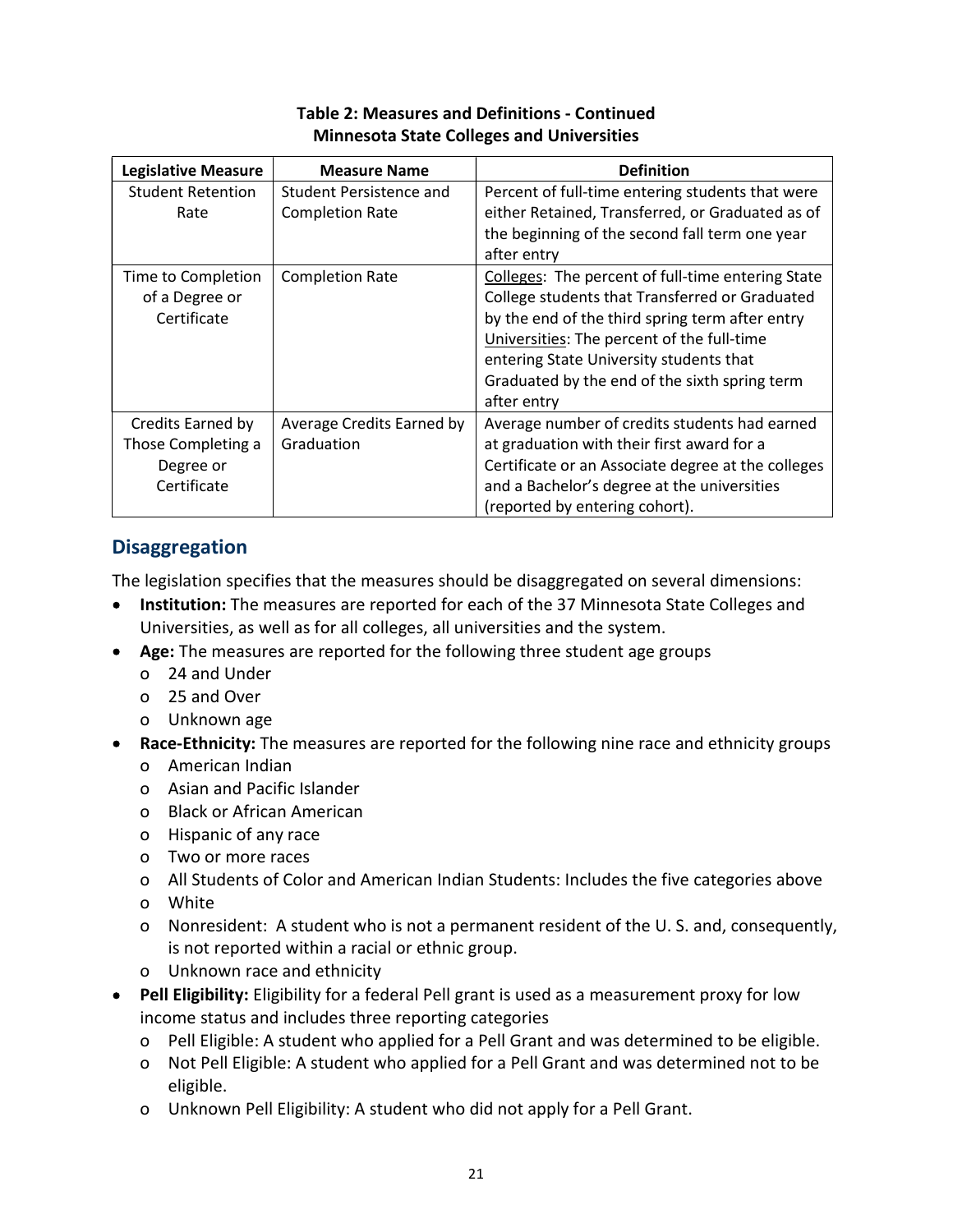## Data Mart Updates

 The measures included in the January 2022 Degree and Certificate Completion report have been updated with the most recent information from the Minnesota State student record system and the system's developmental education and completion data mart. The data mart was created to allow reporting of the legislatively required measures and to allow colleges and universities to more easily analyze data on their students to support efforts to increase student success.

 Updates to the developmental education data mart during the last year included the addition of a new cohort of entering students and modifications to increase the accuracy and the completeness of the data reported on developmental and college level course completion including, for a few campuses, updating the classification of the highest developmental education course in a sequence. Although the improvements to the data mart have resulted in some specific data points changing as compared to the data reported last year, the general trends and patterns observed in the earlier report remain unchanged.

## Data Suppression

 The student records and data elements that were used to prepare the completion measures presented in this report are classified as private educational data under both the U. S. Family Education Rights and Privacy Act (FERPA) and the Minnesota Government Data Practices Act (MGDPA) and consequently, may not be disclosed. The prohibition on disclosure extends to summary data prepared from the student records when the number of students reported is small and it therefore may be possible to identify individual students from the summary data.

 Data suppression is a method used to minimize the risk of disclosing data about individual students. Suppression takes the form of removing data from cells rather than reporting the actual number of students. The goals of suppression are to ensure that reporting does not reveal, directly or indirectly, personally identifiable private data about an individual student and to ensure that cells are of sufficient size to yield statistically reliable information.

 The data suppression method used for the completion measures in this report is based on a technical brief published by the U. S. Department of Education in 2012 (NCES). The approach includes the following three components:

- First-Order Suppression: Suppress any numerator, denominator and rate where the denominator is less than 10 students.
- Second-Order Suppression: Suppress very high and low rates when the denominator is small enough or the rates are high or low enough to reveal something about all of the students in the cell.
- Complementary Suppression: Suppress a second cell in the same column at the same institution and at another institution to prevent the calculation of the first suppressed cell.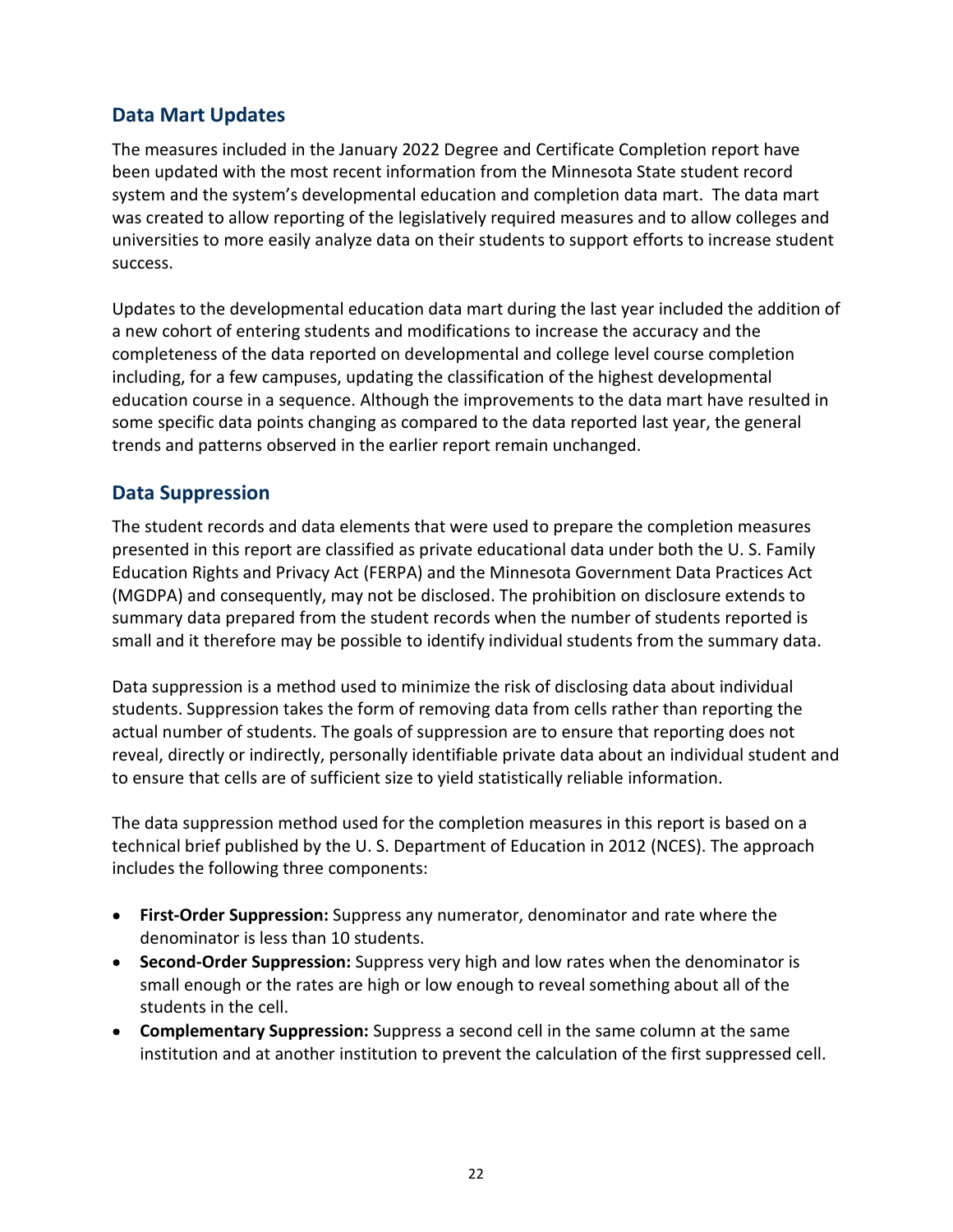## Completion Measures

 This section of the report presents data on each of the seven legislative completion measures. Each section describes the measure, presents system level trends in the measure, and describes any differences between students of color and American Indian students compared to white and nonresident students and differences between Pell grant eligible students and students who are not eligible for Pell grants.

## Developmental Education Enrollment Rate

 The developmental education enrollment rate was measured by student enrollment in one or more courses that are identified as developmental-level during the first two years after entry. Because student participation is measured in their first two years after entry, the most recent data for this population is a year less recent than for the other measures. The developmental education enrollment rate is reported for full and part-time fall entering undergraduate degree, diploma and certificate seeking students.

 The number of fall entering students taking developmental courses during their first two years decreased by 47.3 percent from 21,534 students in Fall 2011 to 11,341 in Fall 2019, as shown in Table 3. The decrease was 50.1 percent at the colleges and 29.0 percent at the universities during this period.

### Table 3: Fall Entering Students Who took Developmental Courses Undergraduate Degree, Diploma and Certificate Seeking Students Minnesota State Colleges and Universities

|                 | Fall   | Fall  | Fall  | Fall  | Fall  | Fall  | Fall  | Fall                                                           | Fall  |           |
|-----------------|--------|-------|-------|-------|-------|-------|-------|----------------------------------------------------------------|-------|-----------|
| <b>Sector</b>   | 2011   | 2012  | 2013  | 2014  | 2015  | 2016  | 2017  | 2018                                                           | 2019  | Change    |
| System          |        |       |       |       |       |       |       | 21,534 21,271 19,011 16,376 14,825 14,223 13,138 12,552 11,341 |       | -47.3%    |
| <b>Colleges</b> | 18.732 |       |       |       |       |       |       | 18,466 16,501 13,943 12,362 11,792 11,156 10,482 9,351         |       | $-50.1%$  |
| Universities    | 2.802  | 2.805 | 2.510 | 2,433 | 2,463 | 2,431 | 1.982 | 2.070                                                          | 1.990 | $-29.0\%$ |

 The percentage of the system's fall entering undergraduate students enrolled in developmental education courses in their first two years decreased in all subjects between Fall 2011 and Fall 2019. The system percent of students who took any developmental courses decreased from 41.3 percent to 28.0 percent, as shown in Table 4. The largest decrease occurred among students taking developmental math courses, dropping 12.9 points from 32.3 percent for Fall 2011 to 19.4 percent for Fall 2019.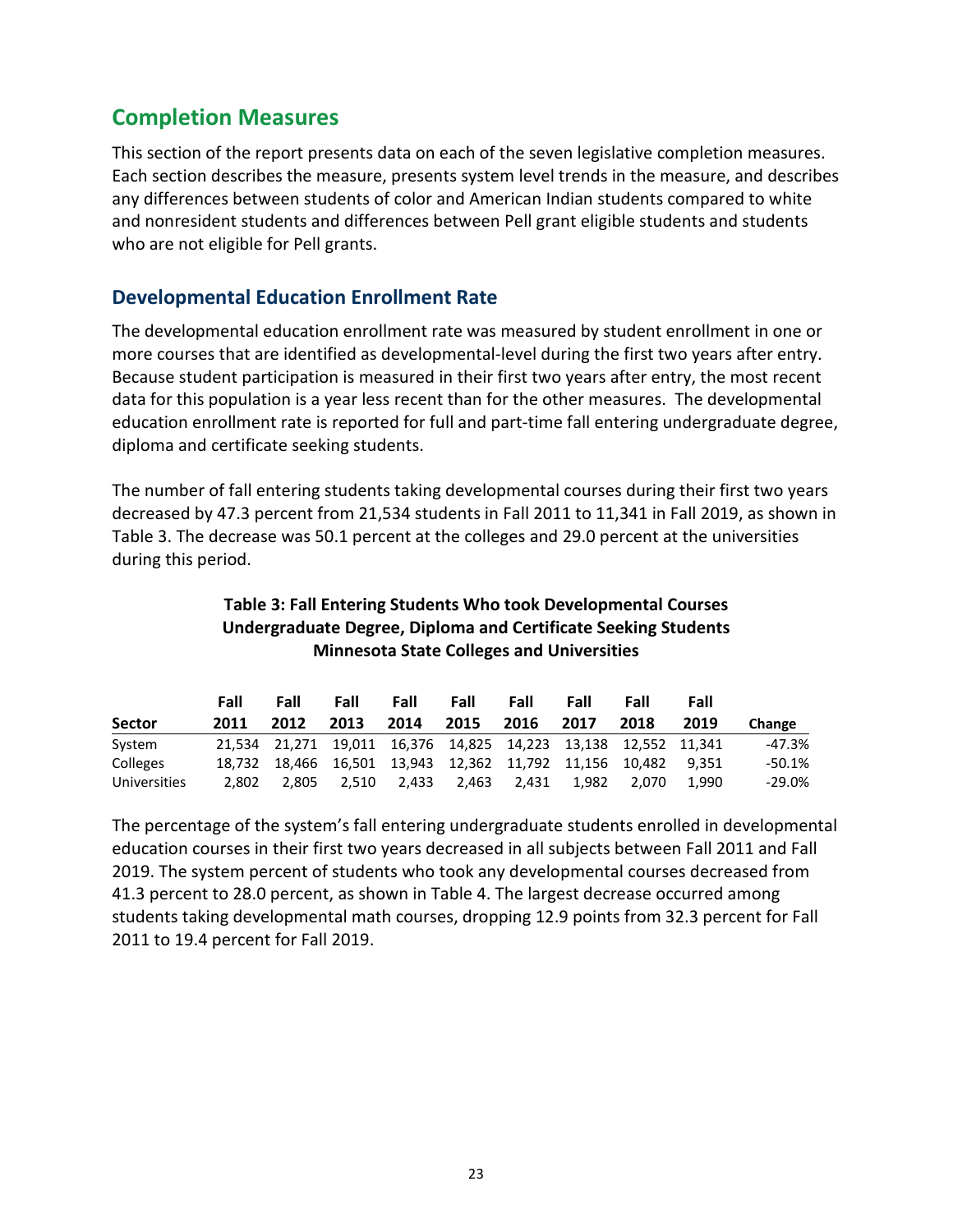|                | Fall  | Fall  | Fall  | Fall  | Fall  | Fall  | Fall  | Fall  | Fall  |         |
|----------------|-------|-------|-------|-------|-------|-------|-------|-------|-------|---------|
| <b>Subject</b> | 2011  | 2012  | 2013  | 2014  | 2015  | 2016  | 2017  | 2018  | 2019  | Change  |
| Any DE         | 41.3% | 41.2% | 39.1% | 35.3% | 33.1% | 32.2% | 30.9% | 29.9% | 28.0% | $-13.3$ |
| DE Math        | 32.3% | 31.5% | 30.2% | 24.9% | 23.3% | 22.6% | 22.2% | 21.4% | 19.4% | $-12.9$ |
| DE Reading     | 14.5% | 14.9% | 14.1% | 12.5% | 10.5% | 9.8%  | 9.2%  | 7.4%  | 6.8%  | $-7.7$  |
| DE Writing     | 17.4% | 17.4% | 16.0% | 14.0% | 13.0% | 13.0% | 11.5% | 11.1% | 10.5% | $-6.9$  |

#### Table 4: Developmental Education (DE) Enrollment Rate by Subject Fall Entering Undergraduate Degree, Diploma and Certificate Seeking Students Minnesota State Colleges and Universities

 We attribute much of this decline in enrollment in developmental education to the curricular and support innovations that have been implemented across our campuses, as outlined in the previous section. In addition, as Minnesota State continues to enhance the course placement process, more and more students are being placed into the appropriate course that addresses their academic needs, with more students being placed into college-level courses and provided the academic and student support curriculum to support their success. It is anticipated that with the full implementation of the DESR by 2022, Minnesota State will see continued enrollment declines in developmental education.

 We cannot address academic preparation alone, so our system is working closely with our external partners to increase the career and college readiness of students arriving at our colleges and universities. Minnesota State colleges and universities are collaborating with their K-12 partners to improve practice and curriculum alignment so that we can ensure that more high school students graduate career- and college-ready. In addition, campuses continue to partner with their local adult basic education partners, workforce centers, businesses and industries to build seamless transitions into Minnesota State institutions. The system also continues to collaborate with the Minnesota Department of Education Adult Basic Education, the Department of Employment and Economic Development, other state agencies, and community-based organizations to improve students' college transitions.

 The percentage of students of color and American Indian students and of Pell grant eligible students who took developmental courses has decreased substantially since Fall 2011 but both groups continue to have higher developmental course taking rates relative to their comparison groups. Forty-two percent of Fall 2019 entering students of color and American Indian students took developmental courses compared to 20.8 percent of white and nonresident students, as shown in Table 5. For Fall 2019 entering students, 36.1 percent of Pell grant eligible students eligible for a Pell grant. took developmental education courses, compared to 21.7 percent of students that were not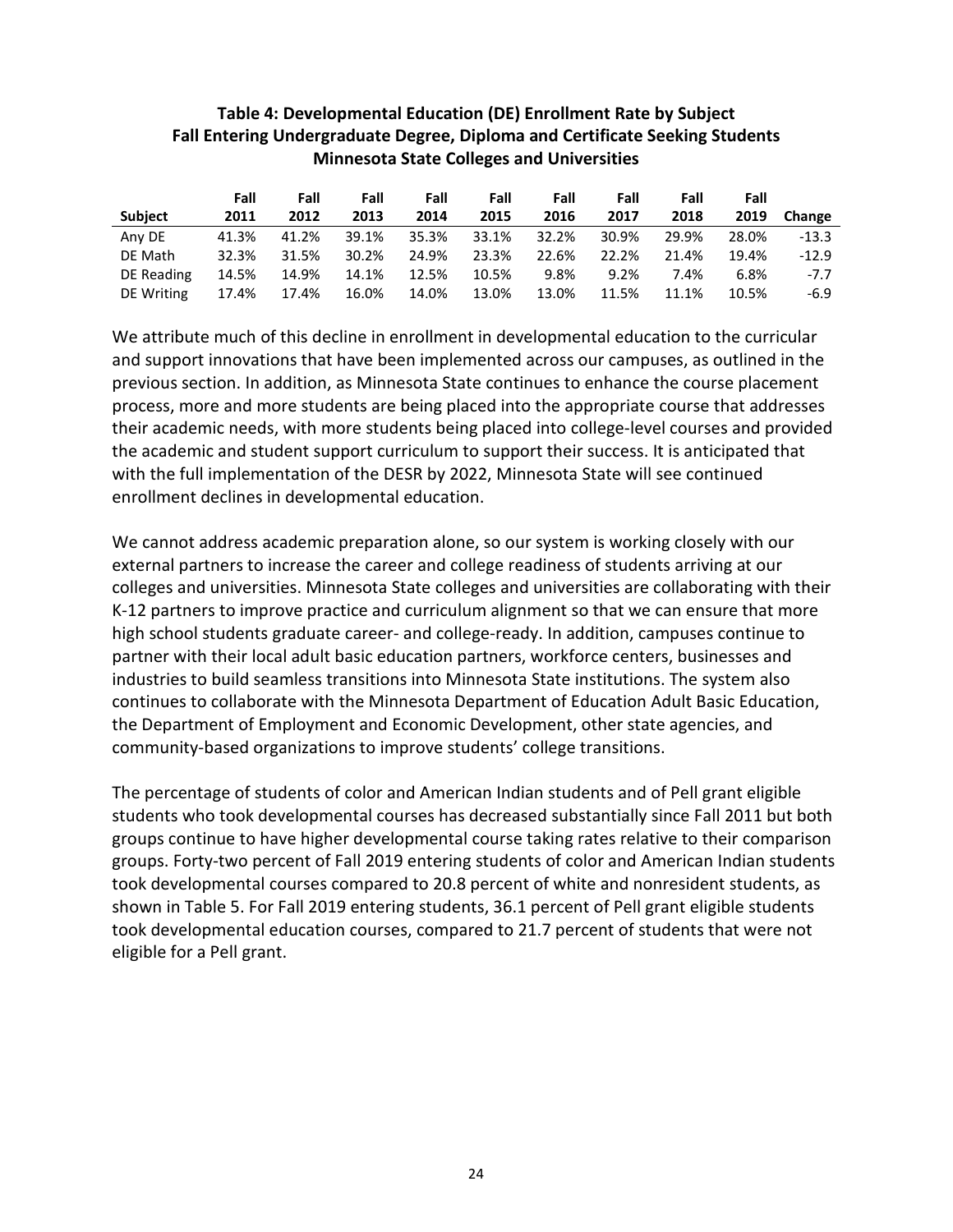|                      | Minnesota State Colleges and Universities |              |              |              |              |              |              |              |              |         |  |  |
|----------------------|-------------------------------------------|--------------|--------------|--------------|--------------|--------------|--------------|--------------|--------------|---------|--|--|
| <b>Student Group</b> | Fall<br>2011                              | Fall<br>2012 | Fall<br>2013 | Fall<br>2014 | Fall<br>2015 | Fall<br>2016 | Fall<br>2017 | Fall<br>2018 | Fall<br>2019 | Change  |  |  |
| Any DE-White/NR      | 35.6%                                     | 34.8%        | 32.4%        | 28.7%        | 26.3%        | 25.7%        | 23.8%        | 22.8%        | 20.8%        | $-14.8$ |  |  |
| Any DE-SOC & AI      | 58.6%                                     | 59.0%        | 56.6%        | 51.3%        | 48.6%        | 47.2%        | 46.1%        | 44.1%        | 41.9%        | $-16.7$ |  |  |
| Any DE-No Pell       | 33.6%                                     | 33.0%        | 30.8%        | 27.9%        | 26.5%        | 25.8%        | 24.5%        | 23.2%        | 21.7%        | $-11.9$ |  |  |
| Any DE-Pell          | 50.1%                                     | 50.1%        | 48.1%        | 43.2%        | 41.3%        | 40.6%        | 39.2%        | 38.6%        | 36.1%        | -14.0   |  |  |

### Table 5: Developmental Education (DE) Enrollment Rate by Student Group Fall Entering Undergraduate Degree, Diploma and Certificate Seeking Students Minnesota State Colleges and Universities

 SOC & AI: Students of color and American Indian students White/NR: White and nonresident students Pell: Pell eligible students No Pell: Not Pell eligible

 Addressing the gaps between students of color and American Indian students as compared to white and nonresident students is a key strategy in terms of our partnerships with our K-12 partners, adult basic education, workforce centers, businesses and industries. The partnerships with our local high schools and the Minnesota Department of Education are taking a broad account of identifying career and college readiness early on and providing early interventions for students who are not on track to graduate.

## Developmental Education Completion Rate

 Student completion of developmental education courses was measured by passing the last course in a sequence (e.g., Intermediate Algebra), passing their last developmental mathematics or English course and taking a college-level mathematics or English course, or earning a credential within the first academic year after entry. The developmental education completion rate is reported for full and part-time fall entering undergraduate credential seeking students who had enrolled in developmental education courses.

### Table 6: Developmental Education (DE) Completion Rate in First Year by Subject Minnesota State Colleges and Universities

|            | Fall | Fall | Fall                                                  | Fall | Fall | Fall | Fall | Fall | Fall |         |
|------------|------|------|-------------------------------------------------------|------|------|------|------|------|------|---------|
| Subject    | 2011 | 2012 | 2013                                                  | 2014 | 2015 | 2016 | 2017 | 2018 | 2019 | Change  |
| DE Math    |      |      | 31.0% 31.3% 33.5% 40.5% 42.5% 43.6% 43.2% 44.3% 47.7% |      |      |      |      |      |      | $+16.7$ |
| DE Writing |      |      | 59.7% 60.1% 59.7% 61.1% 62.9% 64.1% 63.7% 64.6% 66.1% |      |      |      |      |      |      | $+6.4$  |
| DE Reading |      |      | 56.1% 55.8% 55.5% 60.3% 60.6% 61.5% 61.3% 59.9% 59.6% |      |      |      |      |      |      | $+3.5$  |

 The percentage of fall entering students completing their developmental education requirements by the end of their first year has fluctuated somewhat in recent years but remains higher for Fall 2019 entering students as compared to Fall 2011. The greatest increase over this period of time has been in the percent of students completing developmental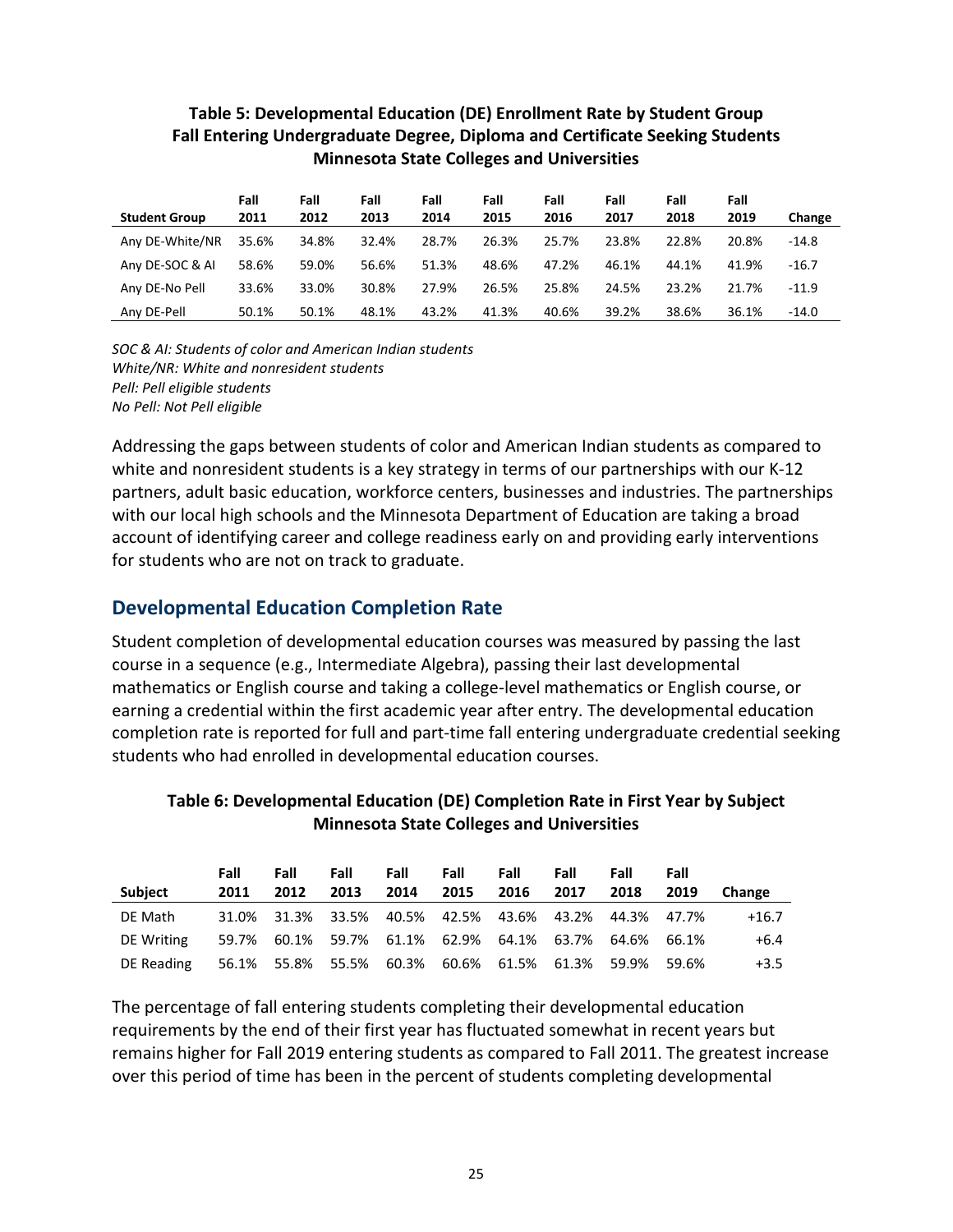mathematics in the first year, although that rate continues to trail those for developmental writing and reading.

 Across Minnesota State, faculty members, departments, and academic and student affairs divisions have been innovating both within and beyond the classroom to better support students enrolled in developmental education, including supplemental instruction and accelerated, one-year developmental education pathways.

 As campuses and the system office work collaboratively to improve, scale, and add new innovative practices and programs, it is anticipated that the percentage of students completing developmental education courses in their first year will continue to increase.

 Many campuses have also instituted campus-level policies that require or highly encourage students to enroll in developmental education courses their first semester or first year. These policies help ensure that students receive the academic and student support they need to be successful in completing their degree or certificate.

### Table 7: Developmental Education (DE) Completion Rate in First Year by Student Group and Subject Minnesota State Colleges and Universities

| Subject &            | Fall  | Fall  | Fall  | Fall  | Fall  | Fall  | Fall  | Fall  | Fall  |         |
|----------------------|-------|-------|-------|-------|-------|-------|-------|-------|-------|---------|
| <b>Student Group</b> | 2011  | 2012  | 2013  | 2014  | 2015  | 2016  | 2017  | 2018  | 2019  | Change  |
| DE Math-White/NR     | 35.3% | 35.4% | 37.8% | 43.4% | 46.5% | 48.1% | 47.7% | 50.1% | 53.6% | $+18.3$ |
| DE Math-SOC & AI     | 22.3% | 23.6% | 25.9% | 35.1% | 35.6% | 36.7% | 36.9% | 36.7% | 40.6% | $+18.3$ |
| DE Writing-White/NR  | 64.9% | 66.6% | 66.9% | 66.0% | 69.3% | 68.7% | 69.5% | 69.5% | 73.7% | $+8.8$  |
| DE Writing-SOC & Al  | 53.8% | 53.4% | 53.0% | 57.0% | 57.5% | 60.3% | 59.8% | 61.4% | 61.4% | $+7.6$  |
| DE Reading-White/NR  | 61.6% | 63.4% | 62.4% | 67.1% | 67.6% | 66.9% | 66.7% | 66.5% | 69.0% | $+7.4$  |
| DE Reading-SOC & AI  | 50.9% | 49.4% | 50.1% | 55.7% | 56.6% | 58.3% | 58.8% | 57.1% | 56.4% | $+5.5$  |
| DE Math-No Pell      | 39.3% | 39.3% | 39.6% | 46.5% | 48.0% | 49.2% | 49.8% | 51.2% | 55.9% | $+16.6$ |
| DE Math-Pell         | 26.0% | 26.2% | 29.0% | 36.7% | 38.3% | 39.3% | 38.7% | 39.8% | 43.2% | $+17.2$ |
| DE Writing-No Pell   | 68.8% | 69.2% | 68.8% | 68.1% | 69.3% | 68.4% | 69.0% | 68.9% | 70.7% | $+1.9$  |
| DE Writing-Pell      | 55.7% | 56.2% | 56.0% | 57.9% | 59.0% | 61.4% | 61.1% | 62.9% | 63.8% | $+8.1$  |
| DE Reading-No Pell   | 64.5% | 65.5% | 64.7% | 67.1% | 67.6% | 65.5% | 66.9% | 63.7% | 65.5% | $+1.0$  |
| DE Reading-Pell      | 52.2% | 52.3% | 51.7% | 57.7% | 58.1% | 60.2% | 59.6% | 58.8% | 57.4% | $+5.2$  |

 SOC & AI: Students of color and American Indian students White/NR: White and nonresident students Pell: Pell eligible students No Pell: Not Pell eligible

 As shown in Table 7, the percentage of students of color and American Indian students who completed their developmental courses by the end of their first year has increased in all subjects since Fall 2011. Although the gaps relative to white and nonresident students have remained consistent, the completion rates for students of color and American Indian students remain lower. Similar gaps remain for students who are eligible for Pell grants and those who are not eligible. For both comparisons by student race and Pell eligibility, gaps in completion of writing and reading developmental courses have tightened to within ten percentage points during the ten-year period.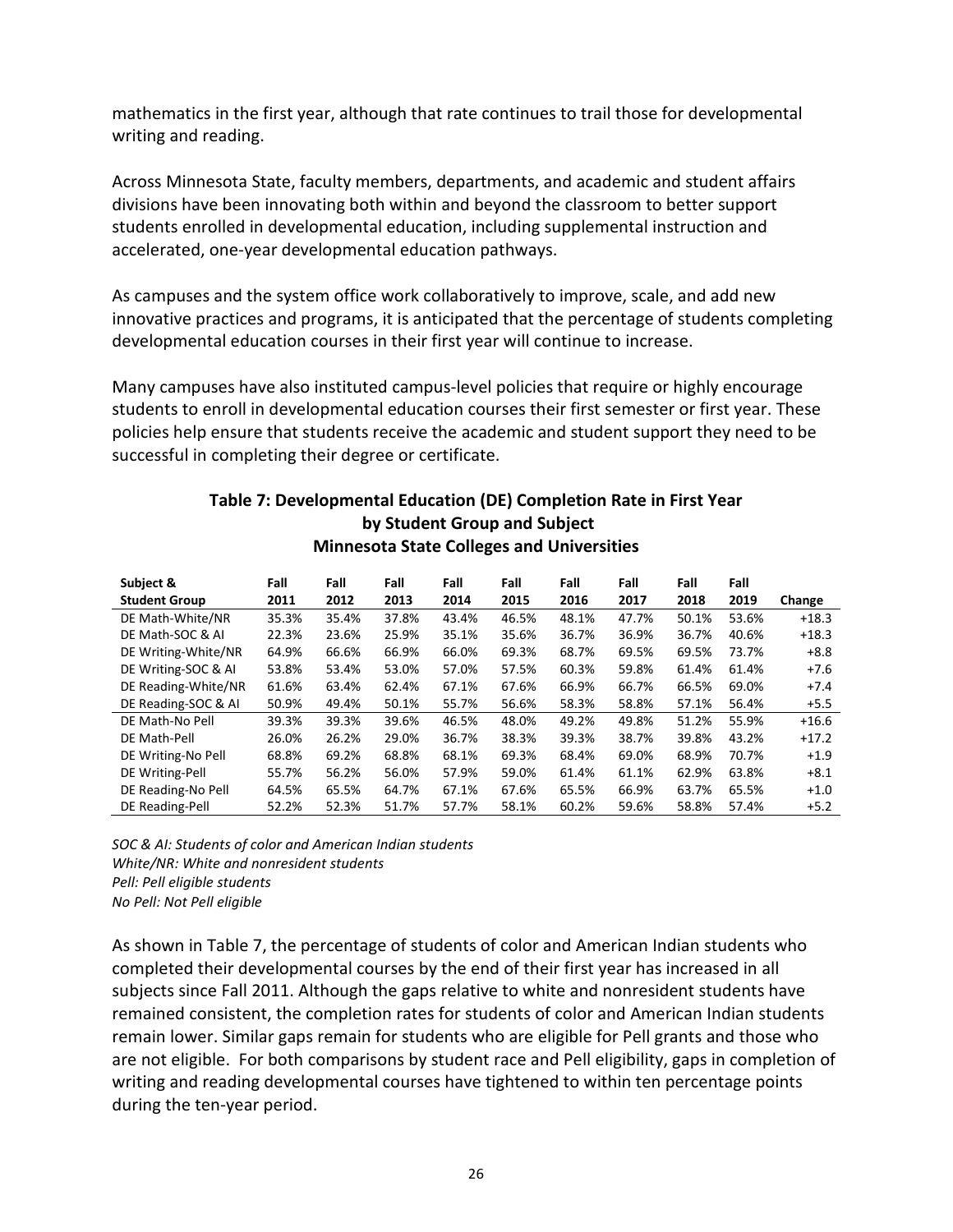Innovations implemented at Minnesota State campuses have positively impacted students of color and American Indian students and white and nonresident students in that the completion rates for both groups have increased over the last seven years. Nonetheless, work needs to continue to address the gaps between the two groups of students to ensure that all students can be successful in developmental education courses. Campuses will continue to examine how programs, practices, and initiatives impact students traditionally underrepresented in higher education and scale the programs that have resulted in narrowing or eliminating the gaps in academic achievement.

 We cannot do the important work of supporting student learning needs alone. The Minnesota State system is working closely with our external partners to increase the career and college readiness of students arriving at our colleges and universities. Our colleges and universities are collaborating with their K-12 partners to improve practice and curriculum alignment so that we can ensure that more high school students graduate career- and college-ready.

 In addition, campuses continue to partner with their local adult basic education partners, workforce centers, businesses and industries to build seamless transitions into Minnesota State institutions. The system also continues to collaborate with the Minnesota Department of Education Adult Basic Education, the Department of Employment and Economic Development, other state agencies, and community-based organizations to improve students' college transitions.

## College Level Course Completion Rate

 Student completion of college level gateway courses was measured by the rate of students passing a college level mathematics or English course during the first year. College level mathematics and English courses were identified by their Classification of Instructional Programs code. The college level course completion rate is reported for full and part-time fall entering undergraduate degree, diploma and certificate seeking students.

#### Table 8: First Year College Level (CL) Course Completion Rate by Subject Fall Entering Undergraduate Degree, Diploma and Certificate Seeking Students Minnesota State Colleges and Universities

|            | Fall | Fall | Fall | Fall | Fall           | Fall | Fall | Fall | Fall                                                        | Fall |               |
|------------|------|------|------|------|----------------|------|------|------|-------------------------------------------------------------|------|---------------|
| Subject    | 2011 | 2012 | 2013 | 2014 | 2015 2016 2017 |      |      | 2018 | 2019                                                        | 2020 | <b>Change</b> |
| CL Math    |      |      |      |      |                |      |      |      | 20.6% 20.8% 21.2% 22.8% 23.5% 24.4% 24.5% 24.5% 25.5% 26.1% |      | $+5.5$        |
| CL Writing |      |      |      |      |                |      |      |      | 38.7% 38.0% 38.8% 39.1% 40.1% 39.9% 39.4% 39.0% 40.0% 38.6% |      | $-0.1$        |

 The percentage of students completing a college level math course in their first year increased between Fall 2011 and Fall 2020. The percentage of students completing a college level writing course remained relatively stable. As shown in Table 8, the percent of students completing college-level mathematics in their first year was 26.1 percent for those entering in Fall 2020 as compared to 20.6 percent for those entering in Fall 2011. This rate, which has grown by at least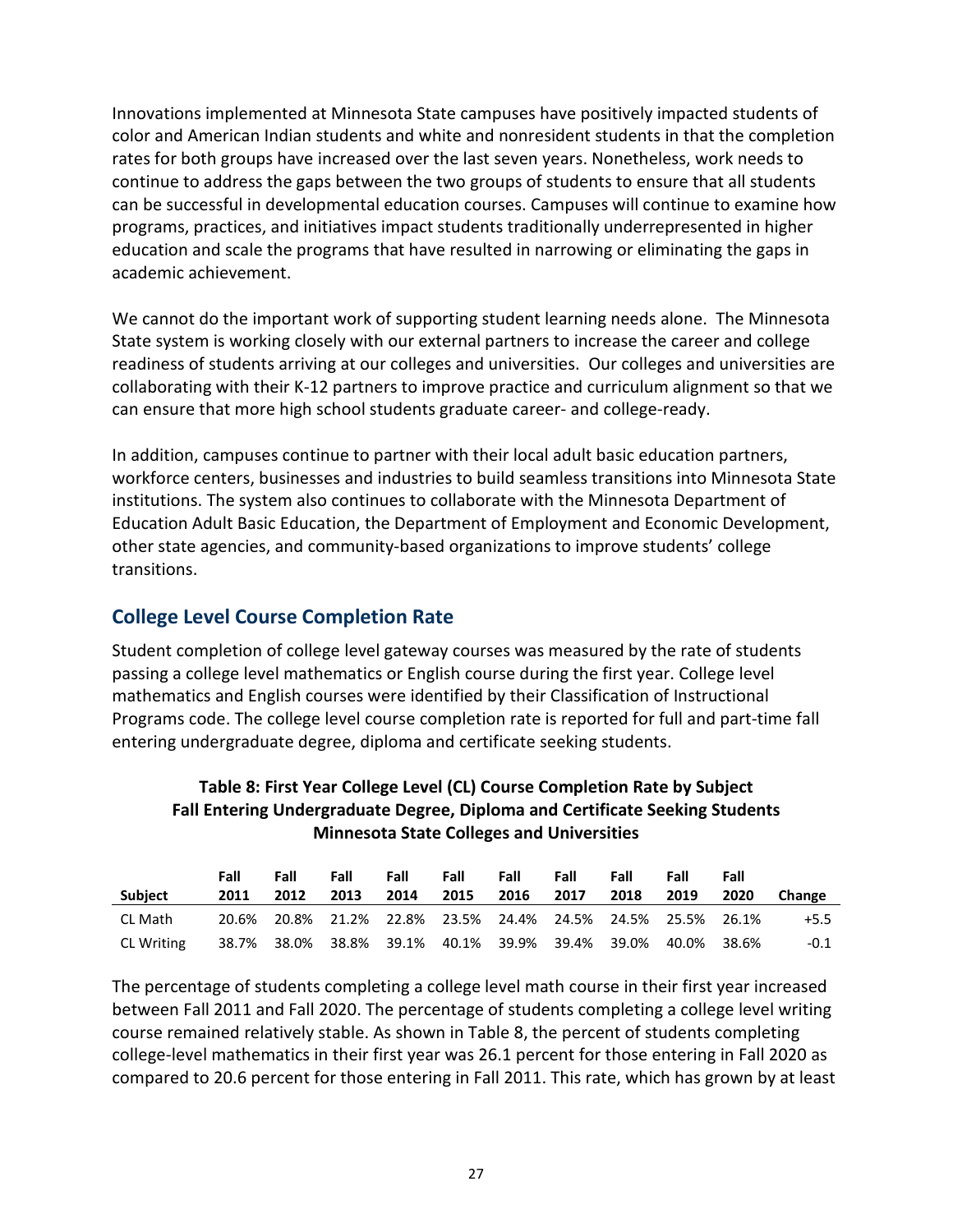half a point in each of last two years, is 5.5 percentage points higher than for those entering in Fall 2011.

 Thirty-nine percent of students completed a college level writing course in their first year in Fall 2020, which constitutes a slight decrease of 0.1 percent from the 38.7 percent rate observed for Fall 2011 entering students. In particular, the rate of entering students completing a college level writing course in the first year declined by a point and a half between Fall 2019 and Fall 2020.

 The lower completion rates for college level mathematics compared to college level writing courses likely is due to several factors. Some students are still enrolled in and are completing their developmental mathematics courses in their first year. Other students opt not to take college level mathematics courses in the first year of college. It is important to note that students at the state colleges may be enrolled in career or technical programs that do not require a college level mathematics course for certificate, diploma, or degree completion.

#### Table 9: First Year College Level (CL) Course Completion Rate by Student Group and Subject Fall Entering Undergraduate Degree, Diploma and Certificate Seeking Students Minnesota State Colleges and Universities

| Subject and            | Fall  | Fall  | Fall  | Fall  | Fall  | Fall  | Fall  | Fall  | Fall  | Fall  |        |
|------------------------|-------|-------|-------|-------|-------|-------|-------|-------|-------|-------|--------|
| <b>Student Group</b>   | 2011  | 2012  | 2013  | 2014  | 2015  | 2016  | 2017  | 2018  | 2019  | 2020  | Change |
| CL Math-White/NR       | 23.5% | 23.7% | 24.2% | 26.1% | 26.8% | 27.8% | 28.2% | 28.2% | 29.2% | 28.9% | $+5.4$ |
| CL Math-SOC & AI       | 12.0% | 12.7% | 13.5% | 14.8% | 15.8% | 16.9% | 16.8% | 17.3% | 18.6% | 20.8% | $+8.8$ |
| CL Writing-White/NR    | 41.9% | 41.1% | 41.5% | 41.7% | 42.3% | 41.8% | 41.1% | 40.6% | 41.2% | 39.8% | $-2.1$ |
| CL Writing-SOC & AI    | 29.5% | 29.8% | 32.1% | 33.1% | 35.1% | 35.7% | 36.0% | 36.2% | 37.7% | 36.3% | $+6.8$ |
| CL Math-No Pell        | 28.4% | 28.7% | 28.1% | 29.9% | 30.2% | 30.3% | 31.2% | 30.8% | 32.0% | 32.1% | $+3.7$ |
| CL Math-Pell           | 15.0% | 15.4% | 16.1% | 17.6% | 18.1% | 19.2% | 19.6% | 19.8% | 20.6% | 21.6% | $+6.6$ |
| CL Writing-No Pell     | 45.7% | 45.2% | 44.9% | 44.9% | 45.4% | 44.0% | 43.3% | 42.1% | 43.8% | 42.7% | $-3.0$ |
| <b>CL Writing-Pell</b> | 34.7% | 34.0% | 35.0% | 35.9% | 37.0% | 37.2% | 37.7% | 38.1% | 38.9% | 37.7% | $+3.0$ |

 SOC & AI: Students of color and American Indian students White/NR: White and nonresident students Pell: Pell eligible students No Pell: Not Pell eligible

 The percentage of students of color and American Indian students and the percentage of Pell grant eligible students who completed a college level course in their first year has increased in both math and writing since Fall 2011. Both groups, however, had lower college level course completion rates relative to the comparison groups of white and nonresident students and students who are not eligible for Pell grants. The gaps between the completion rate between these groups have tightened considerably in the decade measured, by half or more of the gap with regard to writing course completion. Additionally, in Fall 2020, the percent of white and nonresident students completing a college level math and writing course declined from the year before, as well as the percent of non-Pell eligible students completing a college level writing course.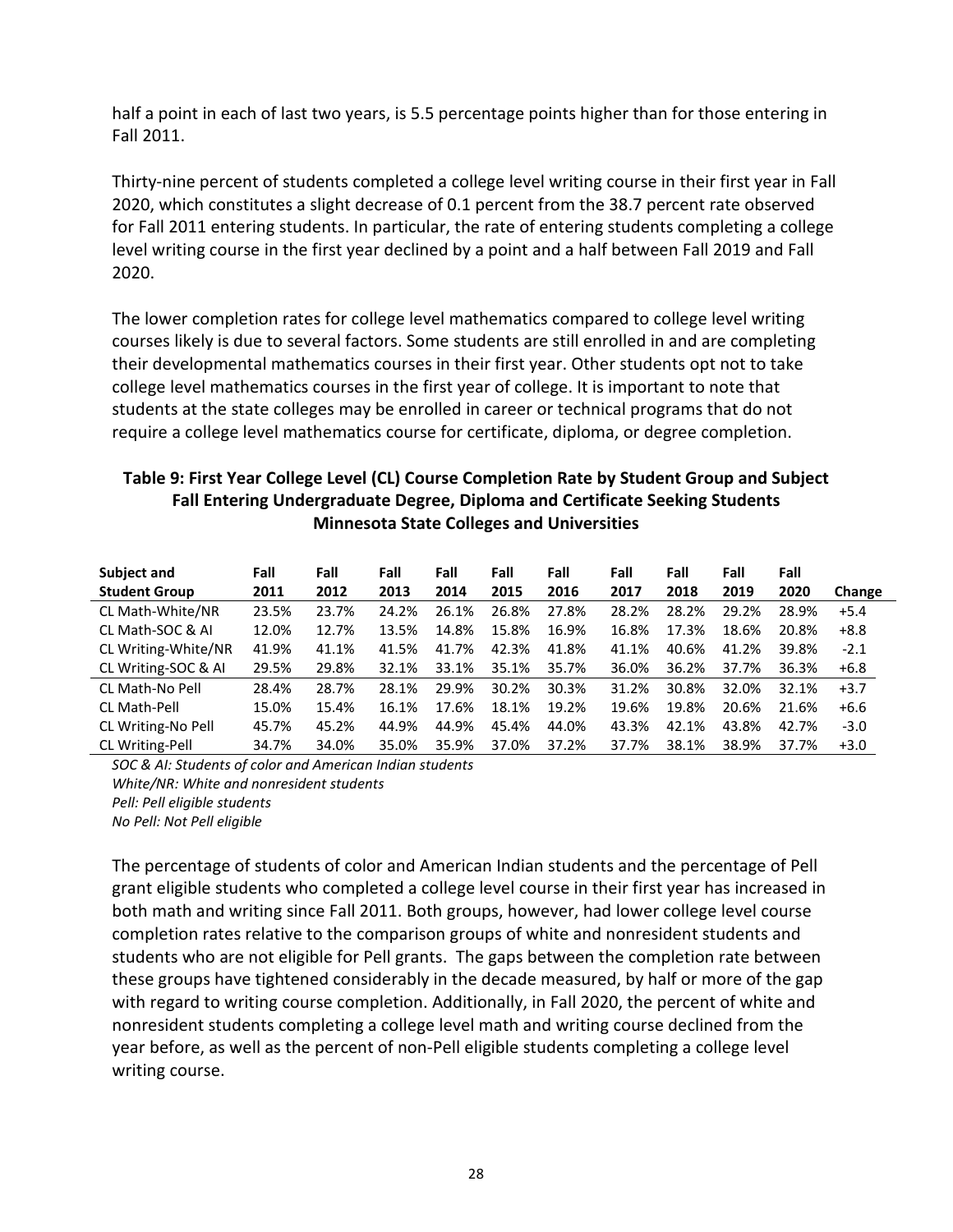For students entering in Fall 2020, 20.8 percent of students of color and American Indian students completed a college level math course in the first year compared to 28.9 percent of white and nonresident students, as shown in Table 9. Pell eligible students completed a college level math course at a rate of 21.6 percent compared to 32.1 percent for students who were not eligible for a Pell grant. The gaps observed for college level math completion have fallen to less than ten percentage points for students of color and Indigenous students, and to 10.5 percentage points for Pell eligible students versus those not eligible for Pell grants.

 The college level completion rates for writing courses increased between Fall 2011 and Fall 2020 for students of color and American Indian students while for Pell eligible students and gaps narrowed, roughly by half. The reduction in gaps for completion of college level writing has been due both to gains made by students of color and American Indian students (a gain of almost seven percentage points over the decade in completion of college level writing) and to declines by their reference group (a loss of two percentage points by white and nonresident students in the same period).

 Completion rates for college level writing have varied somewhat by sector and institution. System office research will work with campus staff to explore the data related to the recent decreases observed in some student populations to more clearly understand the changes and to identify the extent to which the observed decreases may reflect issues with coding college writing coursework, changes in enrollment patterns or changes in program requirements.

## Credit Completion Rate

 Student completion of semester credits was measured by the total number of credits completed during the first year. Credit completion means that the student received a passing grade and earned the credits for the course. The first year credit completion rate is reported for full-time fall entering undergraduate degree, diploma and certificate seeking students. Part- time students are not included in this measure, since by virtue of their credit load, few of them could complete 30 credits in their first year.

### Table 10: Twenty and Thirty Credit Completion Rates Full-Time Fall Entering Undergraduate Degree, Diploma and Certificate-Seeking Students Minnesota State Colleges and Universities

| <b>Credit</b> | Fall  | Fall | Fall                                                     | Fall | Fall | Fall | Fall | Fall | Fall  | Fall  |        |
|---------------|-------|------|----------------------------------------------------------|------|------|------|------|------|-------|-------|--------|
| Category      | 2011  | 2012 | 2013                                                     | 2014 | 2015 | 2016 | 2017 | 2018 | 2019  | 2020  | Change |
| 20 credits    |       |      | $65.1\%$ 65.0% 65.6% 66.4% 66.6% 66.4% 65.9% 66.4% 67.4% |      |      |      |      |      |       | 64.8% | $-0.3$ |
| 30 credits    | 28.6% |      | 29.1% 28.8% 29.1% 30.2% 30.7% 31.6% 31.9%                |      |      |      |      |      | 34.2% | 33.7% | $+5.1$ |

 The percentage of students who completed 30 semester credits during their first year increased between Fall 2011 and Fall 2020, but the percentage of students who completed 20 credits fell slightly. Among Fall 2020 entrants, 64.8 percent completed 20 credits in their first year, down slightly from 65.1 percent for Fall 2011 entering students, as shown in Table 10. Almost thirty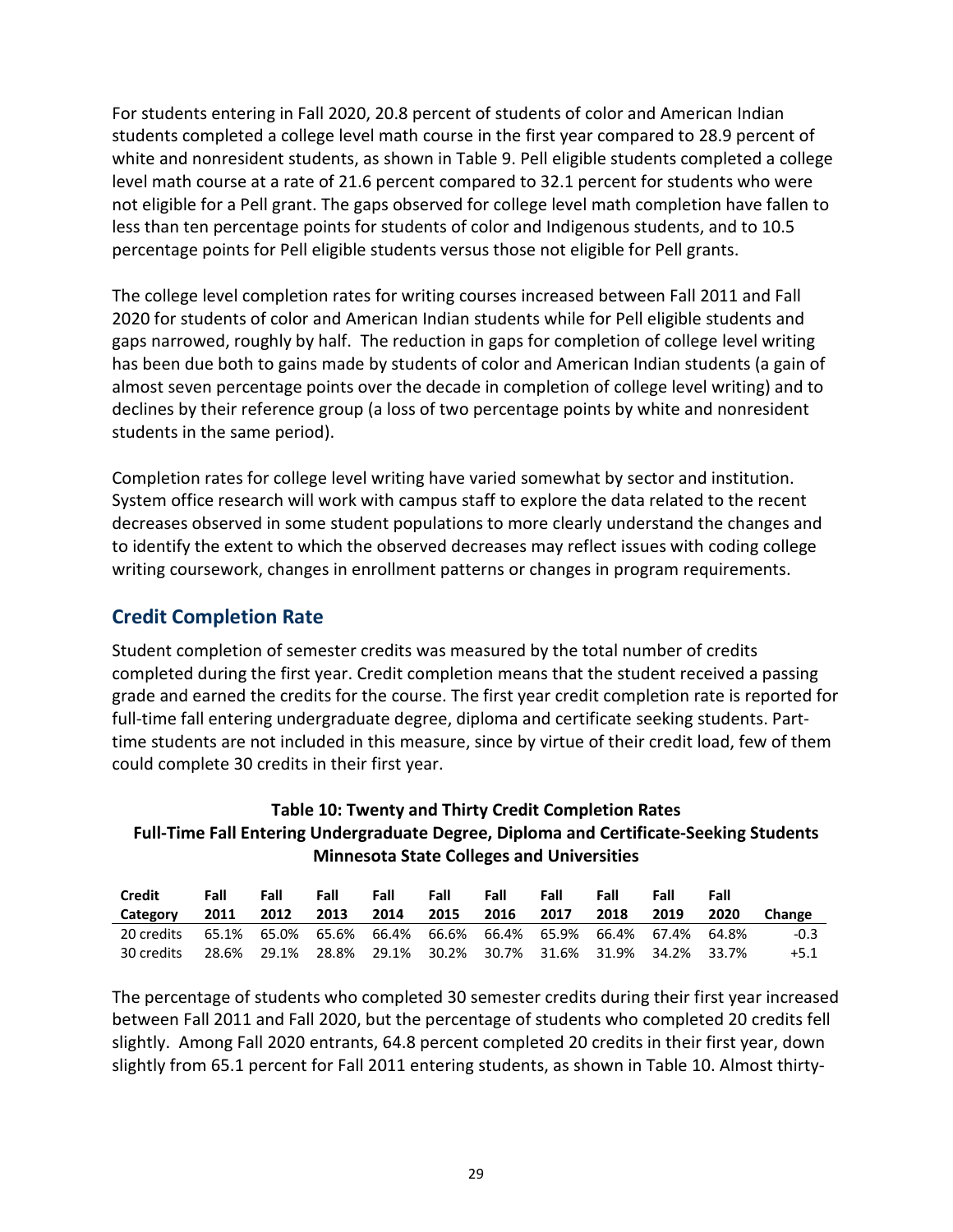four percent of Fall 2020 entering students completed 30 credits in the first year, up from 28.6 percent for Fall 2011 students.

 Some researchers and practitioners have suggested that one of the ways to increase student success and degree completion is to encourage more students to take a full load of courses. A full load of courses at 30 credits each year enables students to complete an associate degree within two years or a baccalaureate degree within four years. Students across our 2-year and 4- year institutions, however, have financial constraints or have external commitments, such as work and family, which impact their ability to take a full load of courses each semester.

 The percentage of students of color and American Indian students that earned twenty and thirty credits in their first year increased between Fall 2011 and Fall 2020, as shown in Table 11. The percent of Pell eligible students who earned thirty credits in their first year continued this trend, but the percent of Pell eligible and non-Pell eligible students who managed to earn twenty credits declined in this period. Both groups had lower percentages for credit completion than their comparison groups of white and nonresident students and students who were not eligible for a Pell grant.

### Table 11: Twenty and Thirty Credit Completion Rates by Student Group Full-Time Fall Entering Undergraduate Degree, Diploma and Certificate Seeking Students Minnesota State Colleges and Universities

|                      | Fall  | Fall  | Fall  | Fall  | Fall  | Fall  | Fall  | Fall  | Fall  | Fall  |        |
|----------------------|-------|-------|-------|-------|-------|-------|-------|-------|-------|-------|--------|
| <b>Student Group</b> | 2011  | 2012  | 2013  | 2014  | 2015  | 2016  | 2017  | 2018  | 2019  | 2020  | Change |
| 20 Credits-White/NR  | 68.8% | 68.9% | 69.5% | 70.4% | 70.8% | 70.4% | 70.4% | 71.4% | 72.4% | 69.6% | $+0.8$ |
| 20 Credits-SOC & AI  | 51.8% | 52.0% | 53.1% | 54.4% | 54.4% | 55.3% | 54.8% | 54.9% | 56.1% | 53.7% | $+1.9$ |
| 20 Credits-No Pell   | 72.3% | 72.3% | 72.4% | 72.8% | 73.5% | 72.6% | 72.5% | 73.0% | 73.4% | 71.5% | $-0.8$ |
| 20 Credits-Pell      | 58.7% | 58.2% | 58.7% | 60.0% | 59.6% | 59.7% | 59.2% | 59.8% | 61.0% | 57.2% | $-1.5$ |
| 30 Credits-White/NR  | 31.8% | 32.7% | 32.4% | 32.9% | 34.6% | 35.1% | 36.2% | 36.8% | 39.4% | 38.1% | $+6.3$ |
| 30 Credits-SOC & AI  | 17.1% | 16.8% | 17.3% | 17.9% | 17.6% | 18.7% | 20.2% | 20.4% | 22.2% | 23.2% | $+6.1$ |
| 30 Credits-No Pell   | 33.3% | 34.9% | 33.6% | 33.6% | 35.6% | 36.5% | 36.5% | 37.2% | 40.0% | 39.3% | $+6.0$ |
| 30 Credits-Pell      | 24.2% | 23.7% | 23.8% | 24.0% | 24.1% | 24.4% | 26.4% | 26.5% | 28.1% | 26.7% | $+2.5$ |

 SOC & AI: Students of color and American Indian students White/NR: White and nonresident students Pell: Pell eligible students No Pell: Not Pell eligible

 Almost fifty-four percent of Fall 2020 entering students of color and American Indian students earned 20 credits in their first year, up from 51.8 percent for Fall 2011 entering students. Note however that this constituted a loss from the entering class of Fall 2019 of two and a half percentage points. Every group, including white and nonresident students, and non-Pell eligible students, showed a decline in the percent of full-time students earning twenty credits in their first year in Fall 2020, and in each case constituted a drop from Fall 2019, further indication that this semester was unusually challenging.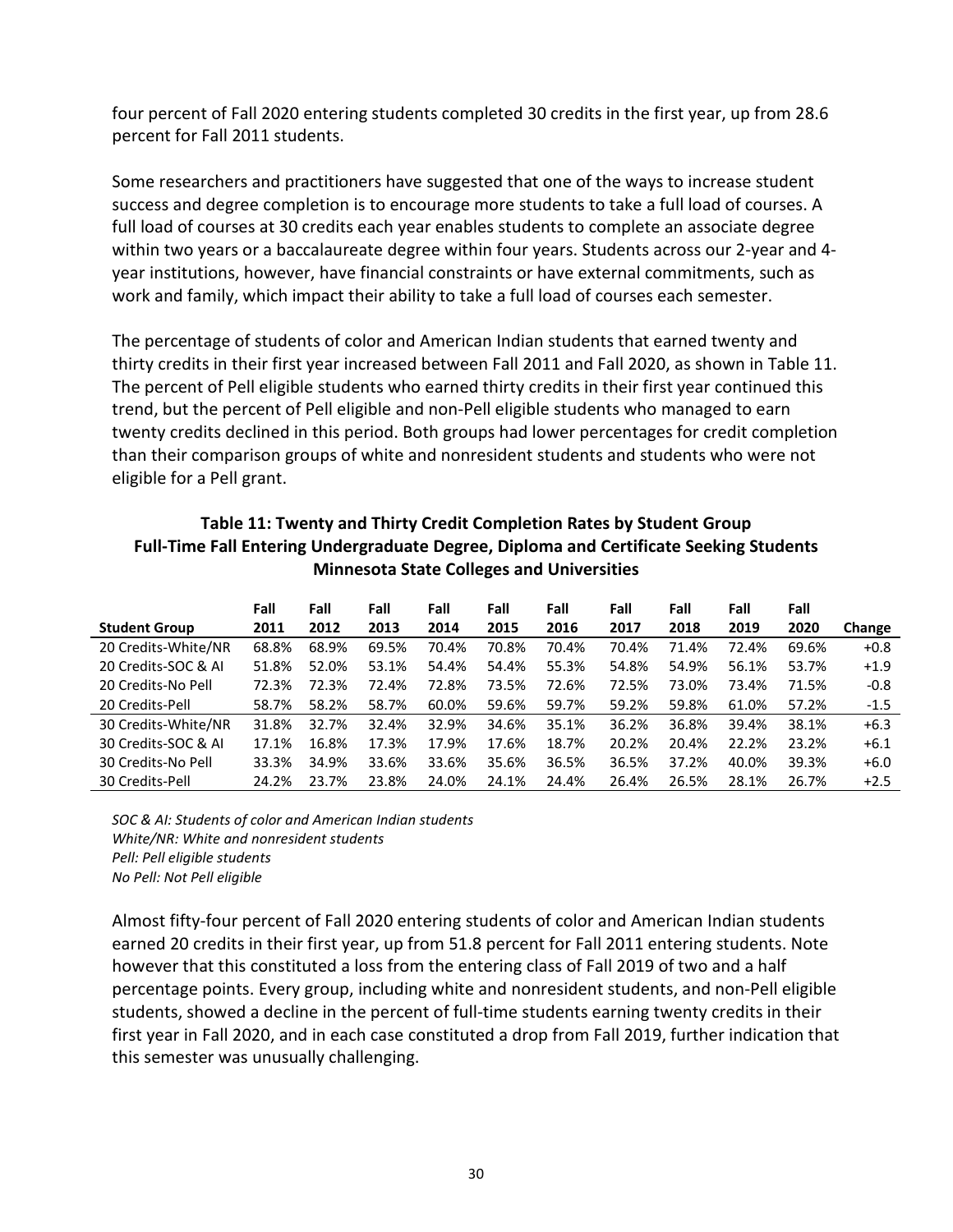The percentage of students of color and American Indian students who earned 30 credits in their first year grew at about the same rate as their white and nonresident peers from Fall 2011 to Fall 2020. Between Fall 2019 and Fall 2020, the percent of white and nonresident students earning thirty credits declined, but the rate grew for students of color and American Indian students. The percent of Pell eligible students who earned 30 credits in their first year grew by two and a half percentage points between Fall 2011 and Fall 2020, but this gain was less than that from the non-Pell eligible group. All of these groups saw declines in the rate of completion of thirty credits from Fall 2019 to Fall 2020, with the exception of students of color and American Indian students.

 Although overall credit completion rates have increased, outcome gaps have remained stubbornly similar, and in one case (completion of 30 credits based on Pell status) the gap is widening.

## Student Persistence and Completion Rate

 The student persistence and completion rate (persistence rate) was reported for Fall entering full-time undergraduate degree, diploma and certificate seeking students and includes students who were retained, transferred or graduated. The rate is measured one year after entry (at the student's second Fall semester). National, state and system standards call for reporting persistence and completion rates for full-time entering students.

### Table 12: Second Fall Persistence and Completion Rate by Student Group Full-Time Fall Entering Undergraduate Degree, Diploma and Certificate Seeking Students Minnesota State Colleges and Universities

| <b>Student</b> | Fall  | Fall  | Fall  | Fall  | Fall  | Fall  | Fall  | Fall  | Fall  |        |
|----------------|-------|-------|-------|-------|-------|-------|-------|-------|-------|--------|
| Group          | 2011  | 2012  | 2013  | 2014  | 2015  | 2016  | 2017  | 2018  | 2019  | Change |
| Total          | 75.2% | 75.0% | 75.4% | 77.1% | 76.9% | 76.9% | 76.3% | 76.8% | 75.8% | $+0.6$ |
| White/NR       | 77.8% | 77.4% | 78.0% | 79.7% | 79.8% | 79.4% | 79.0% | 79.9% | 78.7% | $+0.9$ |
| SOC & AI       | 66.1% | 66.8% | 67.4% | 69.4% | 68.6% | 70.3% | 69.4% | 69.6% | 69.1% | $+3.0$ |
| No Pell        | 81.6% | 81.1% | 81.4% | 82.7% | 82.6% | 81.9% | 81.4% | 82.1% | 81.1% | $-0.5$ |
| Pell           | 69.4% | 69.2% | 69.4% | 71.5% | 70.7% | 71.3% | 70.6% | 71.3% | 70.3% | $+0.9$ |

 SOC & AI: Students of color and American Indian students White/NR: White and nonresident students Pell: Pell eligible students No Pell: Not Pell eligible

 The second fall persistence and completion rate for Fall 2019 entering students was 0.6 percentage points higher than for those entering in Fall 2011; bear in mind that this rate measures students who started in Fall 2019 and returned in Fall 2020, so this spans the first year of the COVID-19 pandemic. The increase was much greater for students of color and American Indian students, more than triple the increase for white and nonresident students, and the gap among these groups in the Fall 2019 cohort has fallen below ten percentage points.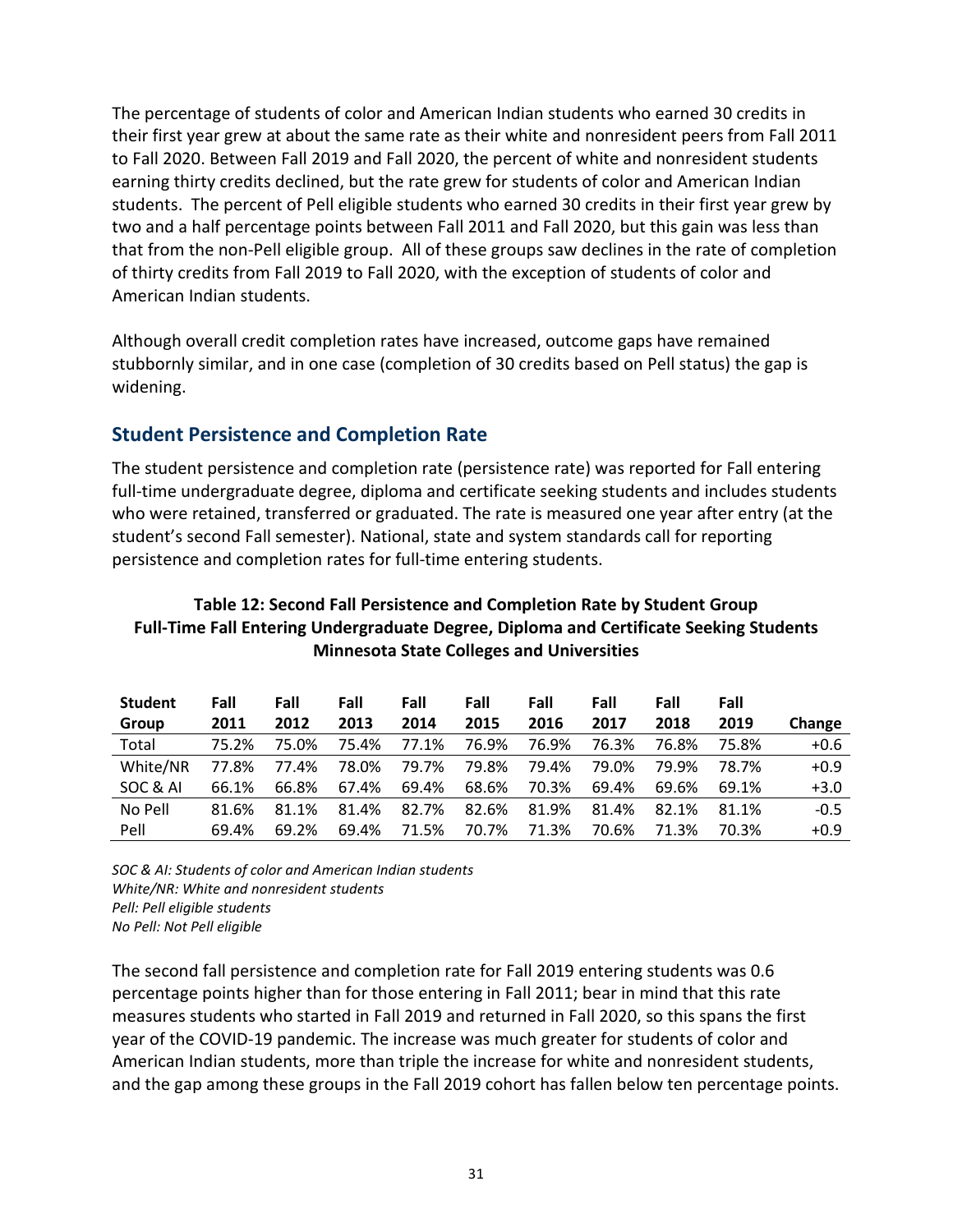Pell eligible students in the entering class of Fall 2019 returned at a rate 0.9 points higher than those in Fall 2011, but the persistence rate for non-Pell eligible students in Fall 2019 was half a point lower than that in Fall 2011. The gap between Pell eligible and non-Pell eligible students with regard to second-Fall persistence is still greater than ten percent. All disaggregated groups saw a decline in the persistence rate for the Fall 2019 entering class as compared to the rate for the year before.

 Although efforts have been aimed to address the opportunity gaps and increase students of color and American Indian and Pell eligible students' persistence rates and gaps in these rates have improved, it is evident that there is still much work to do. In addition to expanding evidence-based programs, practices, and initiatives, campuses are focusing on increasing student engagement and sense of belonging and creating positive campus climates as well as high-touch student support services.

 Student success (i.e., retention, transfer and graduation) is the primary focus of all Minnesota State colleges and universities. As highlighted in the previous section on ongoing completion efforts, student success efforts have been implemented throughout Minnesota State campuses to ensure that students are making effective progress and meeting their educational goals. Minnesota State campuses have been actively working to improve persistence and completion rates through a variety of initiatives that have demonstrated promising outcomes. More work remains, including increased efforts to eliminate gaps in persistence and completion.

## Completion Rate

 Time to complete a degree or certificate was measured as a completion rate, which is the percentage of Fall entering full-time undergraduate degree, diploma or certificate seeking students that complete within 150 percent of "normal" time. National, state and system standards call for reporting persistence and completion rates for full-time entering students. Completion is measured at the state colleges three years after entry and includes students who graduate or transfer. Completion is measured at the state universities six years after entry and includes students who graduate. The rates are reported separately for colleges and universities because of the difference in timeframe.

 The 3-year completion rate for the state colleges decreased during the previous recession and has increased in the years since then. The rate for full-time students entering in Fall 2017 was 3.3 points higher than for Fall 2010 (54.4 percent as compared to 51.1 percent) as shown in Table 13.

 The state college (3-year) completion rate for students of color and American Indian students has increased since the results of the Fall 2010 cohort, but remains lower than the rate for white and nonresident students and gaps remain above ten percent. The completion rate for students who were not eligible for Pell grants increased by four percentage points between the Fall 2010 and Fall 2017 entering cohorts; the rate for Pell eligible students increased by 2.3 percentage points during the same period and substantial gaps remain.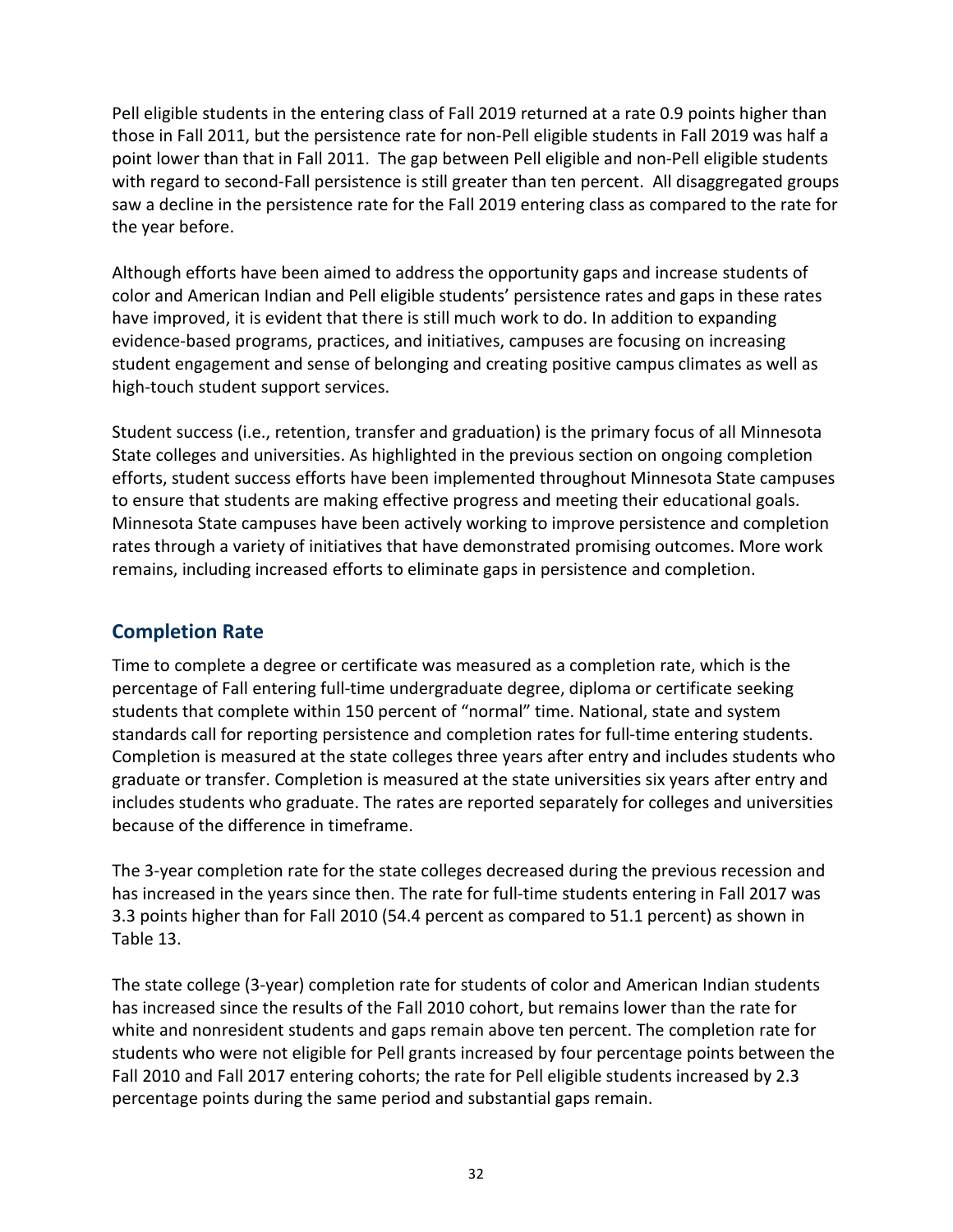#### Table 13: Completion Rate by Sector and Student Group Full-Time Fall Entering Undergraduate Degree, Diploma and Certificate Seeking Students Minnesota State Colleges and Universities

|                                      | Fall  | Fall  | Fall  | Fall  | Fall  | Fall  | Fall  | Fall  |        |
|--------------------------------------|-------|-------|-------|-------|-------|-------|-------|-------|--------|
| <b>Sector and Student Group</b>      | 2010  | 2011  | 2012  | 2013  | 2014  | 2015  | 2016  | 2017  | Change |
| <b>Colleges: Completion Rate</b>     | 51.1% | 50.9% | 51.1% | 52.6% | 53.9% | 54.1% | 54.2% | 54.4% | $+3.3$ |
| Colleges: Completion-White/NR        | 54.8% | 54.9% | 55.0% | 56.8% | 58.2% | 58.3% | 58.3% | 59.4% | $+4.6$ |
| Colleges: Completion-SOC & AI        | 39.1% | 39.6% | 40.7% | 41.9% | 43.4% | 44.4% | 45.3% | 44.6% | $+5.5$ |
| Colleges: Completion-No Pell         | 57.5% | 59.5% | 58.9% | 60.9% | 61.3% | 61.3% | 60.3% | 61.5% | $+4.0$ |
| Colleges: Completion-Pell            | 46.0% | 44.7% | 45.0% | 45.8% | 47.7% | 47.7% | 48.7% | 48.3% | $+2.3$ |
| <b>Universities: Completion Rate</b> | 53.4% | 53.7% | 54.8% | 55.1% | 55.7% |       |       |       | $+2.3$ |
| Universities: Completion-White/NR    | 55.2% | 55.7% | 56.9% | 57.2% | 58.1% |       |       |       | $+2.9$ |
| Universities: Completion-SOC & AI    | 42.5% | 41.6% | 43.7% | 44.2% | 44.5% |       |       |       | $+2.0$ |
| Universities: Completion-No Pell     | 56.3% | 57.6% | 58.7% | 58.2% | 58.5% |       |       |       | $+2.2$ |
| Universities: Completion-Pell        | 48.1% | 46.6% | 48.1% | 48.5% | 50.0% |       |       |       | $+1.9$ |

 SOC & AI: Students of color and American Indian students White/NR: White and nonresident students Pell: Pell eligible students No Pell: Not Pell eligible

 The 6-year completion rate for the state universities increased from 53.4 percent for Fall 2010 entering students to 55.7 percent for those entering in Fall 2014, as shown in Table 13. Even with modest improvements in the 6-year state university completion rates for students of color and American Indian students and Pell eligible students, the gaps between both populations and their comparison groups remain substantial, and their reference group gains over the years remain larger.

 Credential completion continues to be an imperative and a primary commitment of Minnesota State. Despite more recent increases in completion rates, gaps have remained stable. Eliminating the gaps between students of color and American Indian completion rates and white and nonresident student completion rates, as well as the gaps between Pell eligible students and students who are not Pell eligible, is one of the most important priorities of Minnesota State. The strategies and approaches listed previously will need to be applied strategically, systemically, and comprehensively to ensure that students' completion rates increase and Minnesota State addresses these critical gaps.

## Credits Earned at Graduation

 Credits earned at graduation was measured by averaging graduates' total number of credits earned and transfer credits accepted at the time a degree or certificate was awarded. The measure is reported for graduates that earn certificates and associate degrees at the state colleges and for graduates that earn bachelor's degrees at the state universities.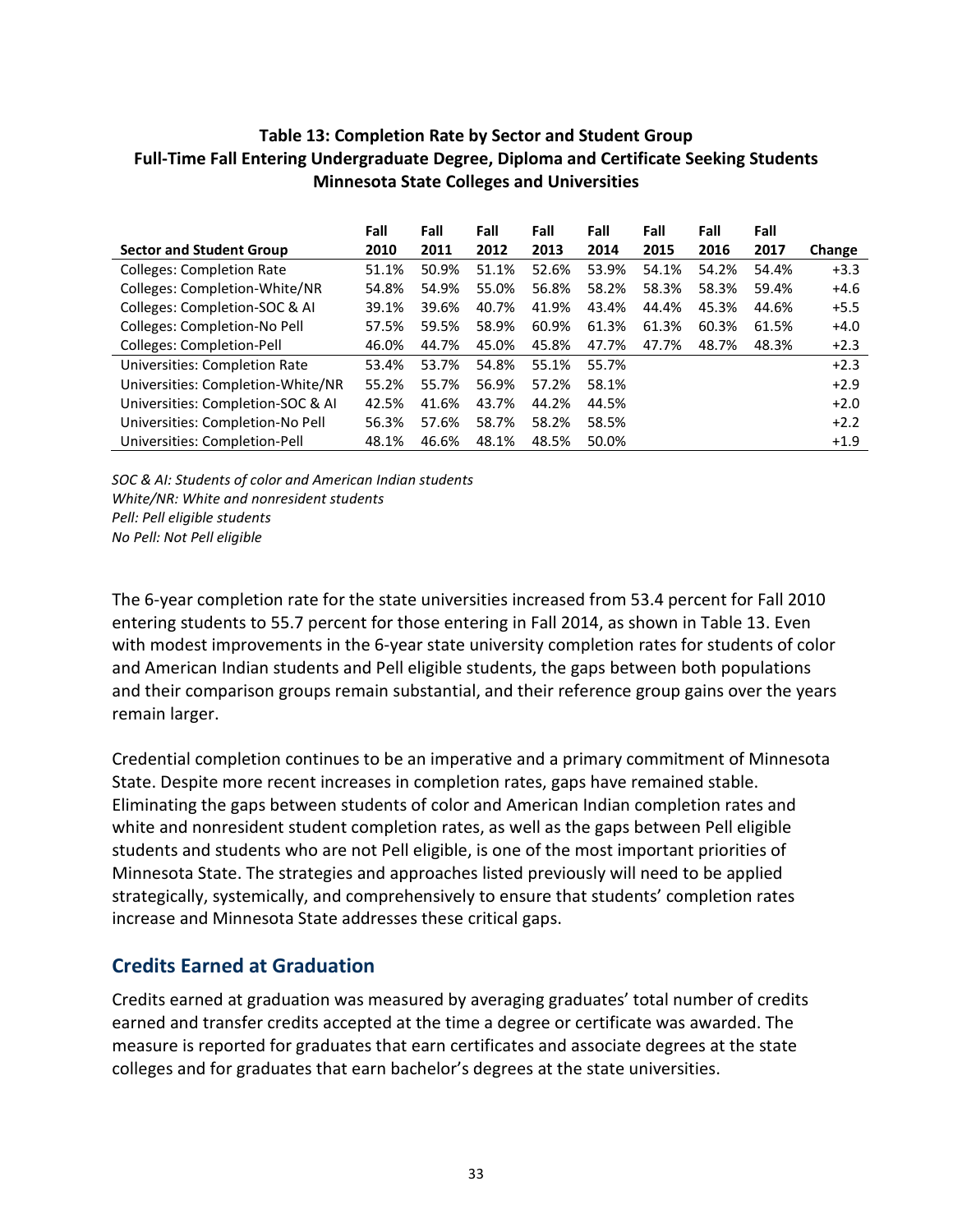The average cumulative credits at graduation are shown by the student's entering cohort. As additional students graduate over time, the average credits earned may change. Data are not shown for more recent cohorts as that data would only include students who completed in a shorter time frame and likely with fewer credits; this would understate the total credits earned and overstate changes over time.

 The average cumulative credits at graduation has decreased overall for students earning certificates, associate and bachelor's degrees. As shown for other metrics, there was a shift in the trend from the Fall 2017 entering group to the Fall 2018 entrants, with average credits at graduation going up, specifically for reference groups of white and nonresident students, and non-Pell eligible students.

|                                  | Fall  | Fall  | Fall  | Fall  | Fall  | Fall | Fall | Fall | Fall |        |
|----------------------------------|-------|-------|-------|-------|-------|------|------|------|------|--------|
| <b>Sector and Student Group</b>  | 2010  | 2011  | 2012  | 2013  | 2014  | 2015 | 2016 | 2017 | 2018 | Change |
| Colleges: Certificate            | 42.7  | 43.0  | 42.0  | 42.7  | 43.4  | 41.8 | 41.7 | 39.8 | 42.1 | $-0.6$ |
| Colleges: Certificate-White/NR   | 42.8  | 43.7  | 42.6  | 43.7  | 44.0  | 43.1 | 43.2 | 39.8 | 43.9 | $+1.1$ |
| Colleges: Certificate-SOC & AI   | 42.8  | 41.6  | 41.1  | 40.6  | 42.1  | 39.7 | 39.1 | 40.2 | 38.7 | $-4.1$ |
| Colleges: Certificate-No Pell    | 50.6  | 48.7  | 49.8  | 51.0  | 48.9  | 47.3 | 47.1 | 44.0 | 47.8 | $-2.8$ |
| Colleges: Certificate-Pell       | 41.7  | 41.7  | 40.3  | 40.3  | 41.5  | 40.4 | 40.0 | 38.9 | 39.7 | $-2.0$ |
| Colleges: Associate              | 79.9  | 79.6  | 79.6  | 80.5  | 80.5  | 80.0 | 79.8 | 78.6 | 79.4 | $-0.5$ |
| Colleges: Associate-White/NR     | 79.7  | 79.3  | 79.5  | 80.7  | 80.7  | 80.5 | 80.3 | 79.0 | 79.7 | 0      |
| Colleges: Associate-SOC & AI     | 81.0  | 80.9  | 80.1  | 79.5  | 79.9  | 78.3 | 78.3 | 77.4 | 78.4 | $-2.6$ |
| Colleges: Associate-No Pell      | 80.1  | 79.4  | 80.1  | 81.2  | 82.0  | 81.5 | 81.5 | 79.6 | 81.2 | $+1.1$ |
| Colleges: Associate-Pell         | 79.2  | 79.5  | 78.7  | 79.1  | 78.7  | 78.0 | 77.3 | 76.8 | 76.5 | $-2.7$ |
| Universities: Bachelor's         | 139.8 | 139.7 | 139.0 | 138.2 | 138.6 |      |      |      |      | $-1.2$ |
| Universities: Bachelor's-        |       |       |       |       |       |      |      |      |      |        |
| White/NR                         | 139.8 | 139.7 | 139.1 | 138.5 | 138.9 |      |      |      |      | $-0.9$ |
| Universities: Bachelor's-        |       |       |       |       |       |      |      |      |      |        |
| SOC & AI                         | 140.2 | 139.5 | 139.3 | 136.5 | 137.2 |      |      |      |      | $-3.0$ |
| Universities: Bachelor's-No Pell | 139.7 | 139.0 | 138.5 | 137.7 | 138.4 |      |      |      |      | $-1.3$ |
| Universities: Bachelor's-Pell    | 139.3 | 139.8 | 138.8 | 137.1 | 137.3 |      |      |      |      | $-2.0$ |

### Table 14: Average Credits Earned at Graduation by Award and Student Group By Fall Entering Cohort Minnesota State Colleges and Universities

 SOC & AI: Students of color and American Indian students White/NR: White and nonresident students Pell: Pell eligible students No Pell: Not Pell eligible

 The average cumulative credits for state college certificate graduates decreased from 42.7 credits for Fall 2010 entering students to 42.1 credits for Fall 2018 entering students, as shown in Table 14, but this figure had fallen below forty among the Fall 2017 cohort. Average cumulative credits for state college associate degree graduates decreased from 79.9 credits for Fall 2010 entering students to 79.4 credits for Fall 2018 entering students. Average cumulative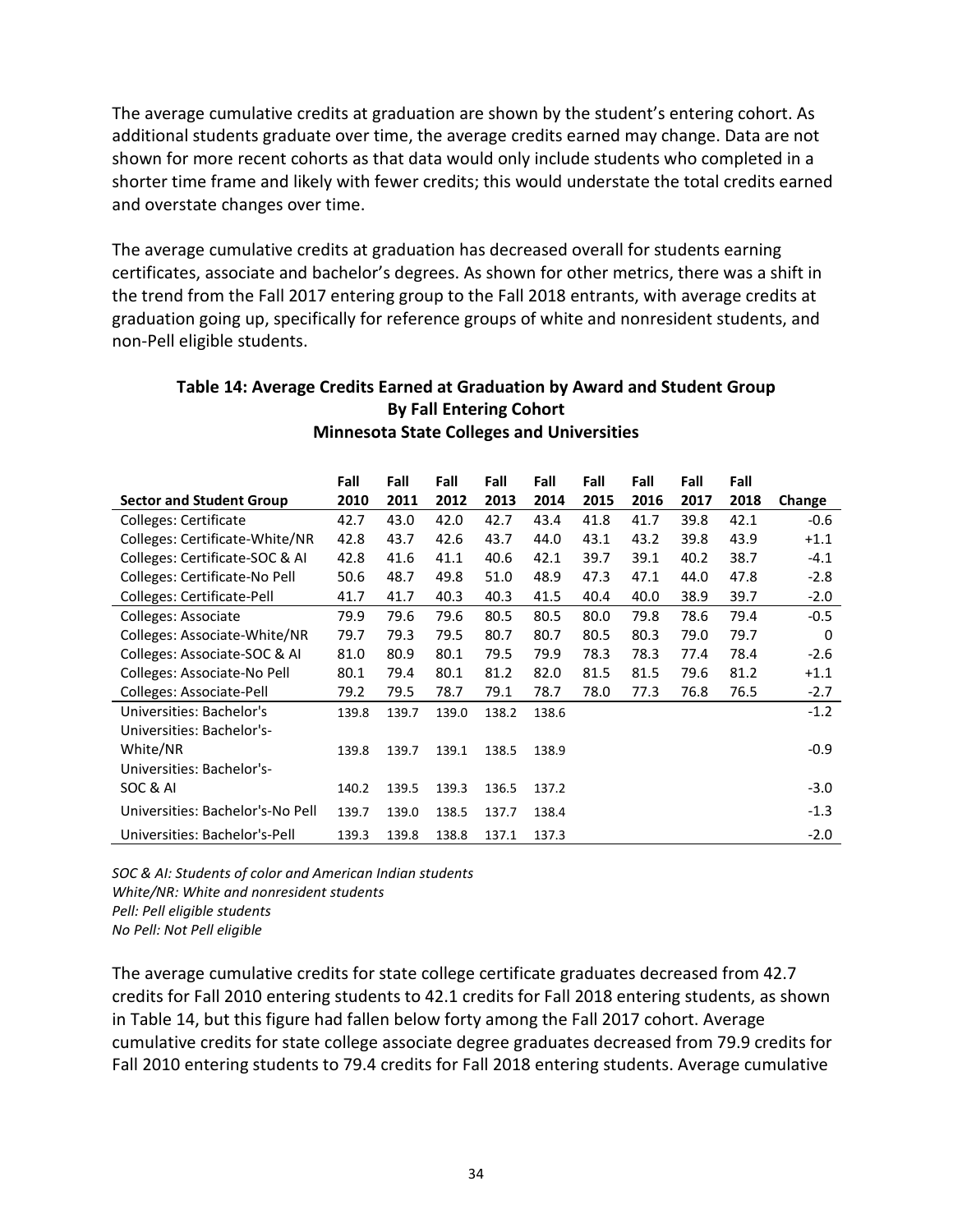credits for state university bachelor's degree graduates decreased from 139.8 credits for Fall 2010 entering students to 138.6 credits for Fall 2014 entering students.

 Students of color and American Indian students who earn Minnesota State certificates, associate or bachelor's degrees complete them with fewer credits than their comparison group of white and nonresident students. This pattern also holds true for Pell eligible students at state colleges and universities as compared to students who are not eligible for Pell grants. At the bachelor's degree level, these patterns held true but to a smaller degree relative to the number of credits needed at graduation.

 The declining number of credits at graduation reflects, at least in part, credit caps Minnesota State implemented for the vast majority of its programs during the last decade. The Minnesota Legislature enacted language in 2007 that required the Minnesota State system to implement credit caps of 60 for associate degrees and 120 for bachelor's degrees. The legislation granted the Board of Trustees the authority to grant waivers to the caps for specific programs. The vast majority of the college and university associate and bachelor's degree programs comply with the credit caps. There are many other factors that may also impact cumulative credits at graduation, including students taking additional courses due to personal interest and changing their major, and having to meet new major or degree program requirements.

### Institution Level Data

 Data on the seven measures for each college and university are presented in Appendix B. The data are disaggregated by race, ethnicity, Pell Grant eligibility, and age. Trends for up to five years are reported for the measures.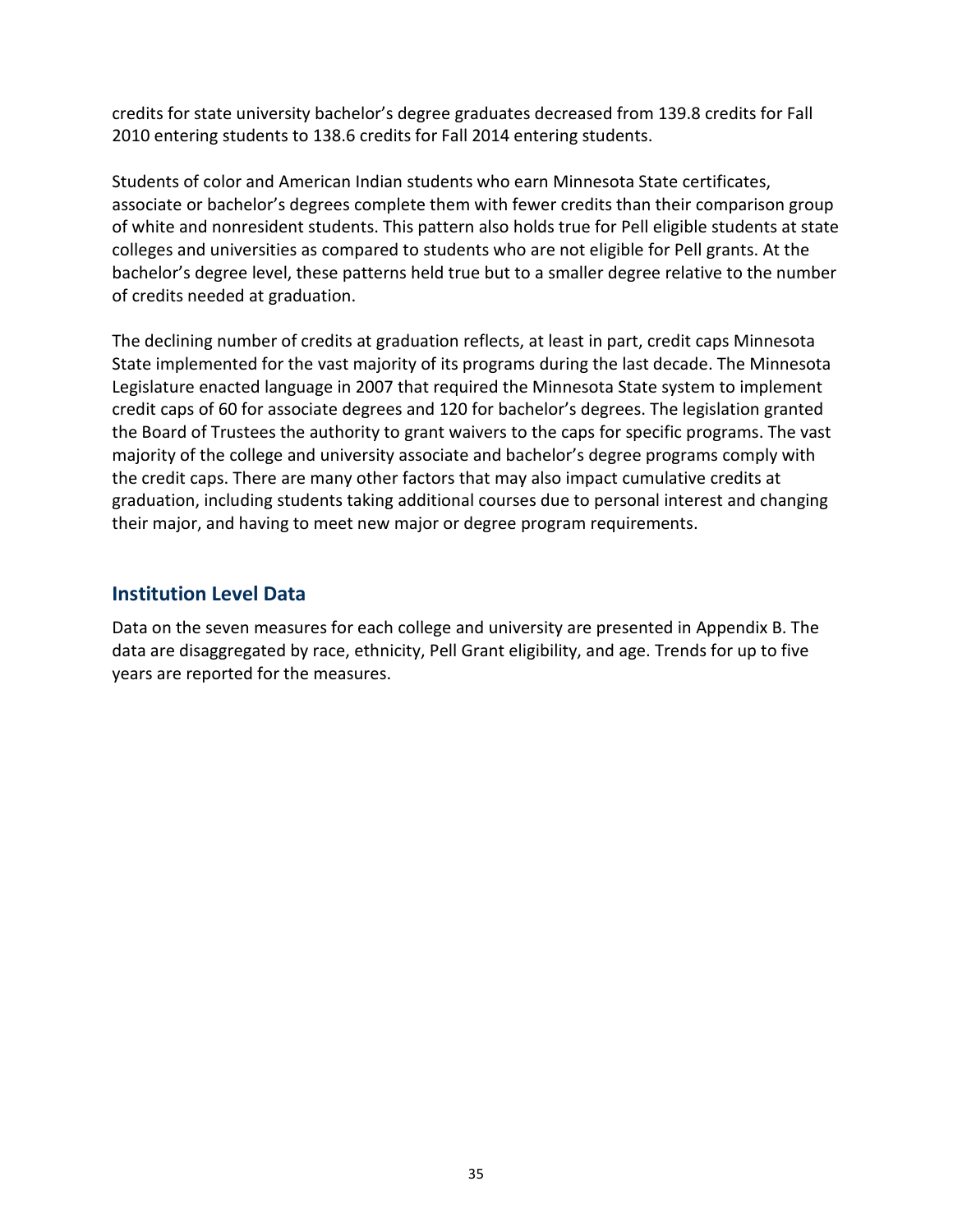## **CONCLUSIONS**

 The 2015 Higher Education Appropriations Act (2015 Minnesota Session Law, Chapter 3, Article 3, Section 16) requires the Minnesota State Board of Trustees, beginning in January of 2018, to submit a report on its activities and achievements related to improving timely completion, including reporting on seven specific completion measures. This report provides an update to annual reports submitted to the legislature in January 2018, January 2019 and January 2020.

## Completion Measures

 The Minnesota State Colleges and Universities have made progress on the completion measures presented in this report, but more work remains, particularly to address gaps in educational outcomes across student groups.

 Students of color and American Indian students are compared throughout the report to white and nonresident students. Students who are eligible for federal Pell grants are compared to students who are not eligible for the grants. Data on the seven measures for each college and university are presented in Appendix B. The data are disaggregated by race, ethnicity, Pell Grant eligibility, and age. Trends for up to five years are reported for the measures.

 We attribute much of this developmental education enrollment decline to curricular and support innovations that have been implemented across our campuses. As institutions continue to implement, evaluate and refine their DESR strategic plans, it is anticipated that Minnesota State will see continued enrollment declines in developmental education courses.

 The percentage of students of color and American Indian students and of Pell grant eligible students who took developmental courses has decreased substantially since Fall 2011, but both groups continue to have higher developmental course taking rates relative to their comparison groups.

Developmental Completion Rate: The percentage of students completing their developmental education requirements in their first year increased in math, reading and writing between Fall 2011 and Fall 2019. Across Minnesota State, faculty members, departments, and academic and student affairs divisions have been innovating both within and beyond the classroom to better support students enrolled in developmental education. As campuses improve, scale, and/or add new innovative practices and programs across campuses, it is anticipated that there will be additional increases in student completion of developmental education courses by the end of their first year.

 Gaps between students of color and American Indian students relative to white and nonresident students in developmental course completion have narrowed in reading and writing but to a lesser degree in math since Fall 2011, and significant gaps remain.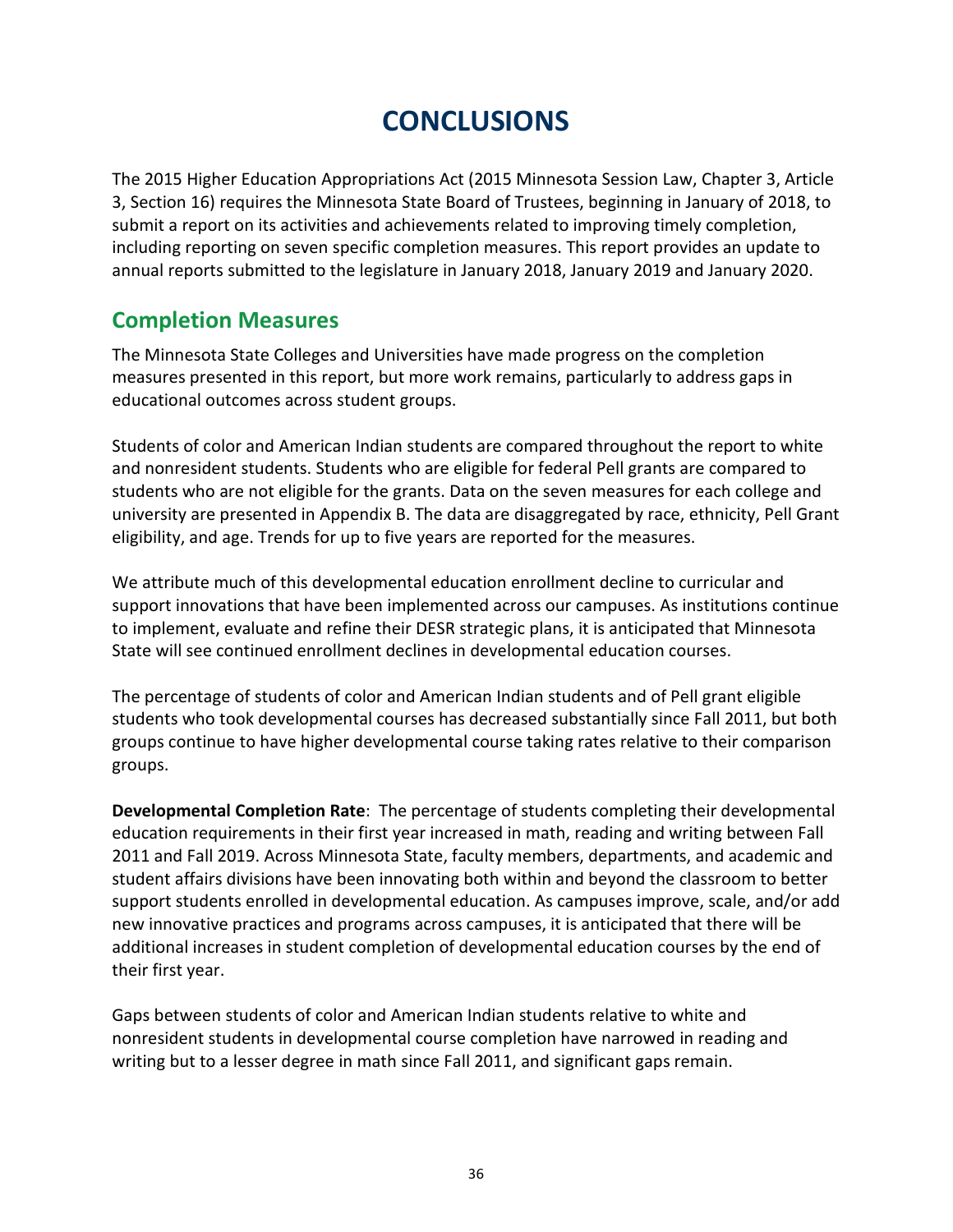College Level Course Completion Rate: The percent of students completing college-level mathematics in their first year was 26.1 percent for those entering in Fall 2020 as compared to 20.6 percent for those entering in Fall 2011. The rate, which has remained stable the last three years, is 5.5 percentage points higher than for those entering in Fall 2011; this rate also increased between Fall 2019 and Fall 2020 entrants despite a trend of retrenchment among other metrics over the course of the pandemic.

 Less so for college level writing in the first year; 38.6 percent of Fall 2020 entrants completed a college level writing course in their first year compared to the 38.7 percent rate observed for Fall 2011 entering students. The college-level completion rates for writing increased between Fall 2011 and Fall 2020 for students of color and American Indian students and for Pell eligible students and the observed gaps have narrowed, some by more than half. Indeed the strong rate of gain in completion of college level writing in the first year by students of color and American Indian students, and by Pell eligible students, coupled with sizable decreases in this metric by their reference groups, are on track to close the gaps.

 Completion rates for college level writing have varied somewhat by sector and institution. System office research will work with campus staff to explore the data related to the recent decreases observed in some student populations in order to more clearly understand the changes and to identify the extent to which the observed decreases may be reflecting issues with coding college writing coursework, changes in enrollment patterns or changes in program requirements.

Credit Completion Rate: The percentage of fall full-time entering students who completed 30 semester credits during their first year increased between Fall 2011 and Fall 2020, but decreased slightly for the greater set of students who completed 20 credits. The disaggregated groups showing the decreases in completion of 20 credits were both the Pell eligible and non- Pell eligible students. Although the overall credit completion rates have increased for student groups examined in this report and the gap between Native American and students of color completing 20 credit hours narrowed slightly, educational outcome gaps remain a significant issue.

Student Persistence and Completion Rate: The second fall persistence and completion rate for Fall 2019 entering full-time undergraduate students was 0.6 percentage points higher than for those entering in Fall 2011. All disaggregated groups showed a turndown in this rate from the previous year's cohort group, underscoring a likely disruption from the effects of the COVID-19 pandemic on student behavior. The increase was far greater for students of color and American Indian students than for white and nonresident students, bringing that gap to fewer than ten percentage points for the first time since the metric was examined. Pell eligible students continued their positive trend in second fall persistence and completion coupled with a larger decrease in their non-Pell eligible peers.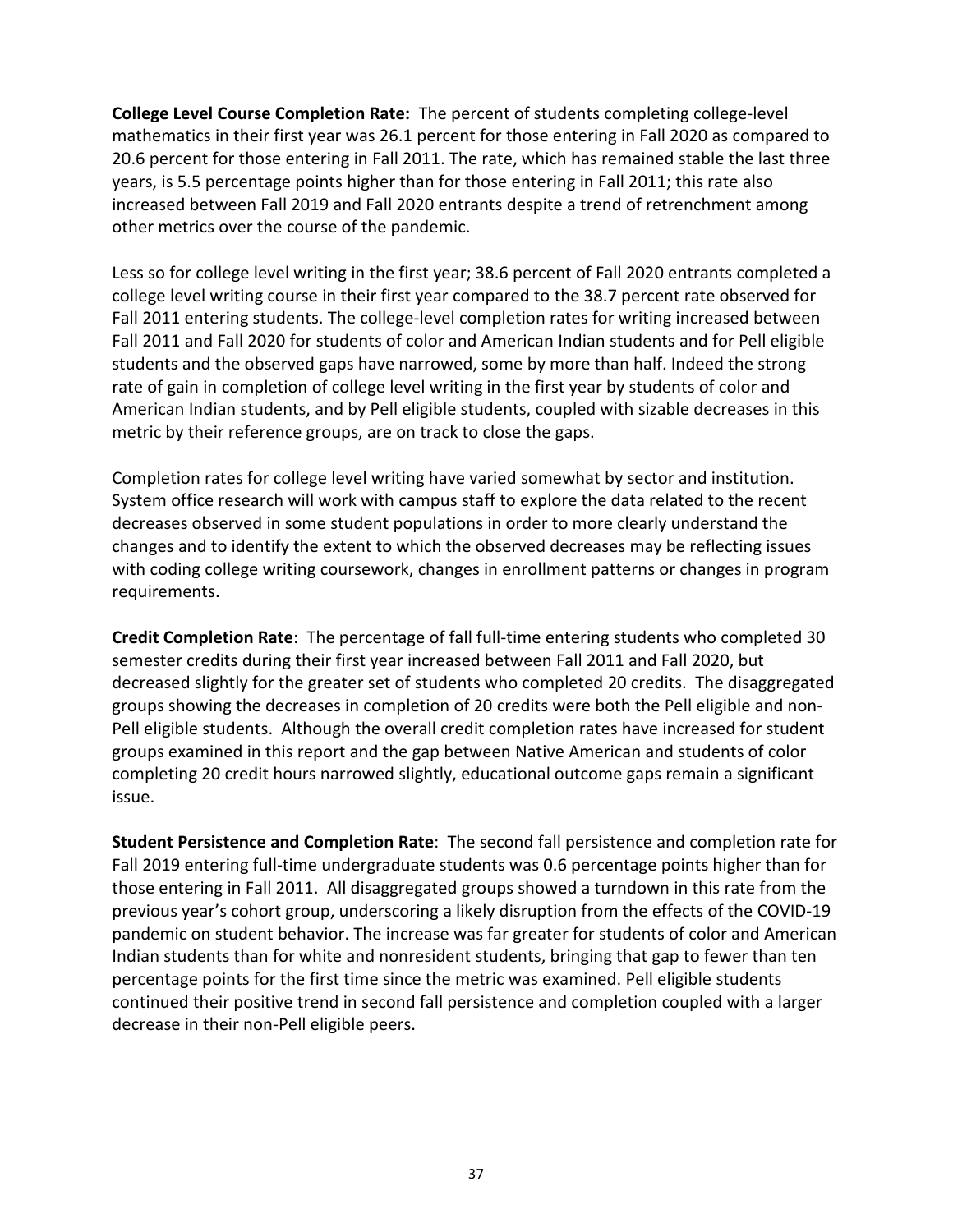Minnesota State campuses have been actively working to improve persistence and completion rates through a variety of initiatives that have demonstrated promising outcomes. More work remains, however, including increased efforts to eliminate gaps among student groups.

Completion Rate: The 3-year completion rate for full-time entering students at state colleges is now 54.4 percent for Fall 2017 entrants. The 6-year completion rate for the state universities increased from 52.7 percent for Fall 2010 entering students to 55.7 percent for those entering in Fall 2014. It will be a year or more before we start to see these rates impacted by the disruption due to the COVID-19 pandemic.

 Educational equity gaps remain stubborn in this metric. In this most recent cohort, students of color and American Indian students at state colleges showed a much stronger rate of improvement over the baseline than their white and nonresident peers; it is a different story for Pell eligible students, whose rate of gain tends to be about half of their non-Pell eligible peers. Equity gaps between disaggregated groups at the universities show very incremental but positive change, and rates of change between disaggregated groups are very similar.

Credits Earned at Graduation: The average cumulative credits at graduation decreased for certificate, and associate and bachelor's degree graduates, for all but white and nonresident students pursuing a certificate, and non-Pell eligible students pursuing an associate degree. Almost all student groups saw a higher average cumulative credit figure at graduation in the most recent cohort year as compared to the one before.

 Students of color and American Indian students who earn Minnesota State certificates or associate degrees at system colleges complete with fewer credits than their comparison group of white and nonresident students. This pattern also holds true for Pell eligible students as compared to students who are not eligible for Pell grants. At the bachelor's degree level overall, and at the associate degree level comparison by race/ethnicity group, there were virtually no differences among the student groups in total credits earned at graduation.

## Equity 2030

 To ensure continued progress in increasing student success and to address critical educational equity gaps, the types of strategies and approaches discussed in this report will need to be applied strategically, systemically, and comprehensively.

 Minnesota State is committed to eliminating, together with our partners, educational equity gaps at every Minnesota State college and university by the year 2030. This is both a moral imperative and Minnesota's economic imperative. The approach to eliminate the educational equity gaps will include:

 Enhanced Access to a higher education by strengthening partnerships and collaboration  $\bullet$ with K-12, business and industry, community-based organizations, and philanthropic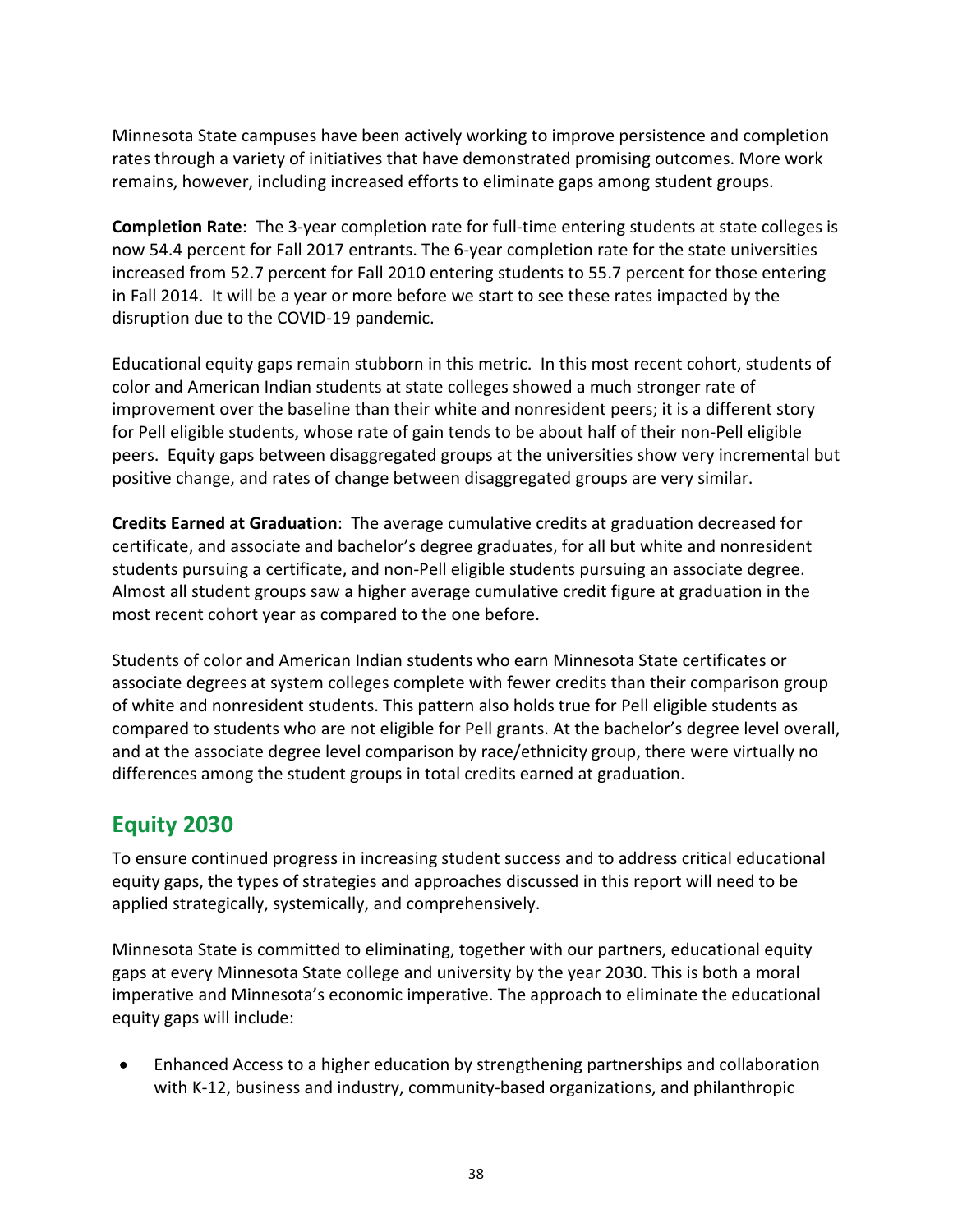partners to expand and grow current programming and identify new ways to support students.

- Student Academic Success by establishing guided learning pathways that focus on  $\bullet$  academic preparation, progression, and accomplishment within an area of study and career.
- Student Engagement and Support within the institution, both academic and non- $\bullet$ academic, including supporting basic needs.
- Data-Guided Decision Making by building a technology infrastructure and expanding  $\bullet$ capacity for deeper data analytics.
- Financial Resources and Support for students and growing the financial resource base for  $\bullet$ campuses.
- Workforce Diversity/Strategic Talent Management by incorporating the local and national  $\bullet$  context with the changing student and employee demographics and needs - focusing on cultural competence development, inclusive hiring practices, and improved campus climate.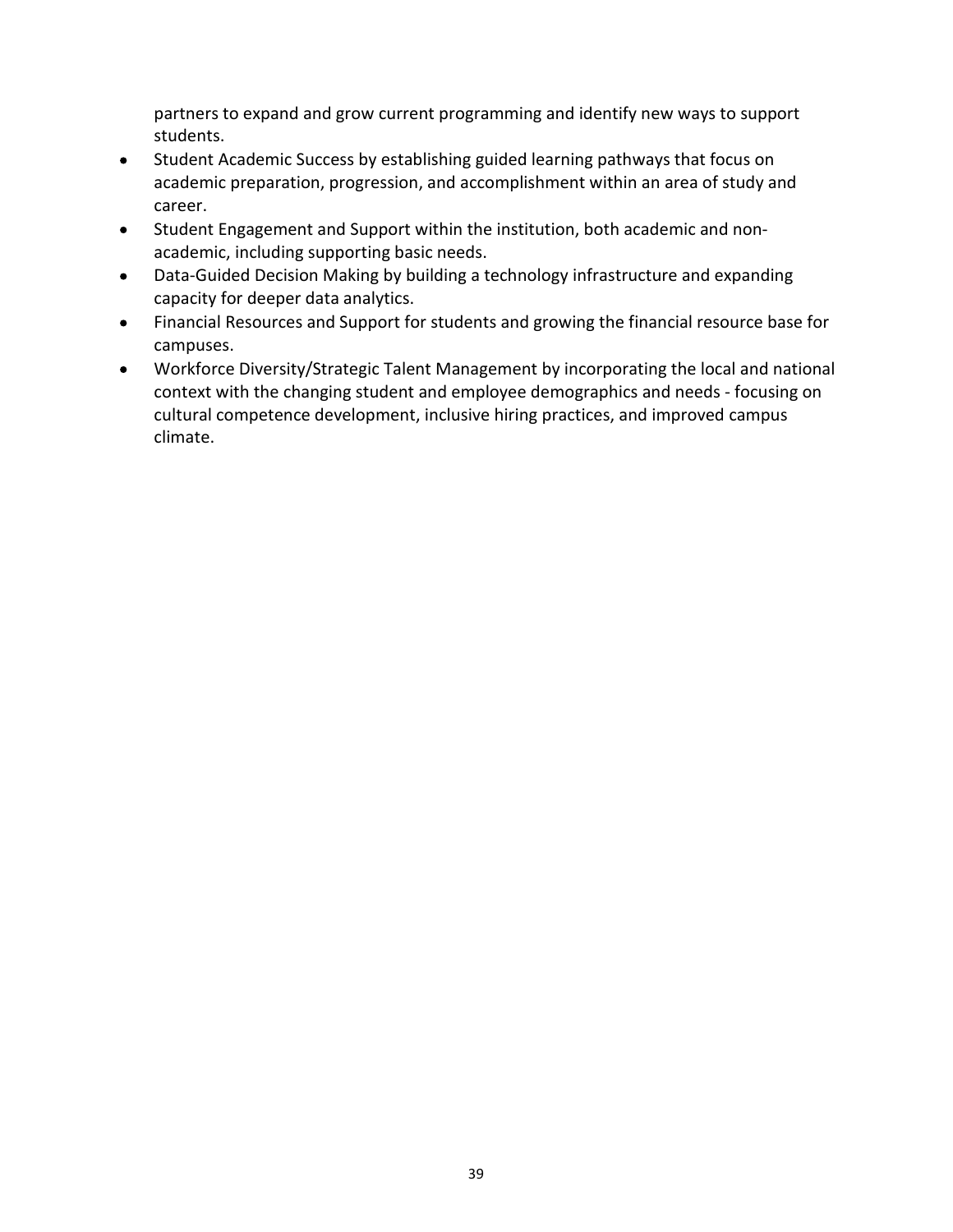## **REFERENCES**

 ACT. (2021). Data retrieved from <https://content.govdelivery.com/accounts/MNMDE/bulletins/2f72de8>

 Bill and Melinda Gates Foundation. (2015, August 12). What we Do: Postsecondary Success Strategy Overview. Retrieved from Gates Foundation: [http://www.gatesfoundation.org/What-](http://www.gatesfoundation.org/What-We-Do/US-Program/Postsecondary-Success)[We-Do/US-Program/Postsecondary-Success](http://www.gatesfoundation.org/What-We-Do/US-Program/Postsecondary-Success)

 Engle, J. & Tinto, V. (2008). Moving beyond Access: College Success for Low-income, First Generation Students. Retrieved from [http://www.pellinstitute.org/downloads/publications-](http://www.pellinstitute.org/downloads/publications-Moving_Beyond_Access_2008.pdf)[Moving\\_Beyond\\_Access\\_2008.pdf](http://www.pellinstitute.org/downloads/publications-Moving_Beyond_Access_2008.pdf)

 Minnesota Office of Higher Education (2020). SLEDS. Retrieved from [http://sleds.mn.gov/#developmentalEducation/orgId--999999000\\_\\_groupType-](http://sleds.mn.gov/#developmentalEducation/orgId--999999000__groupType--state__ECODEVREGION--FOC_NONE__devEdCOHORTID--2018__p--3) state ECODEVREGION--FOC NONE devEdCOHORTID--2018 p--3

 Kuh, G.D., Kinzie, J., Schuh, J.H., Whitt, E.J., & Associates (2005). Student Success in College: Creating Conditions that Matter. San Francisco, CA: Jossey-Bass.

 MDRC. (n.d.). Aid Like a Paycheck. Retrieved from MDRC: [http://www.mdrc.org/project/aid](http://www.mdrc.org/project/aid-paycheck#overview)[paycheck#overview](http://www.mdrc.org/project/aid-paycheck#overview)

 Minnesota Office of Higher Education. (n.d.). Facts about Enrollment. Retrieved from Minnesota Office of Higher Education: <http://www.ohe.state.mn.us/mPg.cfm?pageID=945>

 Minnesota Office of Higher Education (n.d). Getting Prepared. Retrieved from <http://www.ohe.state.mn.us/sPages/GettingPrepared.cfm>

 Minnesota Office of Higher Education. (n.d.). Graduation Rates. Retrieved from Minnesota Office of Higher Education: <http://www.ohe.state.mn.us/mPg.cfm?pageID=1089>

 Moxley, D., Najor-Durack, A., & Dumbrigue, C. (2001). Keeping Students in Higher Education: Successful Practices and Strategies for Retention. London: Kogan Page.

 National Center for Education Statistics. (2017). The Condition of Education: Undergraduate Retention and Graduation Rates. Retrieved from [https://nces.ed.gov/programs/coe/indicator\\_ctr.asp](https://nces.ed.gov/programs/coe/indicator_ctr.asp)

 Shaffer, L. (2014). Advising Financially At-Risk Students: Detecting and Addressing Premature Affluence. NACADA Journal, 32-41.

 Straumsheim, C. (2015, December 9). It's the Little Things. Retrieved from Inside Higher Ed: [https://www.insidehighered.com/news/2015/12/09/using-data-driven-advising-colleges-find-](https://www.insidehighered.com/news/2015/12/09/using-data-driven-advising-colleges-find)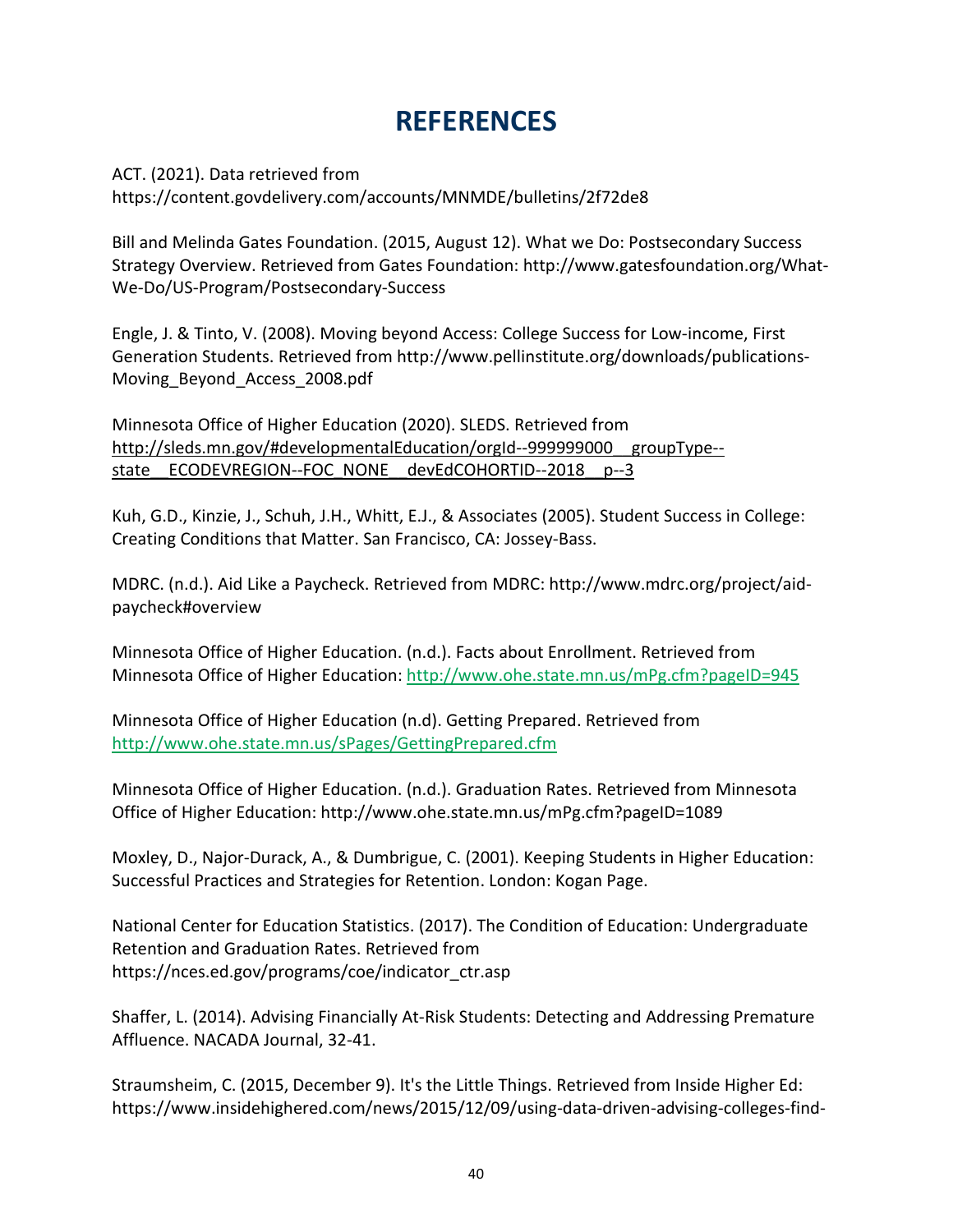[more-students-eligible-graduate?utm\\_source=Inside+Higher+Ed&utm\\_campaign=1093a31c03-](https://www.insidehighered.com/news/2015/12/09/using-data-driven-advising-colleges-find-more-students-eligible-graduate?utm_source=Inside+Higher+Ed&utm_campaign=1093a31c03DNU20151209&utm_medium=email&utm_term=0_1fcbc04421-1093a31c03-198623889) DNU20151209&utm\_medium=email&utm\_term=0\_1fcbc04421-1093a31c03-198623889

 Trostel, P. (2015). It's Not Just the Money: The Benefits of College Education to Individuals and to Society. Margaret Chase Smith Policy Center and School of Economics Lumina Issue Papers. Retrieved from <https://www.luminafoundation.org/resources/its-not-just-the-money>

 U.S. Department of Education. (2015, July 27). Fact Sheet: Focusing Higher Education on Student Success. Retrieved from [https://www.ed.gov/news/press-releases/fact-sheet-focusing](https://www.ed.gov/news/press-releases/fact-sheet-focusing-higher-education-student-success)[higher-education-student-success](https://www.ed.gov/news/press-releases/fact-sheet-focusing-higher-education-student-success)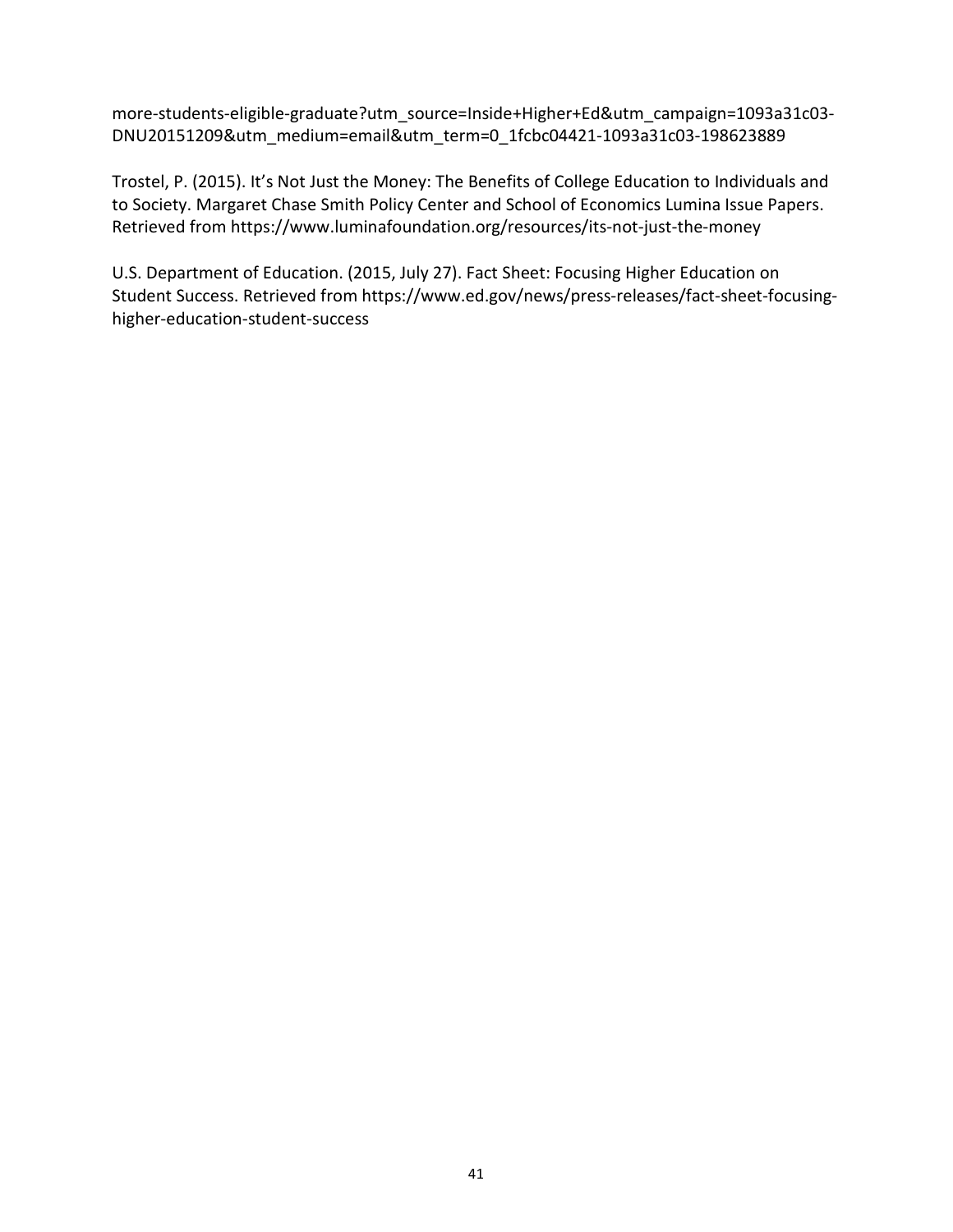## APPENDIX A: RELATED LEGISLATION

## 2015 Minnesota Session Law Chapter 69, Senate File 5, Article 3, Section 23

Section 1. COLLEGE COMPLETION; MINNESOTA STATE.

 The Board of Trustees of the Minnesota State Colleges and Universities shall develop a comprehensive plan to encourage students to complete degrees, diplomas, or certificates in their fields of study. The board must consult with students, faculty, and administrators of the state colleges and universities and the Office of Higher Education to create a plan that would increase program completion at each state college or university. Components of this plan may include, but are not limited to:

 (1) replacing developmental or remedial courses, when appropriate, with co-requisite courses in which students with academic deficiencies are placed into introductory credit-bearing coursework while receiving supplemental academic instruction on the same subject and during the same term;

 (2) expanding intrusive advising, including the use of early alert systems or requiring the approval of an advisor or counselor to register for certain classes;

 (3) developing meta-majors in broad academic disciplines as an alternative to undecided majors;

 (4) making available alternative mathematics curriculum, including curriculum most relevant to the student's chosen area of study;

 (5) implementing "opt-out scheduling" by automatically enrolling students in a schedule of courses chosen by the student's department but allowing students to disenroll from such courses if they wish;

(6) facilitating the transfer of credits between state colleges and universities; and

 (7) strategies to encourage students to enroll full time, including the use of financial assistance to reduce a student's need to work.

 The development of the plan required under this section shall not discourage the development or delay the implementation or expansion of existing programs to encourage college completion.

 The Board of Trustees of the Minnesota State Colleges and Universities shall submit a report describing the plan developed under this section and an implementation schedule to the legislative committees with jurisdiction over higher education policy no later than January 15, 2016. This report must include identification of the financial and other resources needed by state colleges or universities to implement the plan.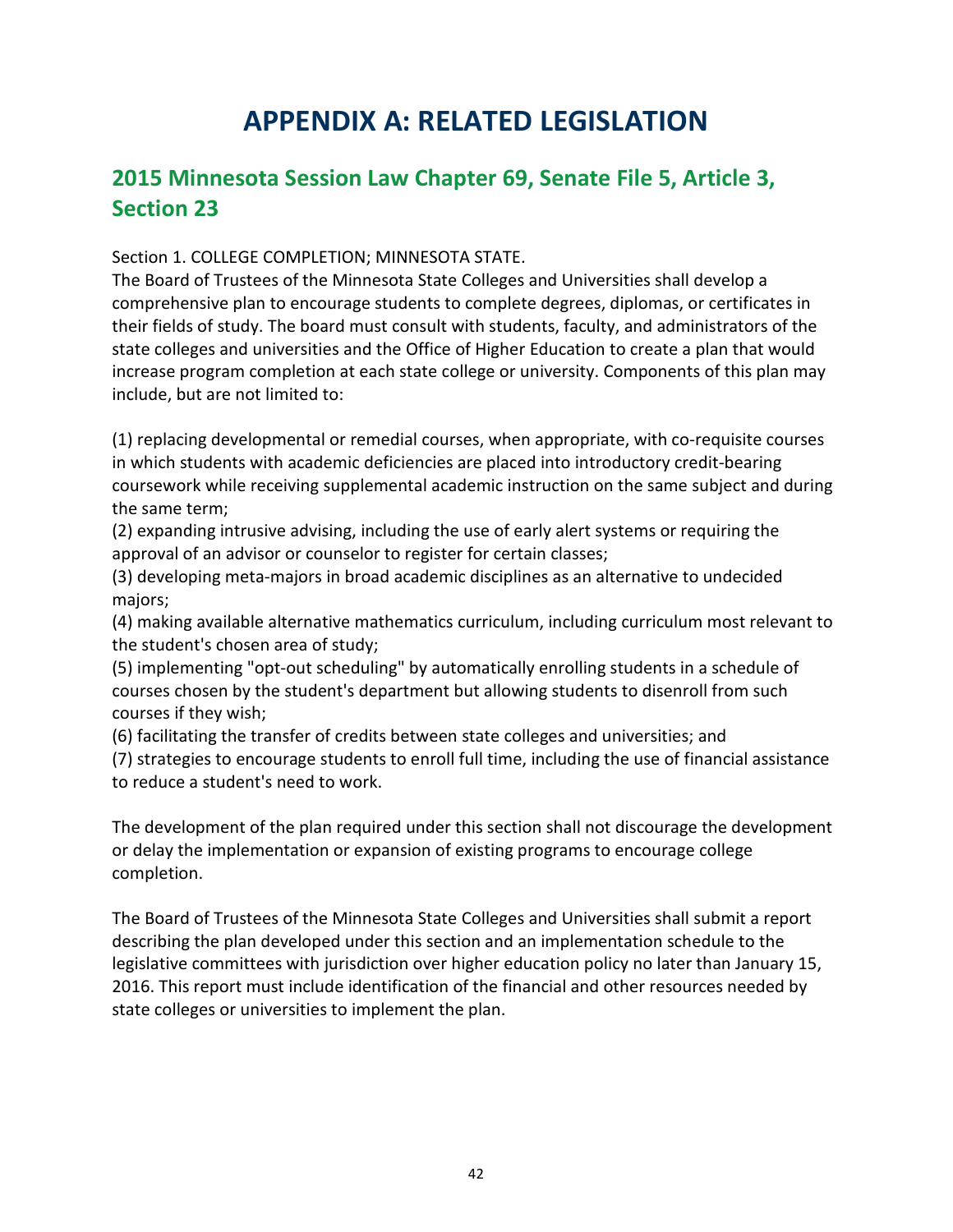## 2017 Minnesota Session Law Chapter 89, Article 2, Section 25

Sec. 25. DEVELOPMENTAL EDUCATION REFORM.

 (a) The Board of Trustees of the Minnesota State Colleges and Universities shall create a plan to reform developmental education offerings on system campuses aimed at reducing the number of students placed into developmental education. The plan must include, but is not limited to:

 (1) a systemwide multiple measures placement plan to guide campuses in placement of students into developmental education courses;

 (2) uniform cut scores for student placement, where appropriate, which will lead to fewer students being placed into developmental education courses;

 (3) other identified system policy changes, including an appeals process, that will decrease the number of students being placed into developmental education courses;

 (4) accelerated pathways in mathematics, reading, and composition to ensure students can complete developmental education work in no more than one year, including allowing for students to complete college-level gateway courses in one year whenever possible;

 (5) a comprehensive examination of the cost structure of developmental education, including potential financial incentives for students or other mechanisms to lower the cost of developmental offerings for students; and

 (6) identified best practices and targeted support strategies such as the use of supplemental instruction, that may be used on every system campus around developmental education offerings.

 (b) The plan must include deadlines for implementation of proposed changes and must be submitted to the chairs and ranking minority members of the legislative committees with jurisdiction over higher education finance and policy by February 15, 2018.

 (c) The plan, in its entirety, shall be implemented by the start of the 2020-2021 academic term, with individual provisions being implemented earlier as dictated by the plan.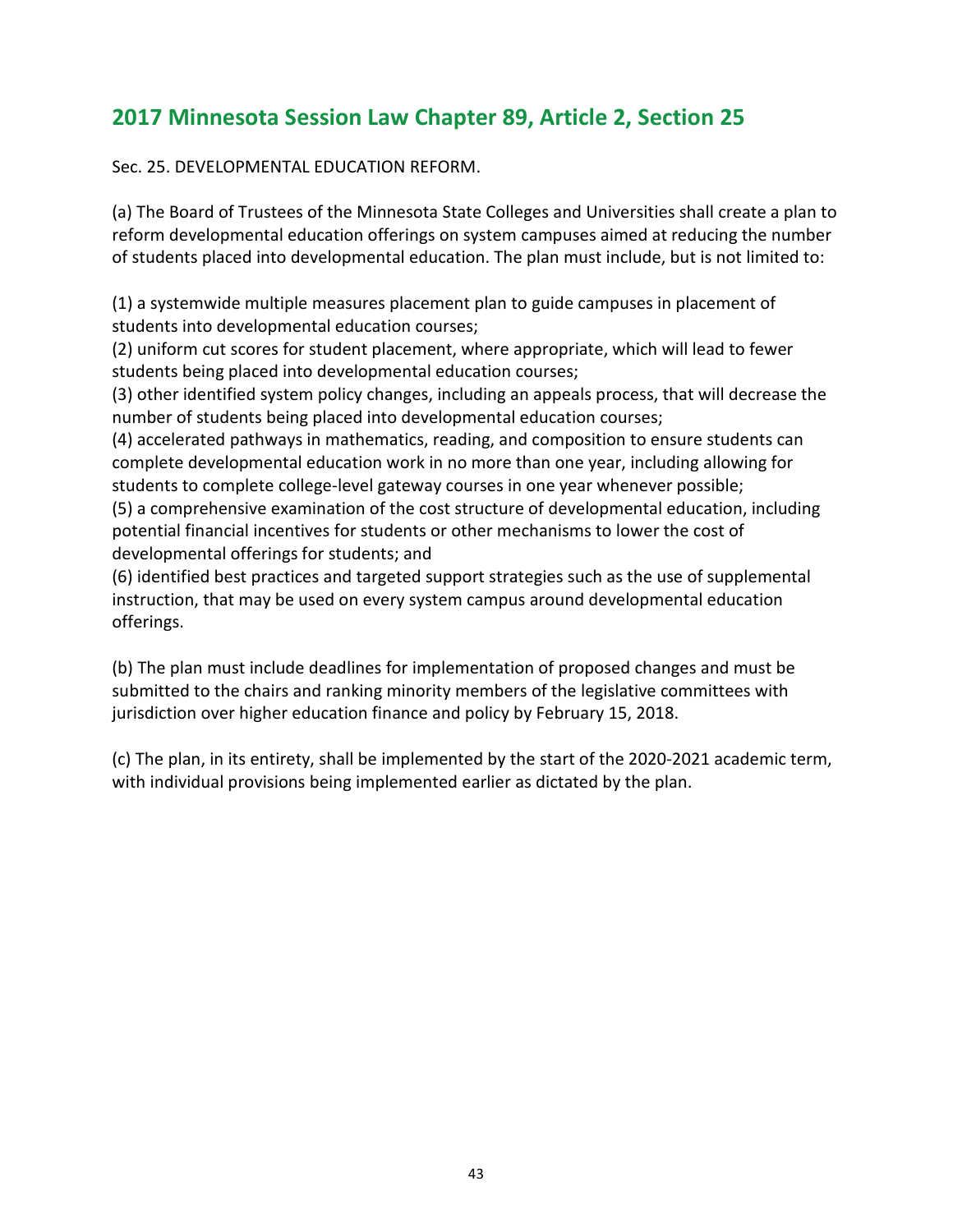## APPENDIX B: COMPLETION MEASURE REPORT BY COLLEGE AND UNIVERSITY

See separate Appendix B document.